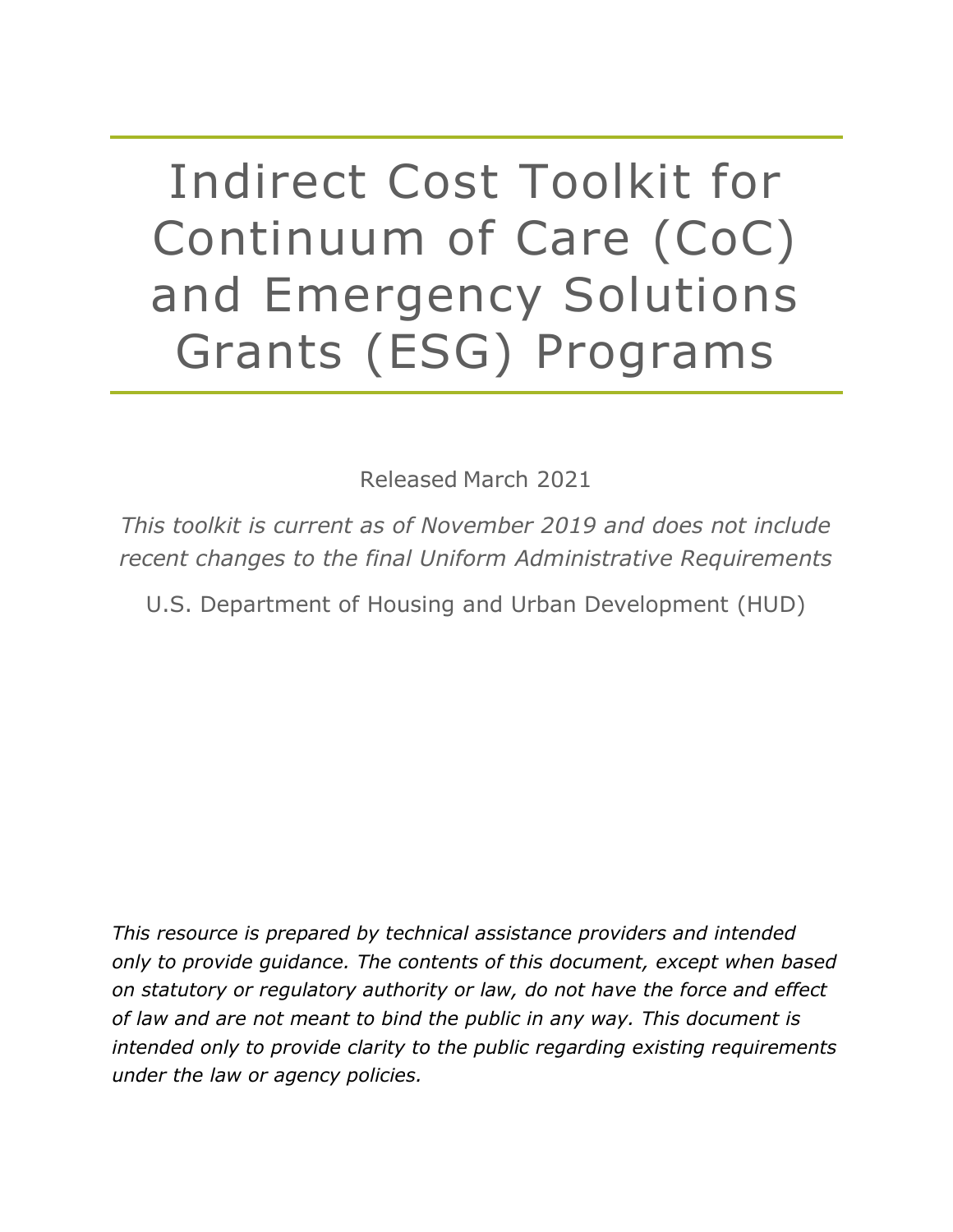# **Contents**

| 1. Introduction                                                                                                                                                                   | 1              |
|-----------------------------------------------------------------------------------------------------------------------------------------------------------------------------------|----------------|
| 1.1 About This Toolkit<br>1.2 How to Use This Toolkit                                                                                                                             | 1<br>3         |
| 2. What are direct and indirect costs?                                                                                                                                            | 4              |
| 2.1 Examples of Costs<br>2.2 Allowability of Costs                                                                                                                                | 6<br>10        |
| 3. What are the options for the reimbursement of indirect costs?                                                                                                                  | 12             |
| 3.1 The 10 Percent De Minimis Rate                                                                                                                                                | 12             |
| 3.1.1 Eligibility Criteria for the 10 Percent De Minimis Rate<br>3.1.2 Modified Total Direct Cost (MTDC) for the 10 Percent De Minimis Rate                                       | 13<br>14       |
| 3.2 Indirect Cost Rate Agreement<br>3.3 Cost Allocation Plan<br>3.4 Allowable Cost Allocation Methods                                                                             | 22<br>24<br>25 |
| 3.4.1 Simplified Allocation Method<br>3.4.2 Multiple Rate Allocation Method<br>3.4.3 Direct Allocation Method                                                                     | 26<br>28<br>29 |
| 4. Which option is best for my organization? _______                                                                                                                              | 31             |
| 4.1 Considerations for Selecting an Indirect Cost Rate Option<br>4.2 Pros and Cons of Different Indirect Cost Rate Methods<br>4.3 Steps for Choosing an Indirect Rate Methodology | 31<br>32<br>35 |
| 5. How are indirect cost reimbursement options calculated?                                                                                                                        | 36             |
| 5.1 Calculate and Use the 10 Percent De Minimis Rate                                                                                                                              | 36             |
| 5.1.1 ESG De Minimis Rate Indirect Cost Calculation Example<br>5.1.2 CoC De Minimis Rate Indirect Cost Calculation Examples                                                       | 37<br>38       |
| 5.2 Negotiate and Use an Indirect Cost Rate                                                                                                                                       | 40             |
| 5.2.1 Submission of Proposal<br>5.2.2 Approval of Proposal<br>5.2.3 Disputes                                                                                                      | 41<br>43<br>43 |
| 5.3 Prepare and Use a Cost Allocation Plan                                                                                                                                        | 43             |
| 6. Frequently asked questions __                                                                                                                                                  | 45             |
| <b>7. Definitions</b>                                                                                                                                                             | 50             |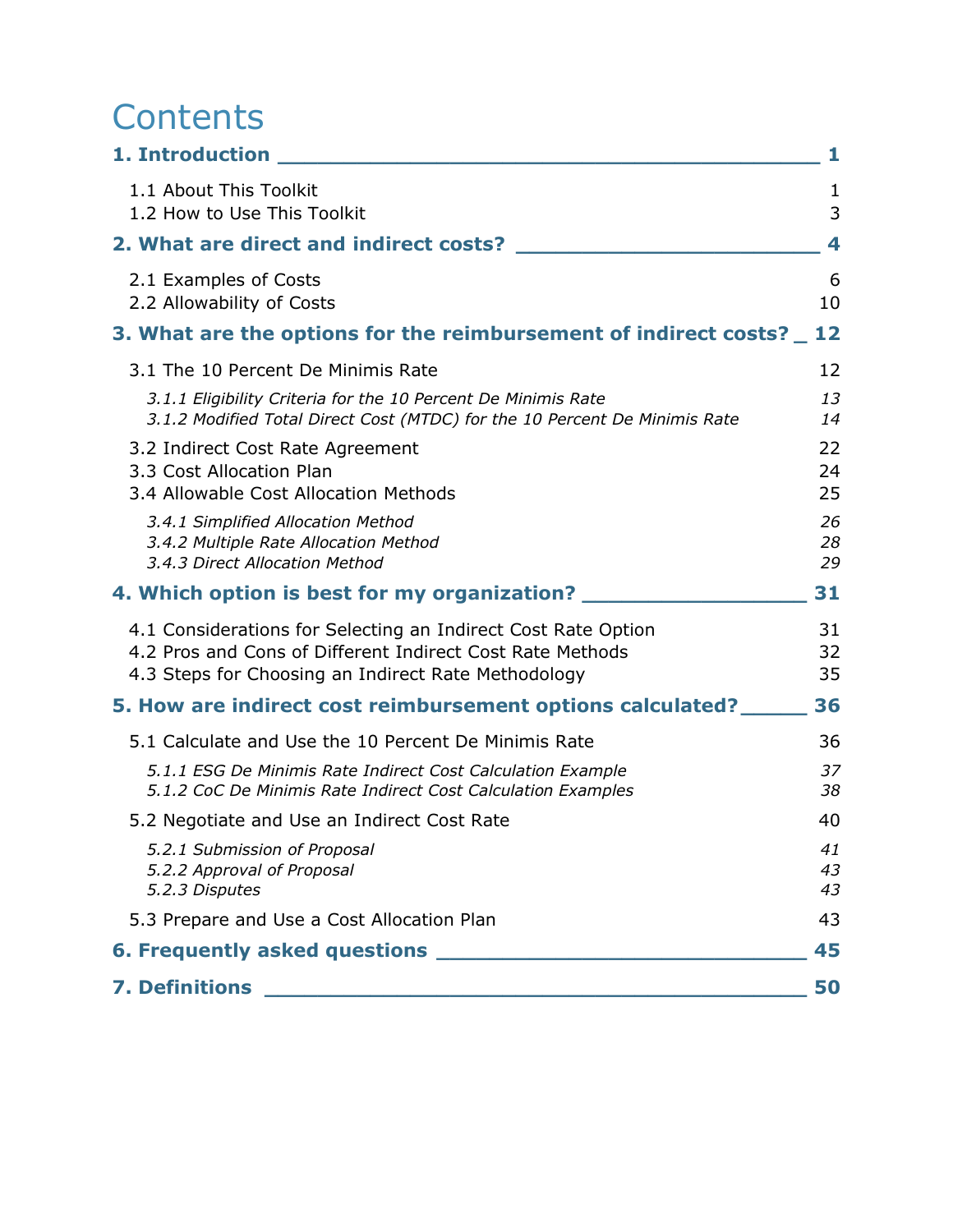# <span id="page-2-0"></span>1. Introduction

# <span id="page-2-1"></span>**1.1 About This Toolkit**

This Toolkit has been developed to assist recipients and subrecipients under the Continuum of Care (CoC) and Emergency Solutions Grants (ESG) programs to better understand indirect costs—such as facility or administrative costs—and how they can be calculated and charged under these programs. Recipients can use this Toolkit to make an informed decision concerning the best method for computing and seeking reimbursement for indirect costs under ESG and CoC program grants. Please note that CoC program grants include all awards made under the Youth Homelessness Demonstration Program (YHDP) and can be used relative to those awards.

In 2014, the United States Office of Management and Budget (OMB) released final regulations on indirect costs under the Uniform Administrative Requirements, Cost Principles, and Audit Requirements for Federal Awards [\(2 Code of Federal Regulations \[CFR\] Part](https://www.ecfr.gov/cgi-bin/text-idx?tpl=/ecfrbrowse/Title02/2cfr200_main_02.tpl) 200), also referred to as the Uniform Administrative Guidance. These regulations explain that a recipient or subrecipient's indirect costs are legitimate expenses that may need to be reimbursed for the organization to be sustainable and effective.

Non-federal entities administering federal funds are not required to seek recovery and reimbursement for indirect costs related to their federal awards. However, when non-federal entities decide to seek reimbursement for indirect costs, the Uniform Administrative Guidance requires passthrough entities (that is, the direct recipients of federal funds, or "grantees"—typically states and local governments) and all federal agencies to reimburse a recipient's or subrecipient's indirect costs.

All federal pass-through entities (recipients or grantees) are also required to ensure that all subrecipients of federal funds document and use one of the methods allowed under 2 CFR §200 for determining indirect cost rates (2 CFR §200.331(a)(1)(xiii)) as part of the sub-awarding of federal funds.

There are several methods for determining, allocating, and charging indirect costs. These methods are the subject of this Toolkit. In particular, this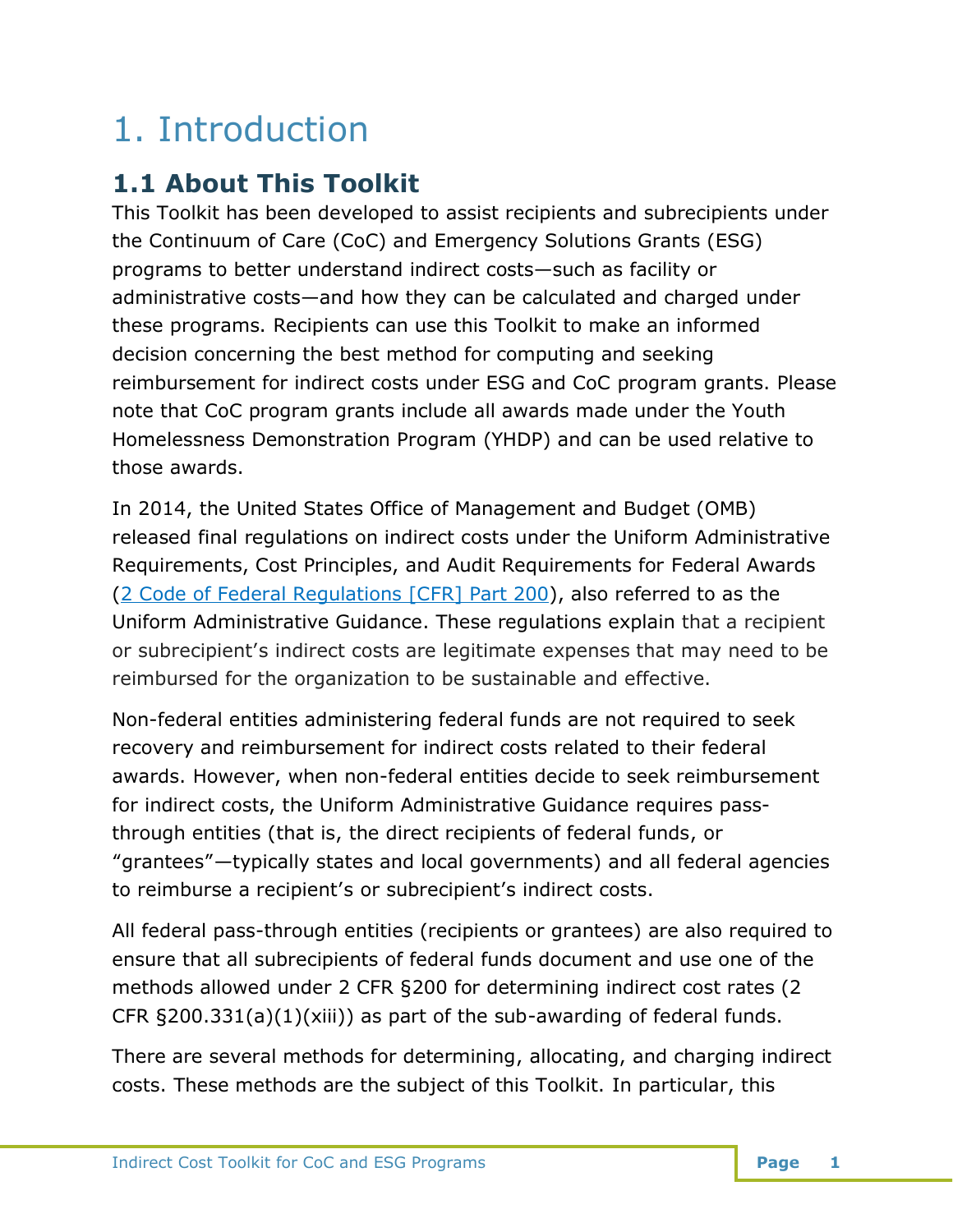Toolkit helps ESG and CoC recipients and subrecipients understand the requirements for the different ways they can charge the grant for indirect costs for each of their programs.

This Toolkit does not replace the regulations contained in 2 CFR Part §200, 24 CFR §576 (ESG), 24 CFR §578 (CoC), and subsequent amendments, notices, and any other applicable federal, state, and local laws and ordinances; it simply details requirements for indirect cost reimbursement under ESG and CoC programs. It also does not replace guidance and regulations that govern federal awards and allocations issued prior to the effective date of 2 CFR §200 (as found in 24 CFR §84 and §85). Recipients and subrecipients should always refer to applicable regulations and their grant agreements, and work with their local HUD Field Office to determine what is allowable under their program and how indirect costs can be reimbursed.

#### **Uniform Administrative Requirements, Cost Principles, and Audit Requirements for Federal Awards ("Uniform Administrative Guidance"):**

- ► OMB issued final guidance on December 26, 2013 which became effective December 26, 2014. Generally, this means that:
	- 2014 Grant Year and subsequent grant year ESG Awards and on are covered by 2 CFR §200.
	- 2015 Grant Year and subsequent grant year CoC Awards and on are covered by 2 CFR §200. (Note: this later effective date for CoC Awards was a result of the procurement cycle of CoC Awards and their underlying appropriation dates.)
- ► Regulations are found at 2 CFR §200, and resources on the Uniform Administrative Guidance are found on the Council on Financial Assistance Reform website.
- ► For more information about effective dates and HUD's Transition Rules, review Notice SD-2015-01: Transition to 2 CFR §200, specifically "General Transition Rules" on page 15, and Notice CPD 16-04: Additional Transition and Implementation Guidance.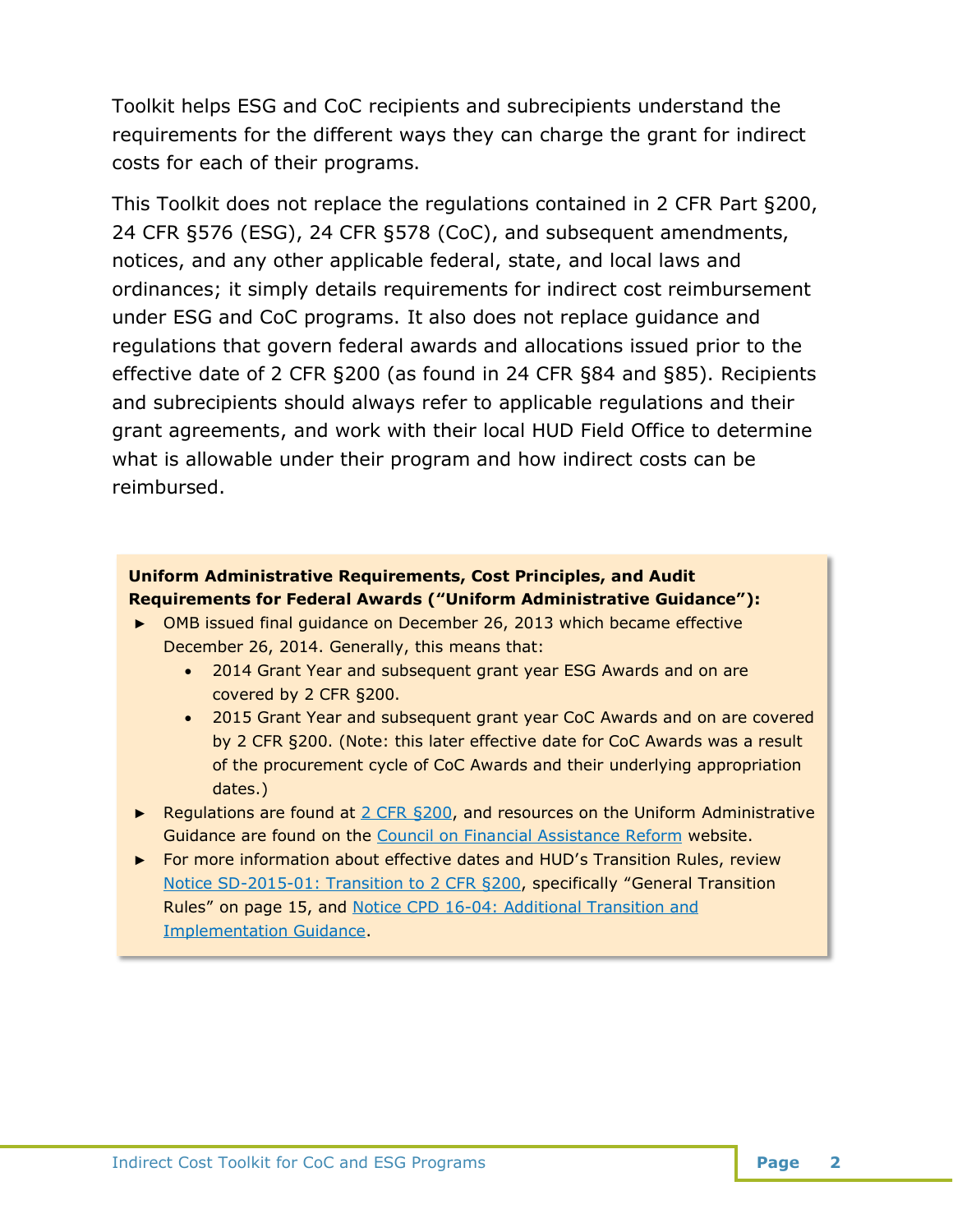# <span id="page-4-0"></span>**1.2 How to Use This Toolkit**

This Toolkit is organized into the following sections:

- 1) Introduction
- 2) What are direct and indirect costs?
- 3) What are the options for the reimbursement of indirect costs?
- 4) Which option is best for my organization?
- 5) How are indirect cost reimbursement options calculated?
- 6) Frequently Asked Questions
- 7) Definitions

This document contains general information regarding the treatment of direct and indirect costs. The determination and allocation of direct and indirect costs at the program and agency levels is dependent on multiple factors, such as the size of the organization, the nature of its programs, the complexity of its structure, and the organization's overall approach to financial management. Given this, the Toolkit cannot and does not address every possible situation or question that the reader might have. In fact, the document purposely does not include details of how to implement direct and indirect cost allocation methods in a program or organization. In all cases, HUD encourages recipients and subrecipients to develop cost allocation methods, policies, and procedures in consultation with an accountancy professional familiar with federal cost principles.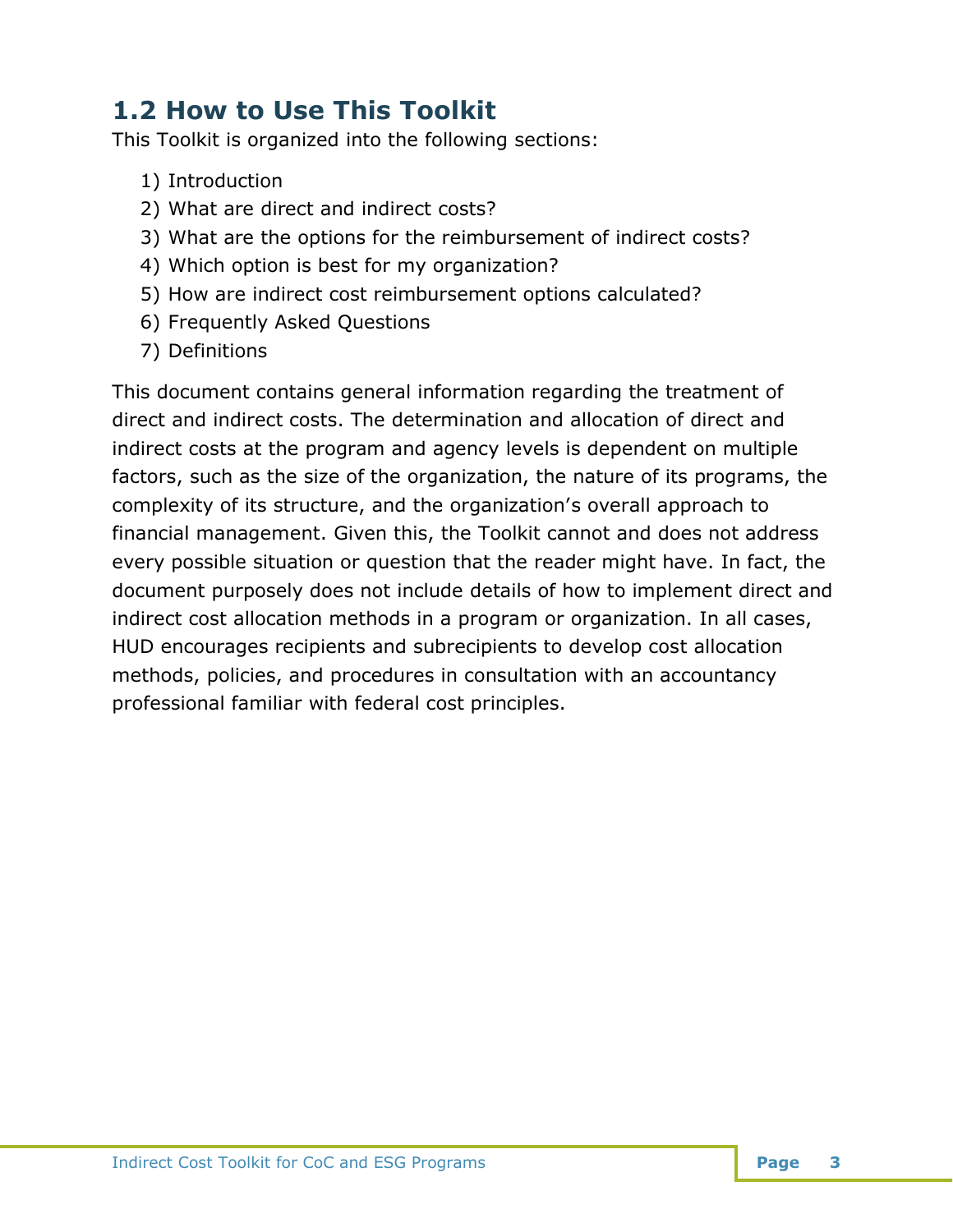# <span id="page-5-0"></span>2. What are direct and indirect costs?

Before exploring the methods available through the Uniform Administrative Guidance for recovering indirect costs, let's first take a quick look at what we mean by *direct* and *indirect* costs.

The Uniform Administrative Guidance (2 CFR §200.413) defines *direct* costs as "those costs that can be identified specifically with a particular final cost objective." For ESG and CoC programs, most expenses are direct costs and are

**Cost objective** means a program, function, activity, award, organizational subdivision, contract, or work unit for which cost data are desired and for which a provision is made to accumulate and measure the cost of processes, products, jobs, capital projects, etc.

exclusively used for that program (e.g., case manager salary, rental assistance for clients, purchase of food for shelter meals).

In contrast, *indirect* costs (2 CFR §200.56) are costs "incurred for a common or joint purpose benefiting more than one cost objective, and not readily assignable to the cost objectives specifically benefitted." These costs are shared by more than one program.

Understanding the distinction between direct and indirect costs is essential to this entire resource. In general, most, if not all, costs incurred by an organization performing activities under the CoC or ESG programs will be direct program costs. That is, in most or all cases, a dollar spent can *directly* be identified as being spent on a program objective or activity. A dollar spent would only be indirect if it cannot be easily associated with a particular CoC or ESG activity. For example, if an organization had only one source of funding, a single ESG grant, then 100 percent of its expenses would be direct, because all costs are solely and clearly tied to an ESG award and related activities. On the other hand, if an organization had more than one funding source and had multiple programs in its portfolio, then some costs such as administrative costs and overhead costs like facility rental and utilities—will be hard to tie to a single funding source and activity, and are thus shared or indirect costs.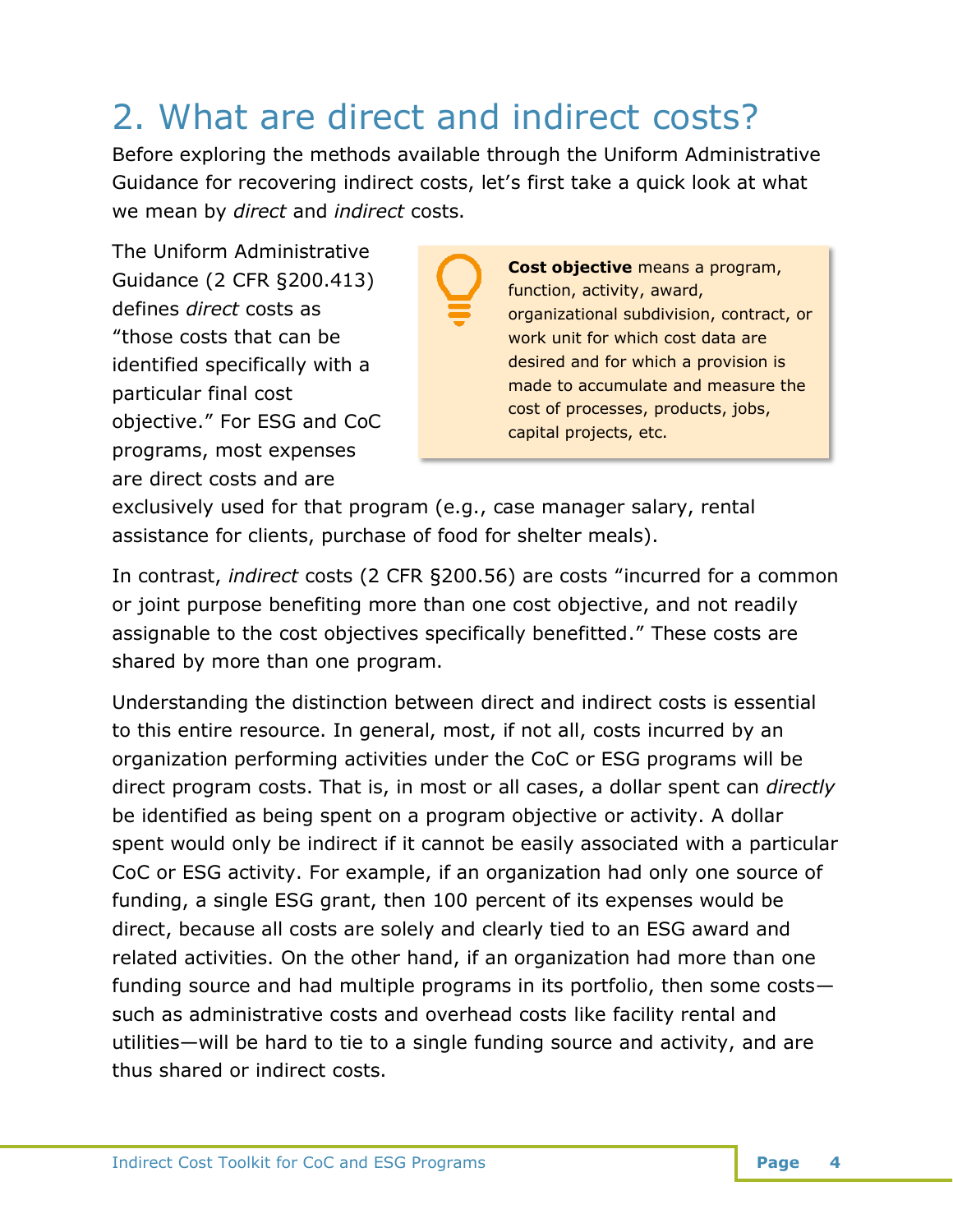When costs are shared and thus likely indirect, the Uniform Administrative Guidance (2 CFR §200.414) further classifies indirect costs as being limited to *administrative* and *facilities* costs (A&F). The Guidance defines *facilities* as "depreciation on buildings, equipment and capital improvement, interest on debt associated with certain buildings, equipment and capital improvements, and operations and maintenance expenses." It defines *administrative* as "general administration and general expenses such as the director's office, accounting, and personnel." Indirect costs will fall into one of these two buckets: administrative or facilities. Under the Uniform Administrative Guidance, all indirect costs are either facilities costs or administrative costs.

It is important to pause here and add some important qualifications to the broad discussion in this document, especially around the use of the terms *direct* and *indirect* costs and *facilities* and *administrative* costs. There is no one-size-fits-all use of any of these terms. In fact, a key takeaway from the Uniform Administrative Guidance in 2 CFR §200 regarding these terms is that the federal government recognizes a wide diversity of organization types and structures, ranging from the smallest nonprofit to large nonprofit conglomerates (such as hospital groups or multi-state organizations like the American Red Cross) and local and state governments. The federal government allows for a diversity of cost accounting methods in response to the diversity of organizational types and structures.

Given this, care should be taken with the terminology in this document. For example, it is the case that a program cost that is charged as a direct program cost by one organization may be—with complete legitimacy charged as an indirect program cost by another organization, based on the organizations using different, but sanctioned, methods for allocating and charging costs and depending on how their program funding is structured. It is also the case that, though 2 CFR §200 discusses cost types such as facilities and administrative as general categories, particular federal programs such as the CoC or ESG programs will have their own definitions of what costs are allowable within these particular cost categories.

Therefore, this Toolkit aims to provide broad information about these indirect and direct costs, focusing on the various cost accounting methods available to determine how such costs will be categorized and treated. Our objective is to broadly present the various methods available for direct and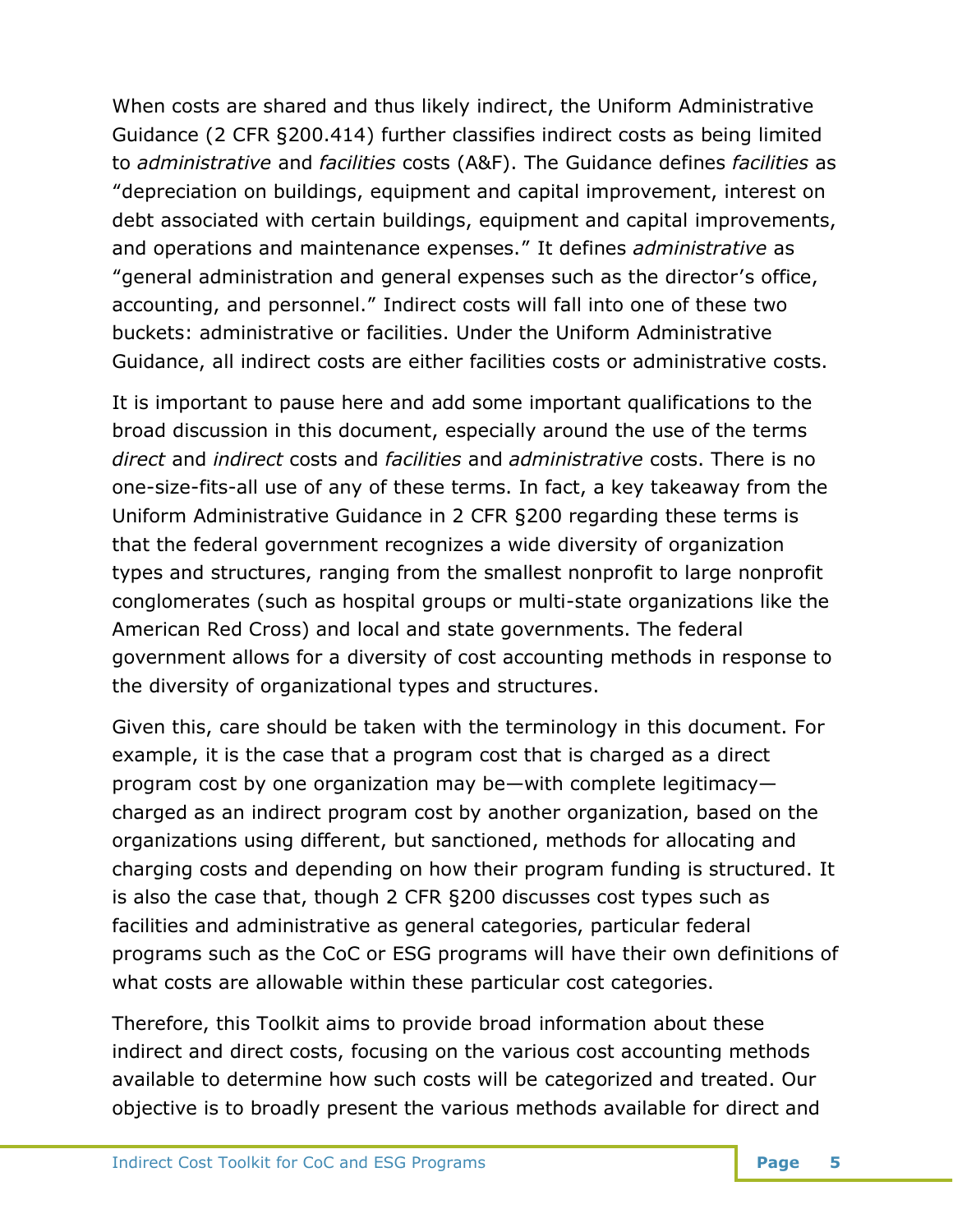indirect cost allocation that allow non-federal entities to recover indirect costs through their grant awards, with particular attention on the de minimis method that was new with the issuance of 2 CFR §200.

# <span id="page-7-0"></span>**2.1 Examples of Costs**

*Administrative* costs are typically recovered by non-federal entities as an eligible activity on their grant. Both the CoC (CoC, 24 CFR §578.59) and the ESG (ESG, 24 CFR §576.108) programs allow "project administrative costs" as an eligible activity. Program regulations include specifics for each program regarding eligible program administrative costs. Any CoC or ESG program administration costs charged to an award will need to be eligible under the particular program's regulations. The CoC program caps project administrative costs at 10 percent of awarded funds, and the ESG program caps project administrative costs at 7.5 percent. As long as CoC and ESG recipients are charging administrative costs under this eligible activity (as defined by each program), CoC and ESG providers are already recuperating at least some of their potentially recoverable indirect costs.

Though CoC and ESG regulations define eligible administrative activities and set caps under each program, it can be challenging sometimes to determine the line between when a cost is administrative and when it should be directly charged to a particular activity. For example, a program director's time and office overhead (space, supplies, equipment, etc.) may fit in either category. If a program director spends time compiling annual reports, working on program budgets, and engaging in similar administrative activities, that time (and the associated share of overhead facilities costs) would be administrative and, if the position was responsible for multiple programs, then such costs would be shared (and, thus, likely treated as *indirect*). But, if that same program director also spent time (say, in their office) providing direct supervision and oversight to program staff or working on program policies, procedures, and programmatic documentation, then that would not be an administrative cost but a *direct* program activity cost.

The costs that fall under *facilities* can present a similar challenge for nonfederal entities. For example, an organization may own or lease a single facility where they engage in both administrative and direct program delivery activities. Furthermore, they may have equipment such as copiers,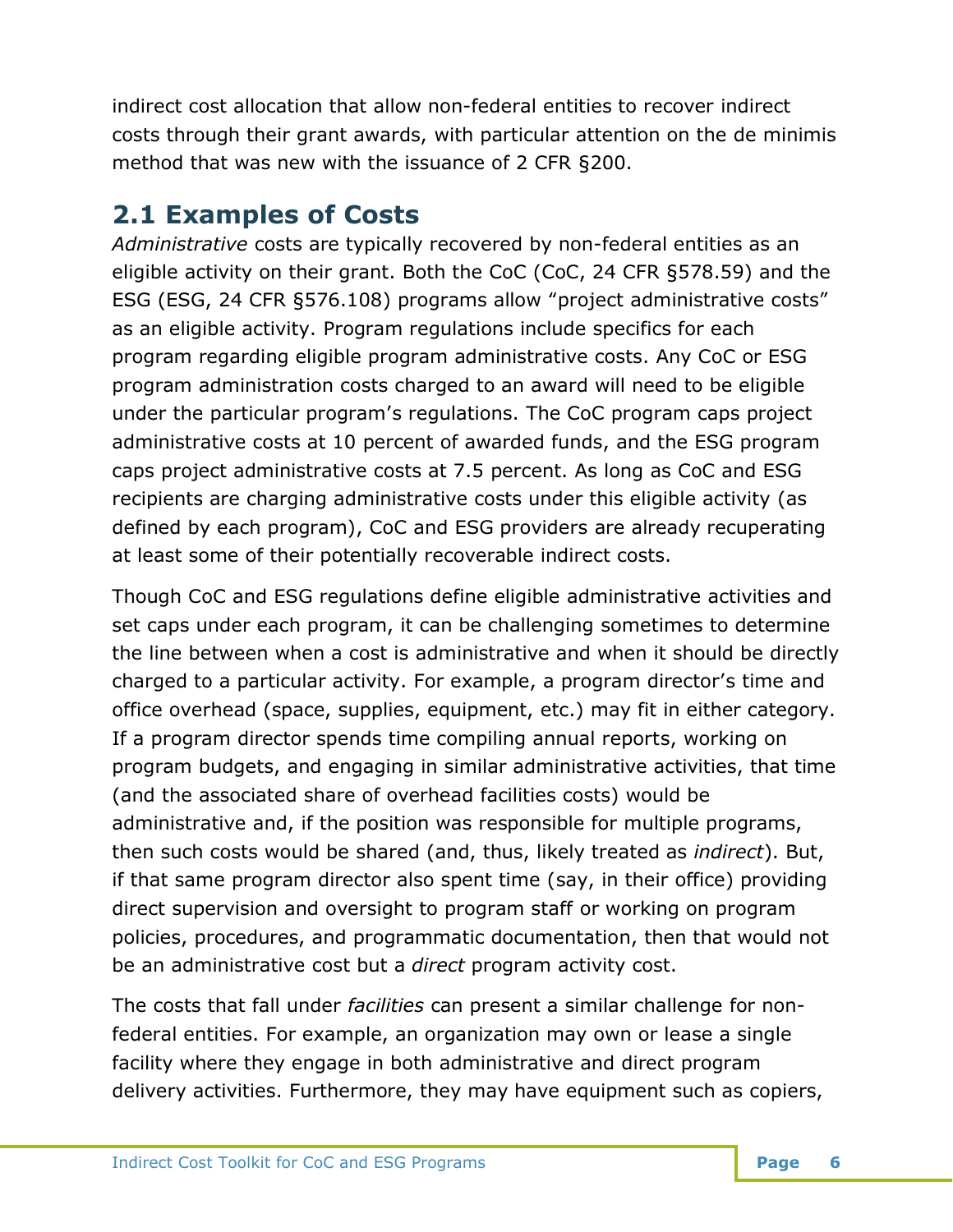internet and phone systems, and furniture that are shared by both administrative and direct program functions. Finally, the facility may have only a single account for services such as electricity, internet and phone service, and security.

Given the complexity of sorting out direct and indirect costs and determining how to categorize personnel and overhead costs into administrative and facilities categories, organizations can easily make common errors of conflating different types of costs. This may unnecessarily limit their opportunities to have legitimate program costs reimbursed as part of a CoC or ESG award. Consider, for example, a program that provides ESG rental assistance in the form of rent payments to property owners. The organization rents a single office building for its administration and direct program staff. There are frontline persons who work with participating households, determine program eligibility and levels of assistance, and approve units for rental assistance. There is also a program director who supervises the staff and manages the budget and reporting, and finance personnel who handle payroll and manage payments to vendors and landlords. There are supplies, utilities, and equipment that are purchased or leased to support the entire operation. Finally, the organization has Housing Opportunities for Persons With AIDS (HOPWA) funding to perform similar activities, and the same staff manage that program.

Which expenses are direct? Which are indirect? The organization buys equipment (e.g., desks, chairs, phones, binders) in bulk and office cleaning services that are shared by all parts of the organization. According to the definition of *facilities* costs above, these would all be facilities costs and thus likely are *indirect* costs. They are all not easily assigned to a single function at the organization (such as administration, HOPWA, or ESG only). Since all indirect costs are either administrative or facilities costs, does that mean that the organization must cover these costs under the 7.5 percent ESG admin cap (or the similar 7 percent HOPWA admin cap)? Similarly, for the program director, do all of his or her costs fall under administration? How about the shared cost of leasing the building?

Unfortunately, many organizations conflate all shared or indirect costs with administrative costs and try to shoehorn costs that may be shared (including personnel, like the program director, or facilities costs, like office rental and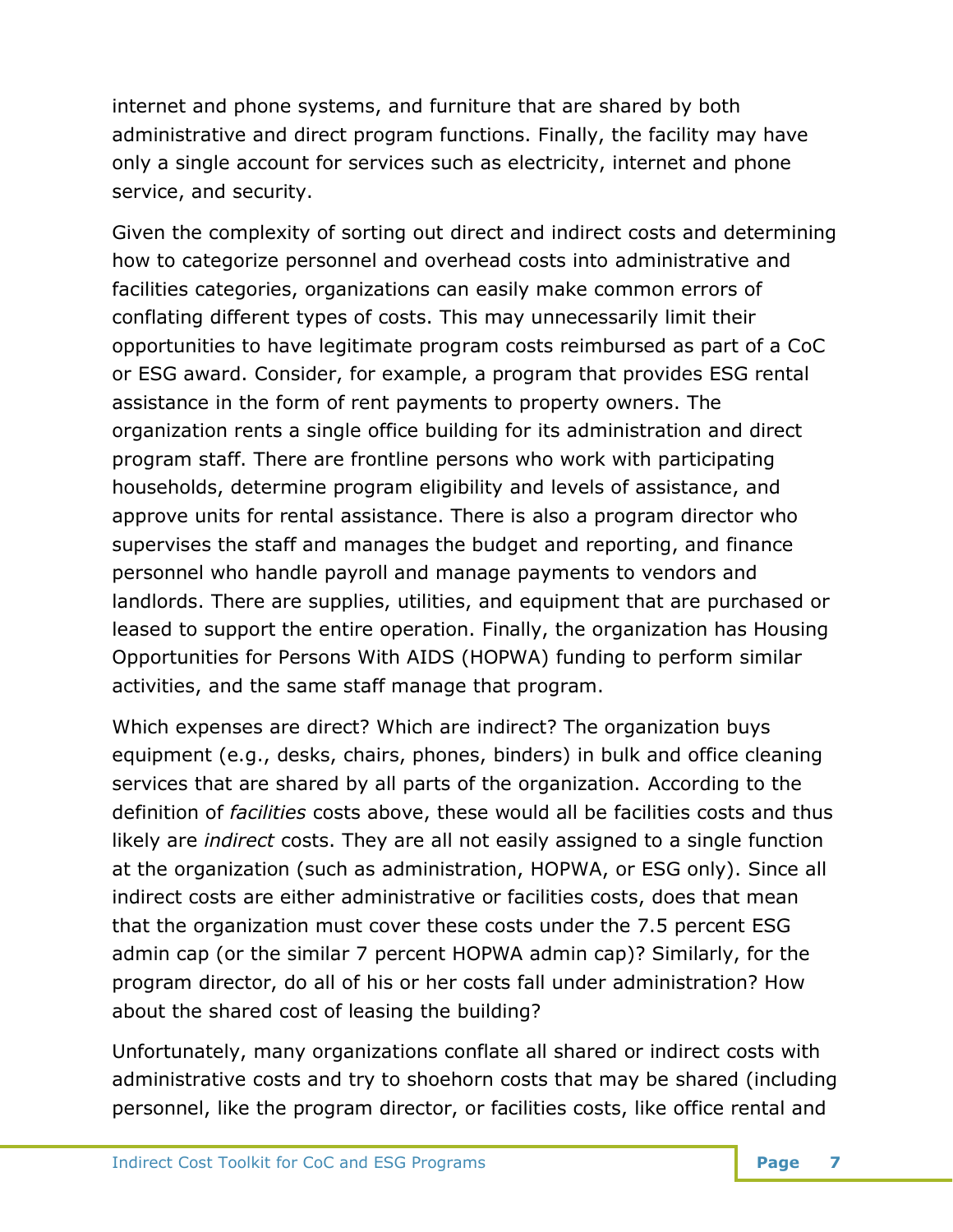equipment) into the single bucket of administrative costs. As we have seen, the program director performs both *administrative* tasks (reporting, budgeting, and signing invoices and mileage sheets) and *direct* program tasks (supervising employees, reviewing and discussing client files, and reviewing client-related documentation); the latter should not be considered administrative but rather direct program costs. Similarly, a computer purchased for someone in accounting would be an administrative cost, but a computer purchased for use by a caseworker in the rental assistance program would be a direct cost. The same would be true with the renting and maintenance of the organization's office space; *some* portion would be administrative*,* but some portion should be charged *directly* to the ESG and HOPWA awards, using some proportionate means of determining the allocation of these costs among different areas and departments.

These examples demonstrate how some costs can fall into the gray area where they could be classified either as direct or indirect costs. Every organization will need to determine the method best suited for classifying and recovering these costs, should codify its method for classifying costs in a set of written financial policies and procedures, and should consistently apply this method across all programs. It is crucial that no cost be allocated and charged more than once, so every expense will need to be clearly classified as either direct or indirect and booked and charged accordingly.

This brief journey through direct, indirect, administrative, and facilities costs leads us to the point of this Toolkit and frames the discussions that follow. Let's summarize:

- ► Direct costs can easily be assigned to a cost objective and directly charged on an award (assuming eligibility of costs).
- ► Indirect costs are not easily assigned to a single cost objective, usually because it is paid for by multiple sources (like the program director above), or it is used to support multiple programs (like the office building above).
- ► All indirect costs will either be administrative or facilities costs.
- ► However, administrative and facilities costs may not necessarily be indirect (e.g., only the HOPWA caseworker is issued a cellphone and thus this equipment cost is not a shared cost).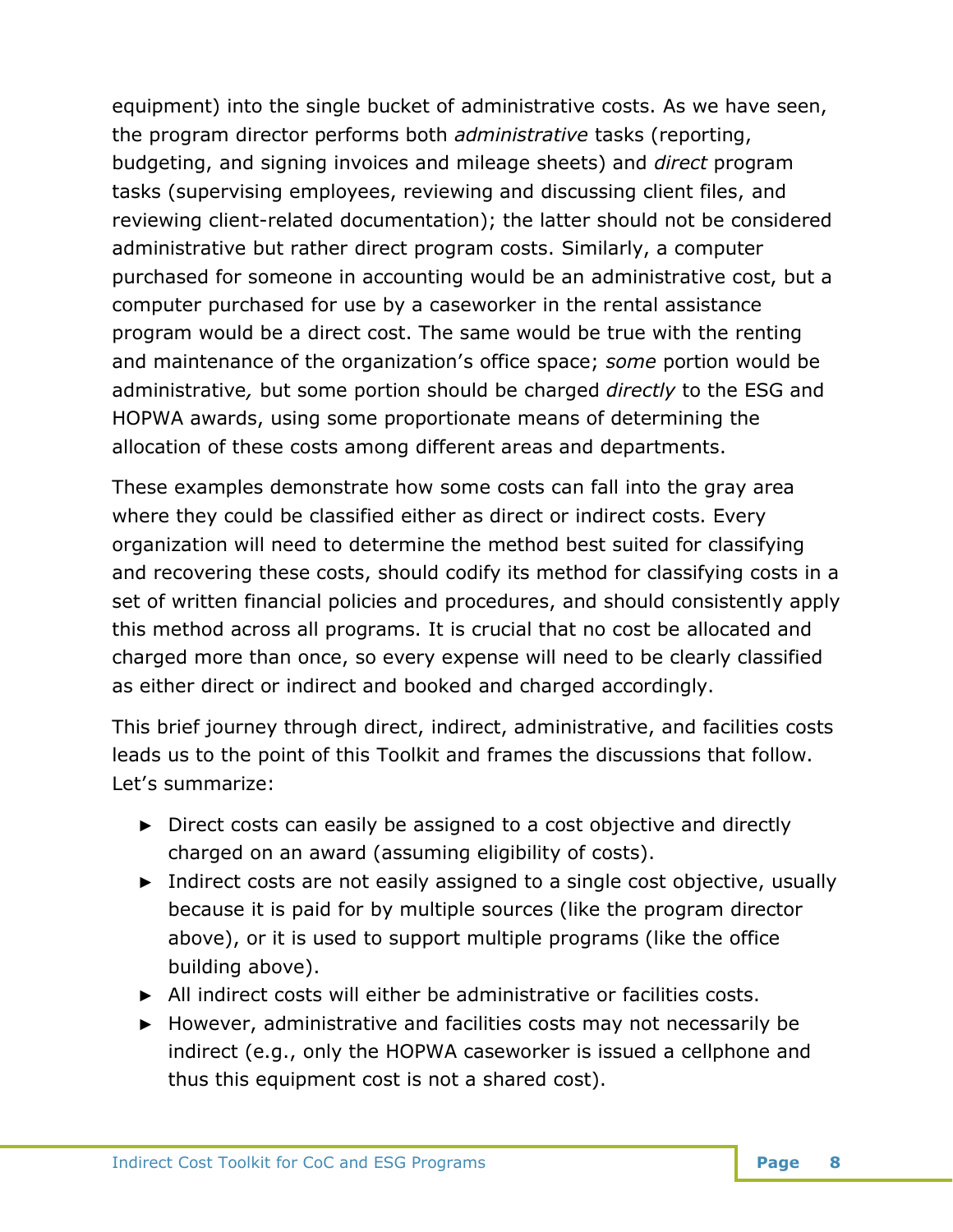- ► Not all shared and indirect costs are administrative, and the administrative category should not be forced to carry all shared and indirect costs (like the program director and the ESG-/HOPWA-related equipment).
- ► Finally, every organization will need a plan that is tailored to its structure and activities that explains:
	- How it will determine which costs are direct and indirect;
	- How it will allocate shared costs among different departments, including administrative functions and direct programs; and
	- How it will charge (recover) all eligible and allowable direct and indirect costs from the federal government or its awardees and make sure that it does not short-change itself unnecessarily.

This plan mentioned above is a *cost allocation plan*. Cost allocation plans are among the bedrocks for successfully managing an organization, especially one that spends federal funds. This plan will serve as a roadmap for the

organization and its funders to understand how it spends and manages revenue. It will be the foundation for the organization to adequately charge its program costs to HUD and the federal government.

If a cost only exists for one award, then it should be treated as a **direct** cost.

The good news is that, as mentioned above, the federal government recognizes the diversity of organization types and structures. 2 CFR §200 and its appendices lay out several options or methods for cost allocation. These methods are the focus of this document. Furthermore, CoC and ESG recipients and subrecipients are likely already using one of the allowed methods of calculating and charging indirect costs, as described in Section 3 below, even if not as part of an explicit cost allocation plan or to a full extent. For example, if a provider prorates a phone bill and charges it to a direct CoC or ESG activity, or if they charge a portion of their cost of leasing office space for case managers directly to an activity, then they are already recovering indirect facilities costs using the "Direct Allocation Method" described in 3.4.3 below and treating those shared costs as direct costs.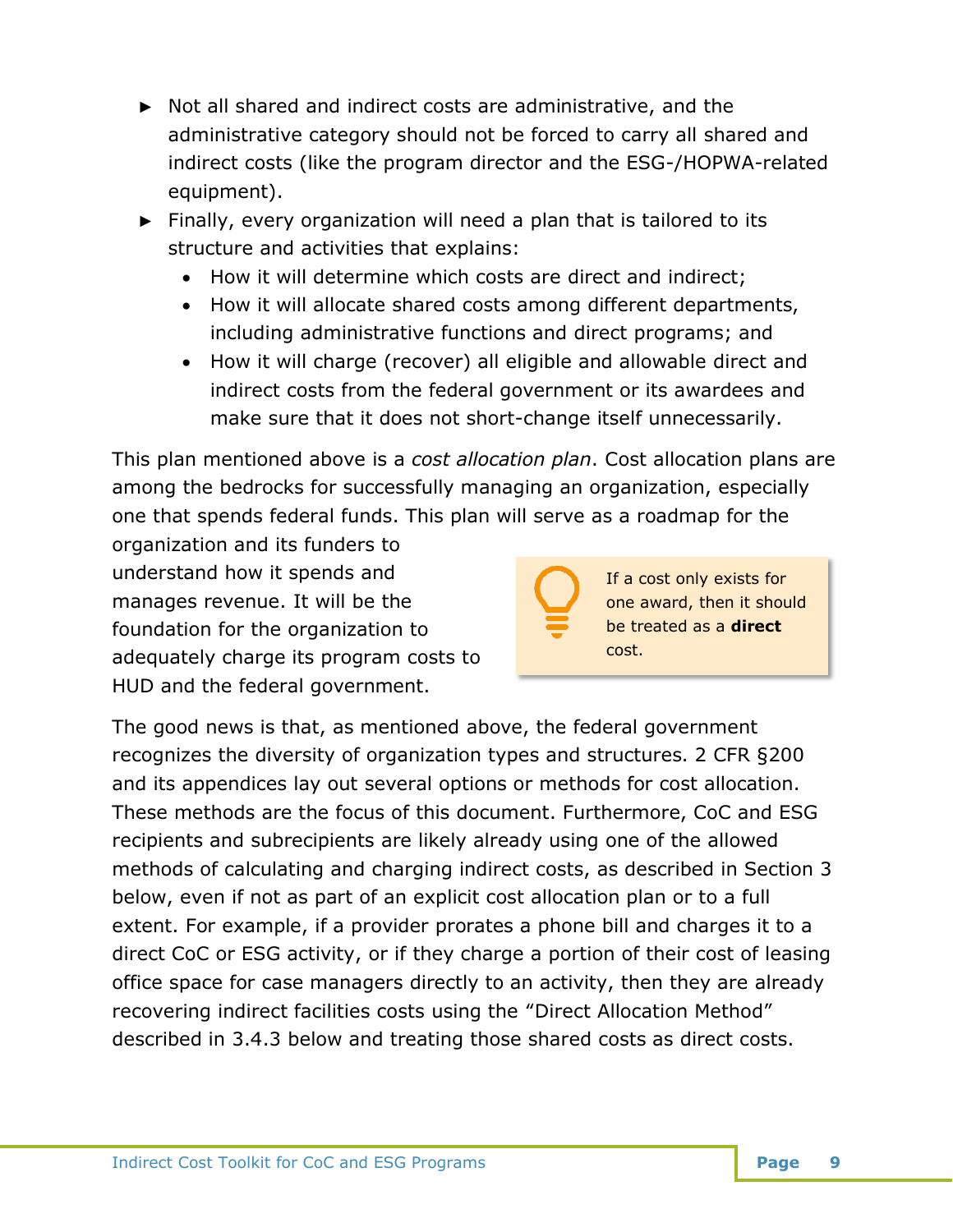# <span id="page-11-0"></span>**2.2 Allowability of Costs**

An additional consideration for both direct and indirect costs is their allowability under 2 CFR 200, Subpart E.

What makes a cost allowable? Generally, for costs to be allowable, they must be:

- ► 200.403(a) Reasonable and necessary
- ► 200.403(b) Conforming to limitations or exclusions
- ► 200.403(c) Consistent with policies and procedures
- ► 200.403(d) Accorded consistent treatment
- ► 200.403(e) Determined in accordance with GAAP
- ► 200.403(f) Not included as match or cost-share
- ► 200.403(g) Adequately documented

What makes a cost unallowable? 2 CFR, Part 200 identifies expressly unallowable costs. Common unallowable costs include:

- ► 200.421 Advertising and public relations
- ► 200.423 Alcoholic beverages
- $\blacktriangleright$  200.426 Bad debts
- ► 200.434 Contributions and donations
- ► 200.438 Entertainment costs
- ► 200.441 Fines, penalties, damages, and other settlements
- ► 200.442 Fundraising and investment management costs
- ► 200.445 Goods or services for personal use
- ► 200.449 Interest
- ► 200.450 Lobbying
- ► 200.451 Losses on other awards or contracts
- ► 200.455 Organization costs
- ► 200.467 Selling and marketing costs
- ► 200.470 Taxes (including Value Added Tax)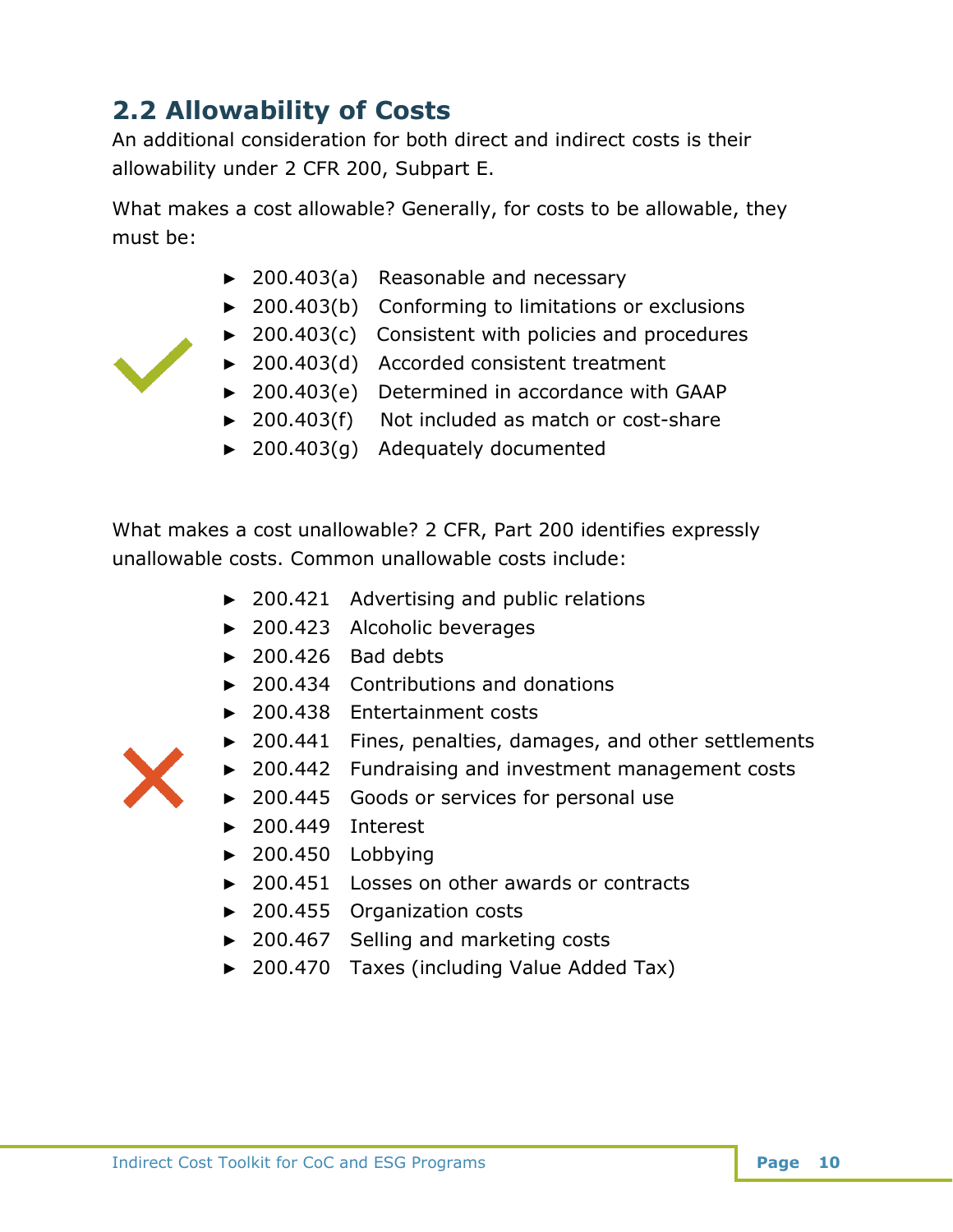Once a cost has been determined to be allowable, it must be allocable to federal awards consistent with 2 CFR §200.405(a); that is, it must be a cost that is allowed under a particular program's implementing regulations (24 CFR §576 for the ESG program and 24 CFR §578 for the CoC program). Finally, the cost must also be an eligible cost in the grant award and agreement under which a recipient or subrecipient operates. A cost may not be charged to a federal award with the purpose of overcoming shortages or avoiding restrictions imposed by federal statutes, regulations, or terms and conditions of the federal awards (see 2 CFR §200.405(c)).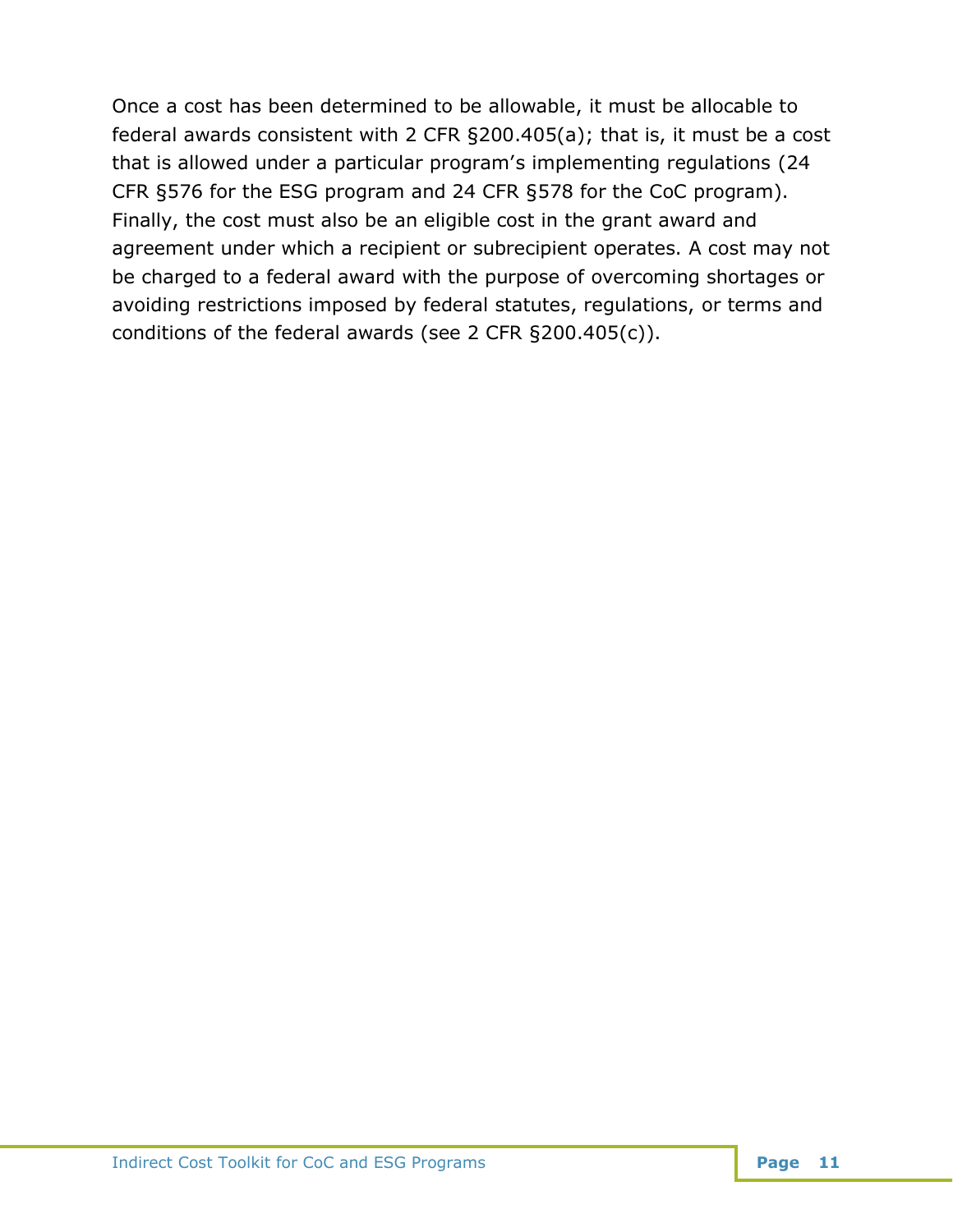# <span id="page-13-0"></span>3. What are the options for the reimbursement of indirect costs?

There are three options for requesting reimbursement of indirect costs:

- ► **Option 1:** The 10 Percent De Minimis Rate
- ► **Option 2:** Negotiated Indirect Cost Rate Agreement
- ► **Option 3:** Cost Allocation Plan

Option 1 is a new option under the Uniform Administrative Guidance (authorized in 2 CFR §200.414(f)). Options 2 and 3 have existed for federal awards for numerous years. Although we will discuss Options 2 and 3, this Toolkit will primarily focus on providing organizations with information on the use of, potential benefits of, and requirements of Option 1: the 10 percent de minimis rate. For the CoC program, FY2015 grants and beyond are eligible for the 10 percent de minimis rate and held to the Uniform Administrative Guidance outlined under 2 CFR §200; for the ESG program, FY2014 grants and beyond are eligible and held to this Guidance.

# <span id="page-13-1"></span>**3.1 The 10 Percent De Minimis Rate**

The 10 percent de minimis rate is an indirect cost instrument implemented under the revised 2 CFR §200. This rate was implemented in part to allow organizations—primarily smaller organizations—to recover some of their indirect costs on federal awards without having to go through the rigorous and time-consuming process of negotiating an indirect cost rate with a federal cognizant agency.

Many small recipients and subrecipients do not have the financial resources to engage the necessary accounting and finance personnel to assist them with preparing an indirect cost rate proposal for negotiations. They also often do not have the resources to maintain their financial management system to track costs consistent with their proposed indirect rate cost structure, once in place.

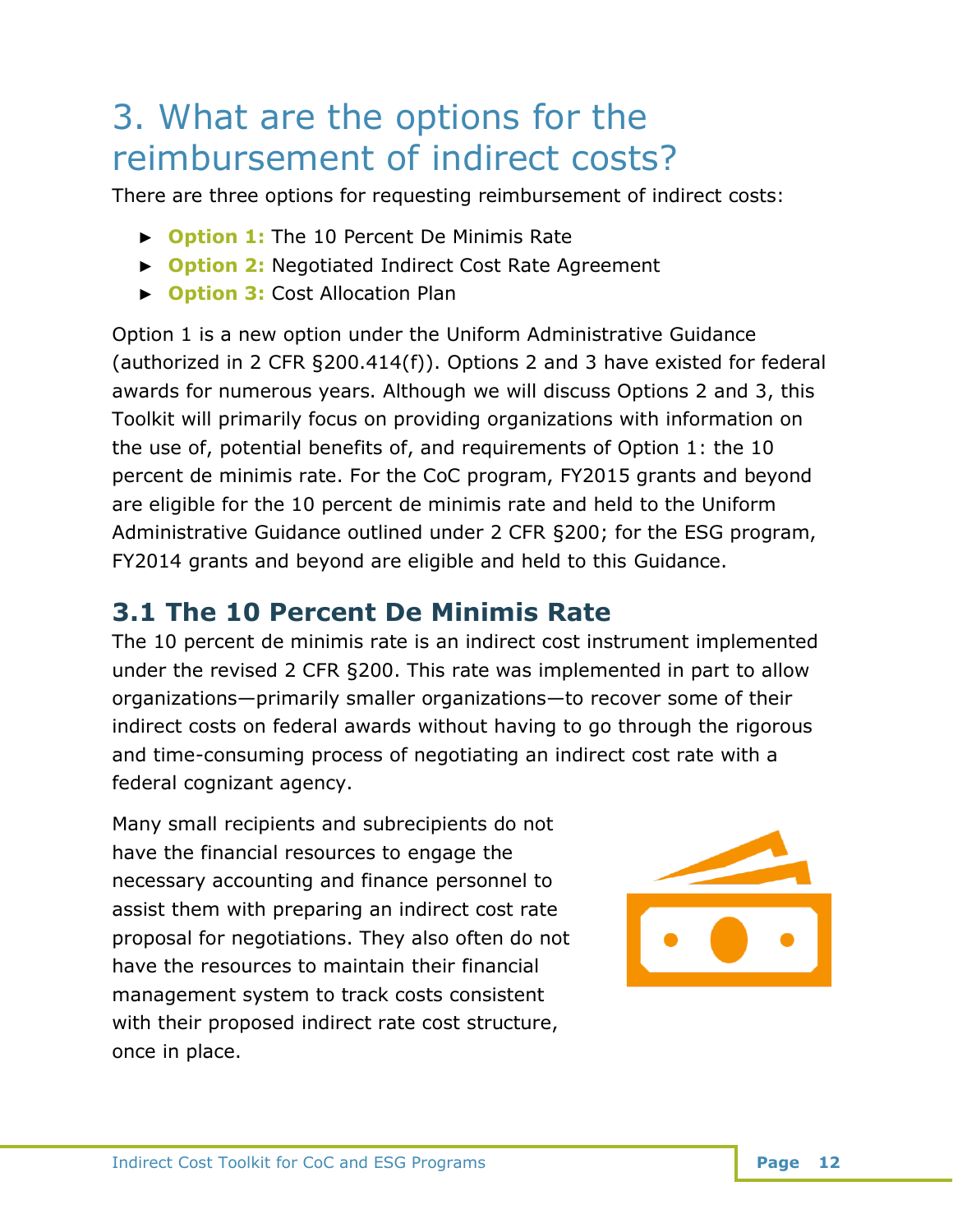Under the Uniform Administrative Guidance, eligible organizations can claim up to 10 percent of their Modified Total Direct Costs (MTDC) as indirect costs without having to negotiate an indirect cost rate agreement.

For many recipients, this is the first time they will be able to charge any portion of their indirect costs to federal awards.

Direct award recipients with subrecipients must allow the subrecipient to elect the 10 percent de minimis rate. These requirements are included in the subrecipient monitoring and management section of the Uniform Guidance, section 2 CFR §200.331(a)(4).

# <span id="page-14-0"></span>*3.1.1 Eligibility Criteria for the 10 Percent De Minimis Rate*

2 CFR §200.414(f) allows grant recipients and subrecipients to elect a 10 percent de minimis rate based on the MTDC if they meet the following criteria:

<span id="page-14-1"></span>

You must meet **ALL** of the criteria listed here, in order to be eligible to use the 10 percent de minimis rate.

- 1. The recipient or subrecipient does not currently have and has never received a negotiated indirect cost rate;
- 2. The recipient or subrecipient is not a state, local government, or Indian tribe receiving more than \$35M in direct federal funding (these entities are not eligible for de minimis because of 2 CFR §200 Appendix VII D(1)b1));
- 3. The recipient or subrecipient will be using the rate indefinitely and consistently for all federal awards until such time the entity chooses to negotiate a rate; and
- 4. The de minimis will be based on the MTDC and comply with 2 CFR §200.403 factors affecting allowability of cost.

A more detailed discussion on the calculation of the 10 percent de minimis rate can be found in Section 5.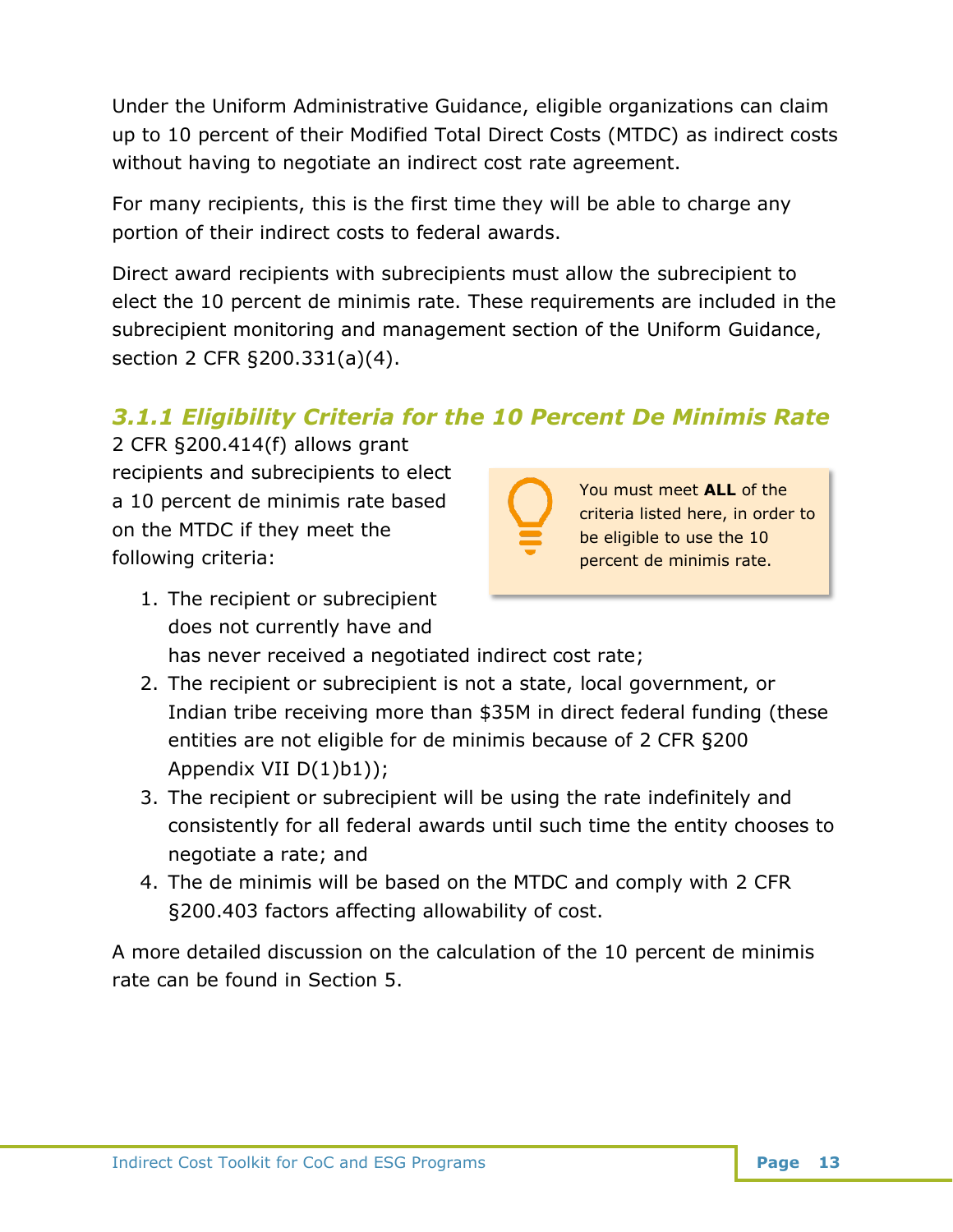# <span id="page-15-0"></span>*3.1.2 Modified Total Direct Cost (MTDC) for the 10 Percent De Minimis Rate*

Recipients and subrecipients electing the 10 percent de minimis rate must use the MTDC as the base for this rate. According to 2 CFR §200.68, the MTDC is composed of "[a]ll direct salaries and wages, applicable fringe benefits, materials and supplies, services, travel, sub-awards and subcontracts up to the first \$25,000 of each sub-award or sub-contract (regardless of the period of performances under the award)."

All costs used to comprise an MTDC base (used for calculating de minimis) must be identified specifically to a funded program or be directly assigned to such activities easily and accurately. Costs must also be allowable under program regulations, necessary and reasonable for the performance of the federal award, and consistent with policies and procedures that apply uniformly to both federal and non-federal activities of the grantee (2 CFR §200.403). Once the MTDC base has been determined, the de minimis rate of 10 percent is applied to that base, deriving total de minimis indirect costs. The calculation of the de minimis rate is described in more detail below.

The following pages reflect how costs can generally be included or excluded from the computation of the MTDC base for the 10 percent de minimis rate. Keep in mind that the actual calculation of the MTDC may vary based on the unique features of each activity or program.

To aid understanding, the following tables are included in this document:

- ► Summary List of MTDC Inclusions and Exclusions (page 15)
- ► Sample Breakout of ESG Expenses for MTDC Inclusions and Exclusions (page 16)
- ► Sample Breakout of CoC Expenses for MTDC Inclusions and Exclusions (page 19)

Recipients and subrecipients are encouraged to reach out to their local HUD Field Office or use the [Ask A Question \(AAQ\)](https://www.hudexchange.info/program-support/my-question/) form on the HUD Exchange with questions about their specific grant or for more information.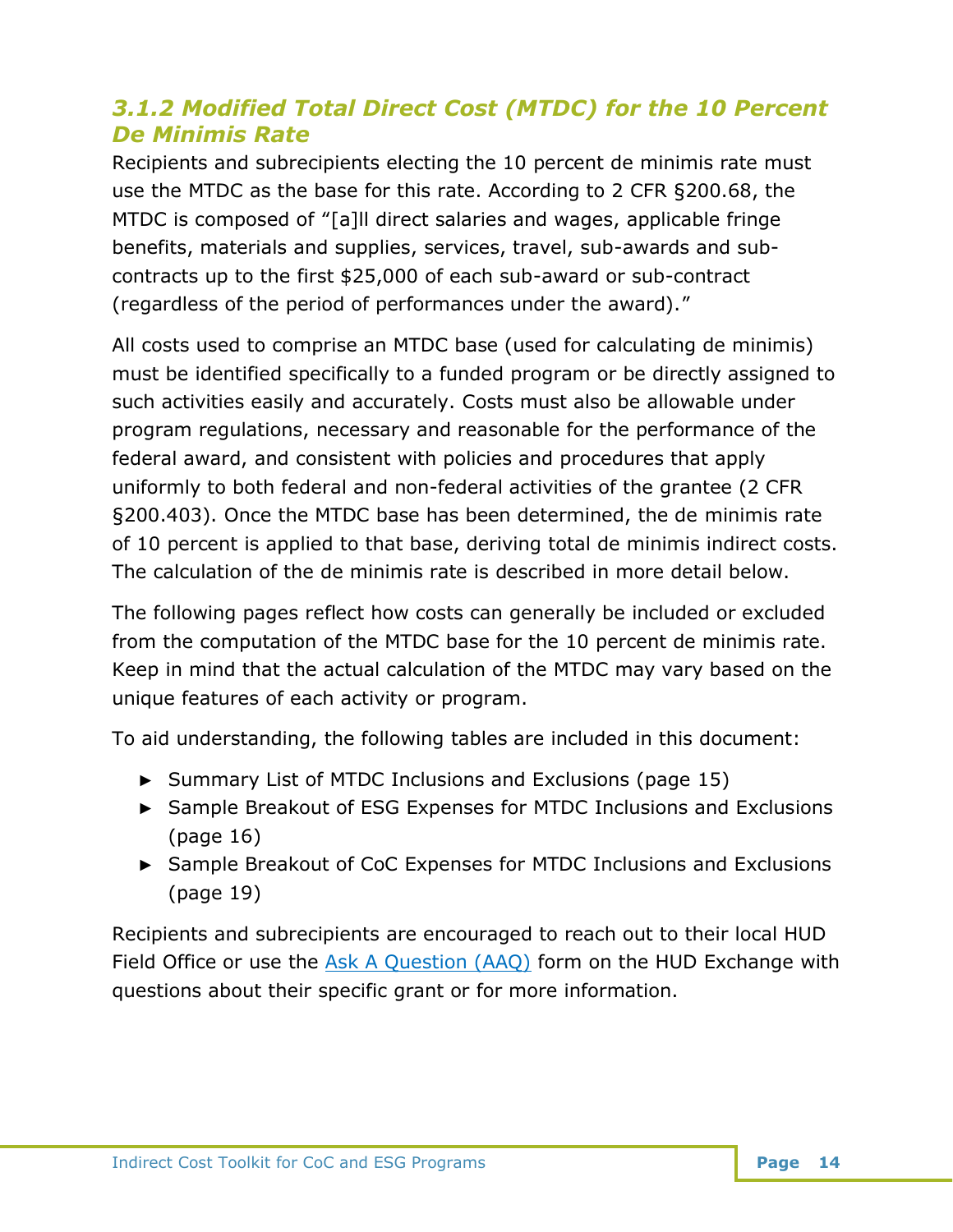## **Table 1: Basis of Modified Total Direct Costs for 10 Percent De Minimis Rate (2 CFR §200.68)**

| <b>Included</b> | $\triangleright$ All direct salaries and wages, applicable fringe benefits,<br>materials and supplies, services, travel, and subawards<br>► Subawards and subcontracts up to the first \$25,000 of each<br>subaward or subcontract (regardless of the period of<br>performance of the subawards and subcontracts under the<br>award)                                                                                                                                                           |
|-----------------|------------------------------------------------------------------------------------------------------------------------------------------------------------------------------------------------------------------------------------------------------------------------------------------------------------------------------------------------------------------------------------------------------------------------------------------------------------------------------------------------|
| <b>Excluded</b> | $\blacktriangleright$ Equipment<br>Capital expenditures<br>Charges for patient care<br>Rental costs<br><b>Tuition remission</b><br>Scholarships and fellowships<br>$\blacktriangleright$<br>Participant support costs<br>▶<br>Portion of each subaward and subcontract in excess of<br>\$25,000<br>• Other items may only be excluded when necessary to avoid a<br>serious inequity in the distribution of indirect costs, and with<br>the approval of the cognizant agency for indirect costs |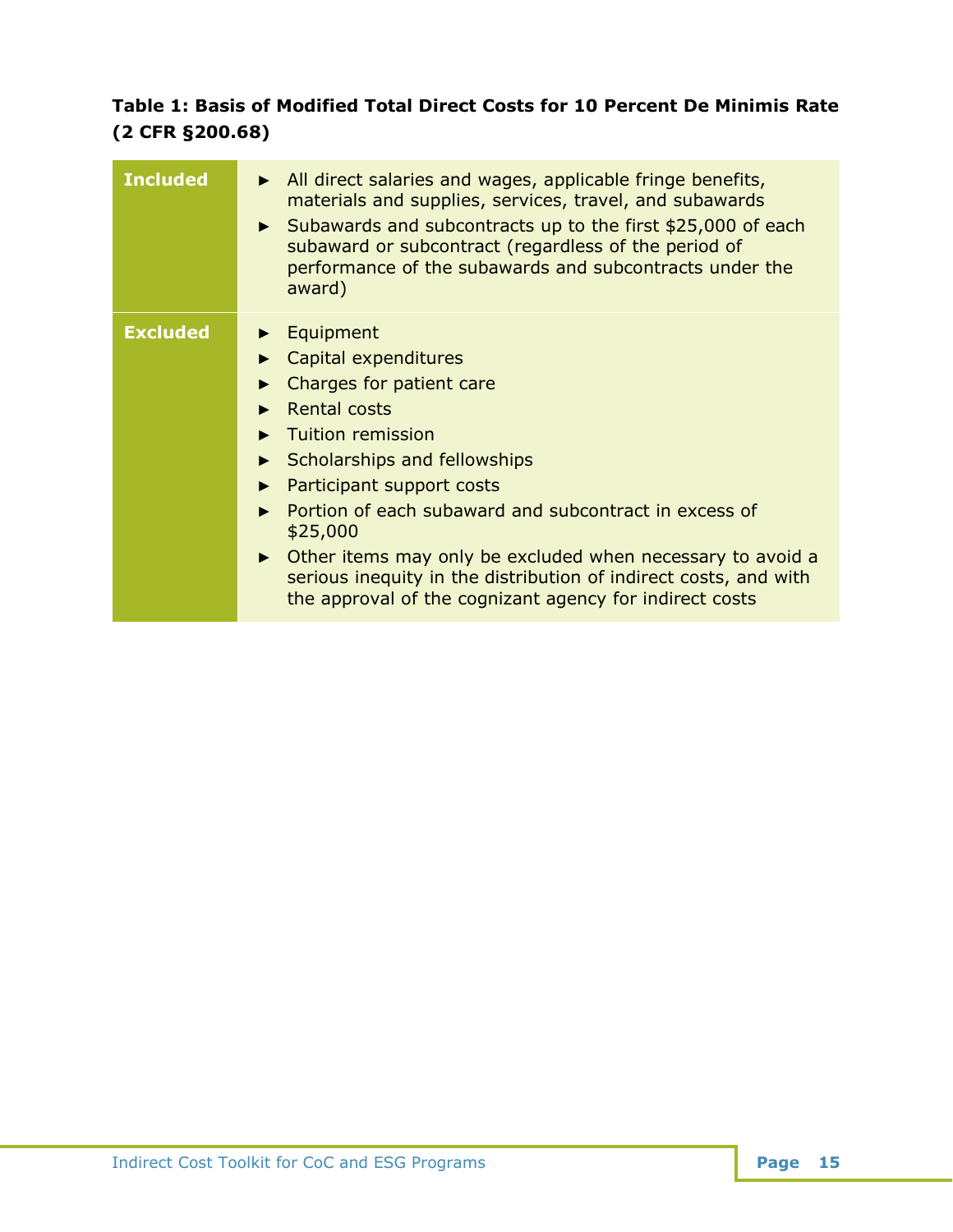### **Table 2: Sample Breakout of Emergency Solutions Grants (ESG) Components for Modified Total Direct Costs for 10 Percent De Minimis Rate**

*Note: The sample costs listed below for the MTDC base are presented for example purposes only. The list is not comprehensive and is not related to eligibility or direct cost reimbursement. Calculation of the MTDC base will vary greatly by situation. Review 2 CFR §200 and HUD Transition Notices/Regulations to calculate your MTDC base and consult with your local HUD Field Office.*

| <b>Included in MTDC Base</b>                                                                                                                                                                                                                                                                                                                                                                                | <b>Excluded from MTDC Base</b>                                                                                                                                                                                                                                                                                                                                                                                                                                         |
|-------------------------------------------------------------------------------------------------------------------------------------------------------------------------------------------------------------------------------------------------------------------------------------------------------------------------------------------------------------------------------------------------------------|------------------------------------------------------------------------------------------------------------------------------------------------------------------------------------------------------------------------------------------------------------------------------------------------------------------------------------------------------------------------------------------------------------------------------------------------------------------------|
| <b>Overview</b><br>Included are all direct salaries and<br>wages, applicable fringe benefits,<br>materials and supplies, services, and<br>travel associated with eligible activities<br>under the ESG program, except where<br>excluded, and the first \$25,000 of each<br>subawards and subcontracts<br>(regardless of the period of<br>performance of the subawards and<br>subcontracts under the award). | <b>Overview</b><br>Excluded are all equipment, capital<br>expenditures, charges for patient care,<br>rental costs, tuition remission,<br>scholarships and fellowships,<br>participant support costs, and the<br>portion of each subaward in excess of<br>\$25,000.<br>Other items may only be excluded<br>when necessary to avoid a serious<br>inequity in the distribution of indirect<br>costs, and with the approval of the<br>cognizant agency for indirect costs. |
| <b>Emergency Shelter Essential</b><br><b>Services</b><br>Case management<br>Childcare<br><b>Education services</b><br>Employment assistance and job<br>training<br>Legal services<br>Life skills training<br>Transportation                                                                                                                                                                                 | <b>Emergency Shelter Essential</b><br><b>Services</b><br>Education, employment assistance,<br>job training, tuition, scholarships,<br>and fellowships<br>Outpatient health services<br>▶<br>Mental health services<br>ь<br>Substance abuse treatment<br>▶<br>services<br>Motor vehicle transportation<br>▶                                                                                                                                                             |
| <b>Emergency Shelter Operations</b><br>Maintenance<br>Security<br>Food                                                                                                                                                                                                                                                                                                                                      | <b>Emergency Shelter Operations</b><br>Rent<br>Insurance<br><b>Utilities</b><br>Fuel<br>Equipment<br><b>Furnishings</b><br>Hotel/motel vouchers                                                                                                                                                                                                                                                                                                                        |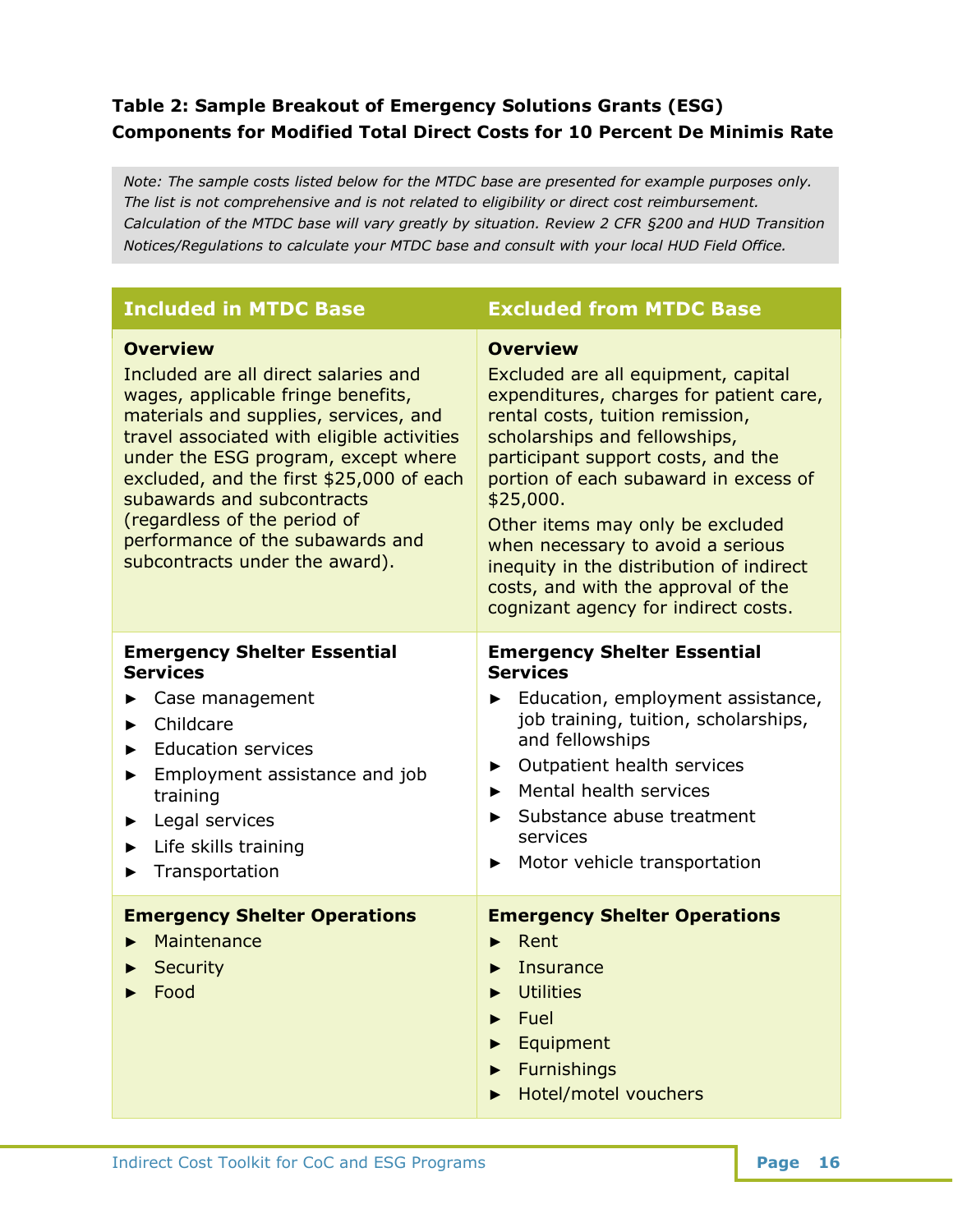| <b>Included in MTDC Base</b>                                                                                                                                                                                                    | <b>Excluded from MTDC Base</b>                                                                                                                                                                                                                           |
|---------------------------------------------------------------------------------------------------------------------------------------------------------------------------------------------------------------------------------|----------------------------------------------------------------------------------------------------------------------------------------------------------------------------------------------------------------------------------------------------------|
| <b>Emergency Shelter Renovation</b><br>No costs included                                                                                                                                                                        | <b>Emergency Shelter Renovation</b><br>All costs excluded for renovation or<br>conversion of a building                                                                                                                                                  |
| <b>Uniform Relocation Assistance and</b><br><b>Real Property Acquisition Policies</b><br><b>Act (URA)</b><br>$\triangleright$ No costs included                                                                                 | <b>Uniform Relocation Assistance and</b><br><b>Real Property Acquisition Policies</b><br><b>Act (URA)</b><br>All costs excluded (e.g., financial<br>and rental assistance associated<br>with relocation assistance through<br>the URA)                   |
| <b>Street Outreach Essential Services</b><br>Engagement<br>▶<br>Case management<br>Transportation                                                                                                                               | <b>Street Outreach Essential Services</b><br>Emergency health services<br>▶<br>Emergency mental health services<br>▶<br>Motor vehicle transportation<br>▶                                                                                                |
| <b>Rapid Rehousing &amp; Homelessness</b><br><b>Prevention Financial Assistance</b><br><b>Costs</b><br>Service delivery (e.g., processing<br>payments)                                                                          | <b>Rapid Rehousing &amp; Homelessness</b><br><b>Prevention Financial Assistance</b><br><b>Costs</b><br><b>Rental application fees</b><br><b>Security deposits</b><br>Last month's rent<br>ь<br>Utility deposits<br>Utility payments<br>Moving costs<br>▶ |
| <b>Rapid Rehousing &amp; Homelessness</b><br><b>Prevention Services Costs</b><br>Housing search and placement<br>Housing stability case management<br>Legal services<br>Mediation<br>Credit repair (e.g., credit<br>counseling) | <b>Rapid Rehousing &amp; Homelessness</b><br><b>Prevention Services Costs</b><br>Rent, utilities, and equipment                                                                                                                                          |
| <b>Rapid Rehousing &amp; Homelessness</b><br><b>Prevention Rental Assistance</b><br>Service delivery (e.g., processing<br>payments)                                                                                             | <b>Rapid Rehousing &amp; Homelessness</b><br><b>Prevention Rental Assistance</b><br>Short-term rental assistance<br>►<br>Medium-term rental assistance<br><b>Rental arrears</b>                                                                          |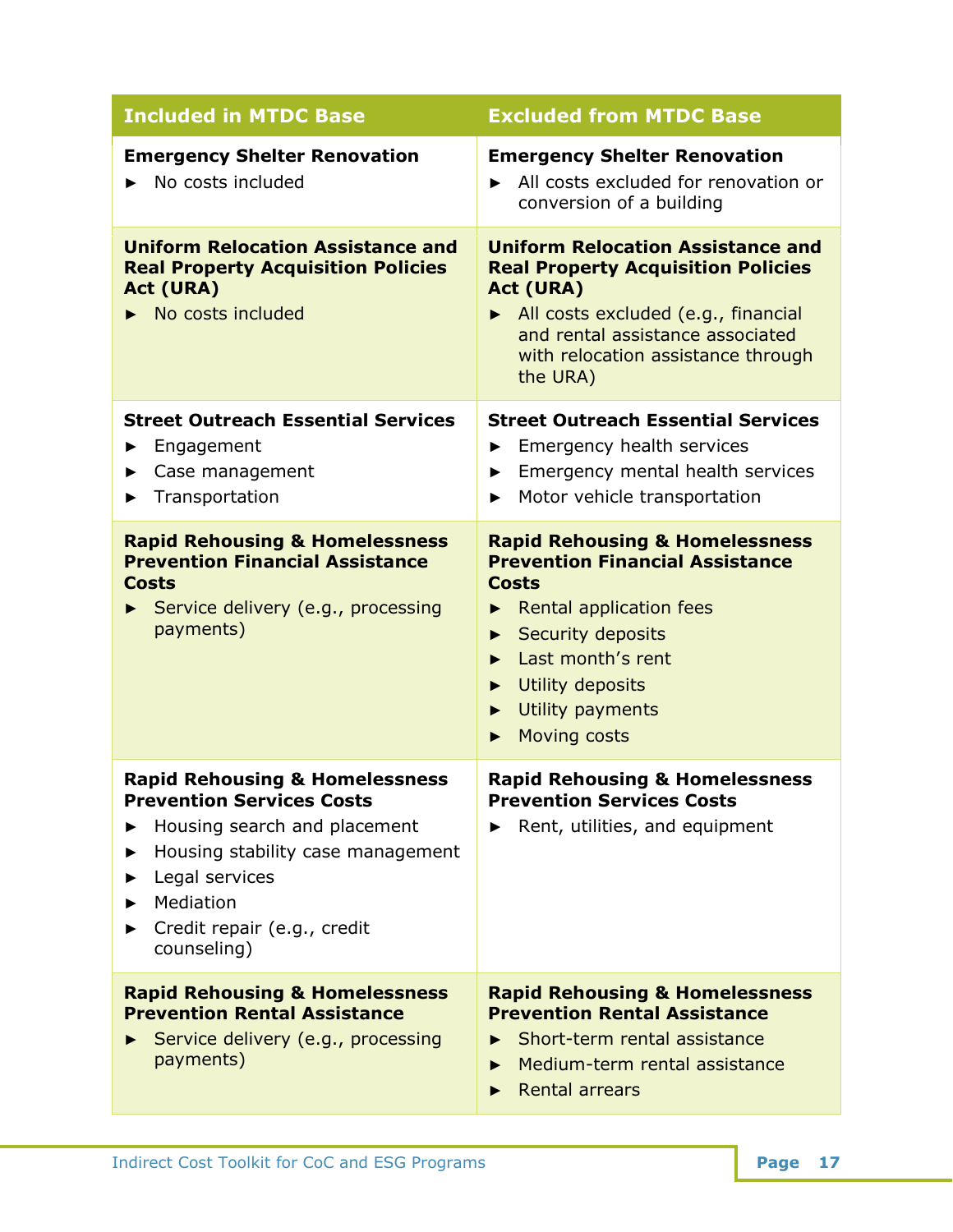| <b>Included in MTDC Base</b>                                                                                                                                                                                                                                                                                                                                                              | <b>Excluded from MTDC Base</b>                                                                                                                                                                                                                                                        |
|-------------------------------------------------------------------------------------------------------------------------------------------------------------------------------------------------------------------------------------------------------------------------------------------------------------------------------------------------------------------------------------------|---------------------------------------------------------------------------------------------------------------------------------------------------------------------------------------------------------------------------------------------------------------------------------------|
| <b>Homeless Management</b><br><b>Information System (HMIS) or</b><br>comparable database if<br>subrecipient is a victim service<br>provider<br>HMIS data collection and<br>contribution activities (e.g., staff<br>operations, training, conducting<br>intake)<br>HMIS Lead agency activities<br>$\blacktriangleright$<br>Victim service provider or legal<br>service provider activities | <b>Homeless Management</b><br><b>Information System (HMIS) or</b><br>comparable database if<br>subrecipient is a victim service<br>provider<br>$\blacktriangleright$ All HMIS equipment (e.g.,<br>hardware, software licenses, office<br>equipment, office space)<br>Participant fees |
| <b>Administration</b><br>General management, oversight,<br>and coordination<br>Training<br>▶<br>Preparing and amending ESG and<br>homelessness-related sections of<br>the Consolidated Plan<br><b>Environmental review</b>                                                                                                                                                                | <b>Administration</b><br>Rent, utilities, and equipment                                                                                                                                                                                                                               |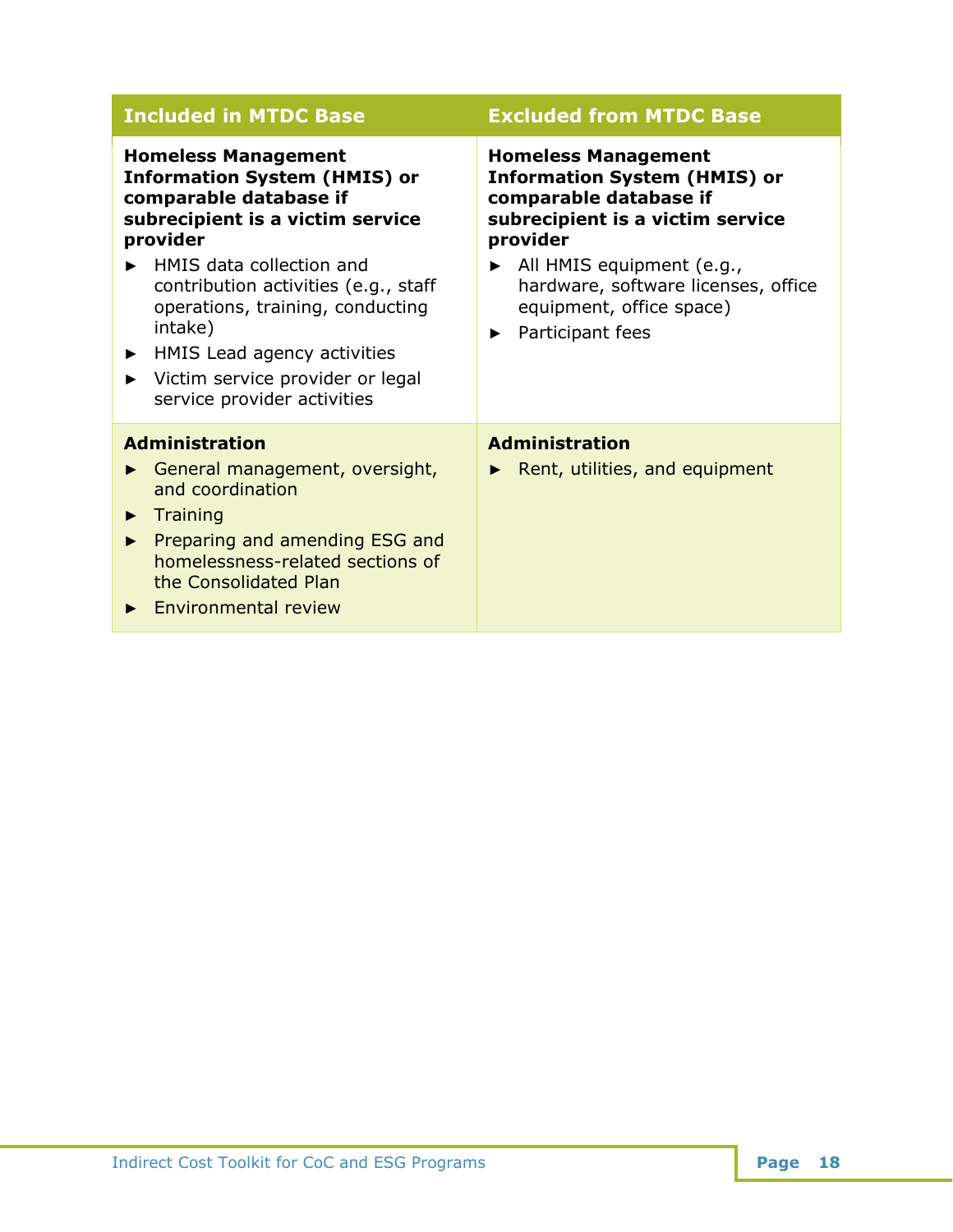## **Table 3: Sample Breakout of Continuum of Care (CoC) Components for Modified Total Direct Costs for 10 Percent De Minimis Rate**

*Note: The sample costs listed below for the MTDC base are presented for example purposes only. The list is not comprehensive and is not related to eligibility or direct cost reimbursement. Calculation of the MTDC base will vary greatly by situation. Review 2 CFR §200 and HUD Transition Notices/Regulations to calculate your MTDC base and consult with your local HUD Field Office.*

| <b>Included in MTDC Base</b>                                                                                                                                                                                                                                                                                                                                                                              | <b>Excluded from MTDC Base</b>                                                                                                                                                                                                                                                                                                                                                                                                                                        |
|-----------------------------------------------------------------------------------------------------------------------------------------------------------------------------------------------------------------------------------------------------------------------------------------------------------------------------------------------------------------------------------------------------------|-----------------------------------------------------------------------------------------------------------------------------------------------------------------------------------------------------------------------------------------------------------------------------------------------------------------------------------------------------------------------------------------------------------------------------------------------------------------------|
| <b>Overview</b><br>Included are all direct salaries and<br>wages, applicable fringe benefits,<br>materials and supplies, services, and<br>travel associated with eligible activities<br>under the CoC program, except where<br>excluded, and the first \$25,000 of each<br>subaward and subcontract (regardless<br>of the period of performance of the<br>subawards and subcontracts under the<br>award). | <b>Overview</b><br>Excluded are all equipment, capital<br>expenditures, charges for patient care,<br>rental costs, tuition remission,<br>scholarships and fellowships,<br>participant support costs, and the<br>portion of each subaward in excess of<br>\$25,000.<br>Other items may only be excluded<br>when necessary to avoid a serious<br>inequity in the distribution of indirect<br>costs and with the approval of the<br>cognizant agency for indirect costs. |
| <b>Acquisition, Rehabilitation, New</b><br><b>Construction</b><br>No costs included                                                                                                                                                                                                                                                                                                                       | <b>Acquisition, Rehabilitation, New</b><br><b>Construction</b><br>$\blacktriangleright$ All costs excluded (e.g., capital<br>expenditures, building, land,<br>equipment)                                                                                                                                                                                                                                                                                              |
| <b>Leasing</b><br>Service delivery (e.g., processing<br>payments)<br>Inspections for rental assistance<br>▶<br>and leasing (HQS, lead, etc.)                                                                                                                                                                                                                                                              | <b>Leasing</b><br>Rent<br><b>Utilities</b><br>▶<br><b>Security deposits</b><br>▶<br>Property damage                                                                                                                                                                                                                                                                                                                                                                   |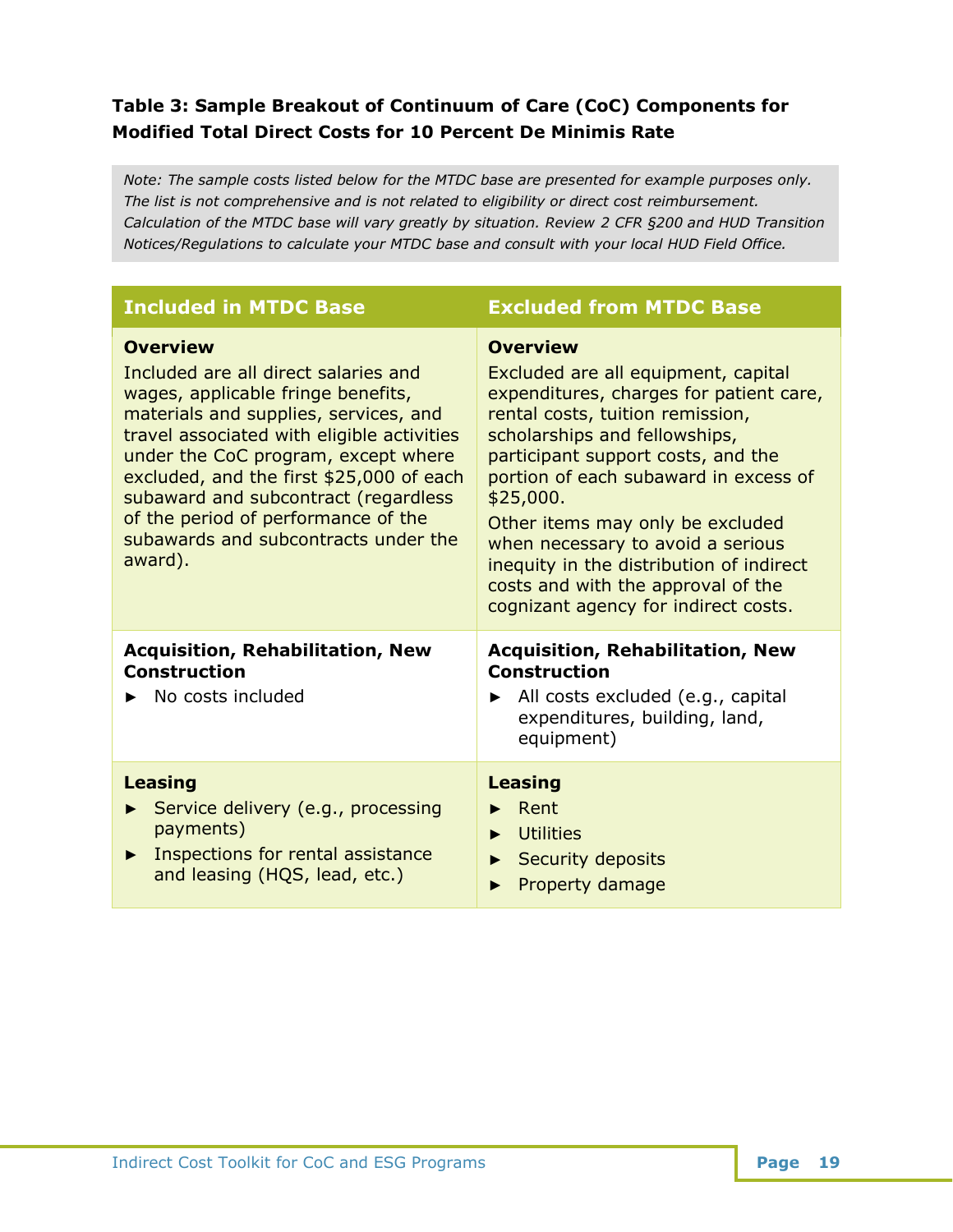| <b>Included in MTDC Base</b>                                                                                                                                                                                                                                                                                                                                           | <b>Excluded from MTDC Base</b>                                                                                                                                                                                                                                                                                                                                                                   |
|------------------------------------------------------------------------------------------------------------------------------------------------------------------------------------------------------------------------------------------------------------------------------------------------------------------------------------------------------------------------|--------------------------------------------------------------------------------------------------------------------------------------------------------------------------------------------------------------------------------------------------------------------------------------------------------------------------------------------------------------------------------------------------|
| <b>Rental Assistance</b><br>Service delivery (e.g., processing<br>payments)<br>Inspections for rental assistance<br>and leasing (HQS, lead, etc.)                                                                                                                                                                                                                      | <b>Rental Assistance</b><br>Short-term rental assistance<br>Medium-term rental assistance<br>▶<br>Long-term rental assistance<br>Security deposits<br>▶<br>Property damage<br>▶<br>Other rental costs associated with<br>▶<br>tenant-, sponsor-, and project-<br>based rental assistance such as<br>rental application fees, late<br>charges, and releasing fees                                 |
| <b>Supportive Services</b><br>Annual assessment of service<br>needs<br>Case management<br><b>Education services</b><br>Employment assistance and job<br>training<br>Housing search and counseling<br>▶<br>services<br>Legal services<br>Life skills training<br>Outreach services<br>Transportation<br>Other costs associated with the<br>direct provision of services | <b>Supportive Services</b><br>$\blacktriangleright$ Childcare<br><b>Moving costs</b><br>▶<br>Education, employment assistance,<br>job training, tuition, scholarships,<br>and fellowships<br>$\blacktriangleright$ Food<br>Mental health services<br>Outpatient health services<br>▶<br>Substance abuse treatment<br>▶<br>services<br>Motor vehicle transportation<br>▶<br>Utility deposits<br>▶ |
| <b>Operating</b><br>Maintenance and repair of housing<br>Building security personnel                                                                                                                                                                                                                                                                                   | <b>Operating</b><br>Property tax and insurance<br>Replacement reserve account<br>▶<br><b>Utilities</b><br>Furniture<br>Equipment<br>Property damage                                                                                                                                                                                                                                              |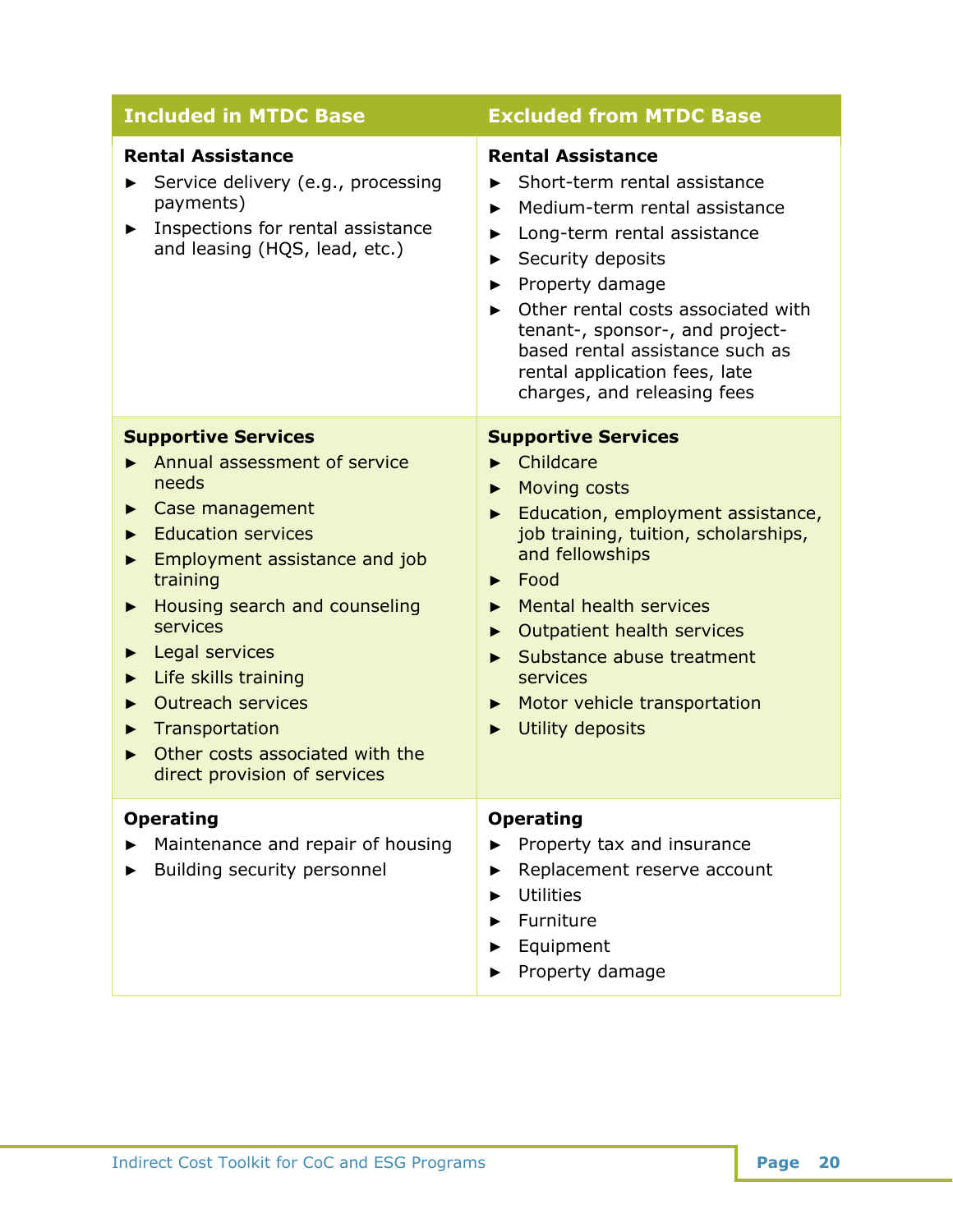| <b>Included in MTDC Base</b>                                                                                                                                                                                                                                                                                                                                                                                                | <b>Excluded from MTDC Base</b>                                                                                                                                                                                                                                                  |
|-----------------------------------------------------------------------------------------------------------------------------------------------------------------------------------------------------------------------------------------------------------------------------------------------------------------------------------------------------------------------------------------------------------------------------|---------------------------------------------------------------------------------------------------------------------------------------------------------------------------------------------------------------------------------------------------------------------------------|
| <b>Homeless Management</b><br><b>Information System (HMIS) or</b><br>comparable database if<br>subrecipient is a victim service<br>provider<br>$\blacktriangleright$ HMIS data collection and<br>contribution activities (e.g., staff<br>operations, training, conducting<br>intake)<br><b>HMIS Lead agency activities</b><br>▶<br>Victim service provider or legal<br>$\blacktriangleright$<br>service provider activities | <b>Homeless Management</b><br><b>Information System (HMIS) or</b><br>comparable database if<br>subrecipient is a victim service<br>provider<br>All HMIS equipment (e.g.,<br>hardware, software licenses, office<br>equipment, office space, utilities)<br>Participant fees<br>▶ |
| <b>Administrative Costs</b><br>General management, oversight,<br>▶<br>and coordination<br>Trainings<br>▶<br>Environmental reviews                                                                                                                                                                                                                                                                                           | <b>Administrative Costs</b><br>Rent, utilities, and equipment<br>▶                                                                                                                                                                                                              |
| <b>Relocation: Uniform Relocation</b><br><b>Assistance and Real Property</b><br><b>Acquisition Policies Act (URA)</b><br>No costs included                                                                                                                                                                                                                                                                                  | <b>Relocation: Uniform Relocation</b><br><b>Assistance and Real Property</b><br><b>Acquisition Policies Act (URA)</b><br>All costs excluded (e.g., financial<br>and rental assistance associated<br>with relocation assistance through<br>the URA)                              |

In order to include eligible direct activity costs in the MTDC base, recipients and subrecipients must maintain detailed accounting records clearly separating salaries, wages, fringe benefits, and service and consultant costs.

Furthermore, recipients and subrecipients must track costs by element for *each* eligible component activity. For example, organizations must maintain detailed accounting records clearly separating salaries, wages, fringe benefits, and service



Document individual costs such as staff salaries, wages, fringe benefits, service costs, etc. for **each** eligible activity to include them in the MTDC

and consultant costs for each eligible activity (e.g., supportive services,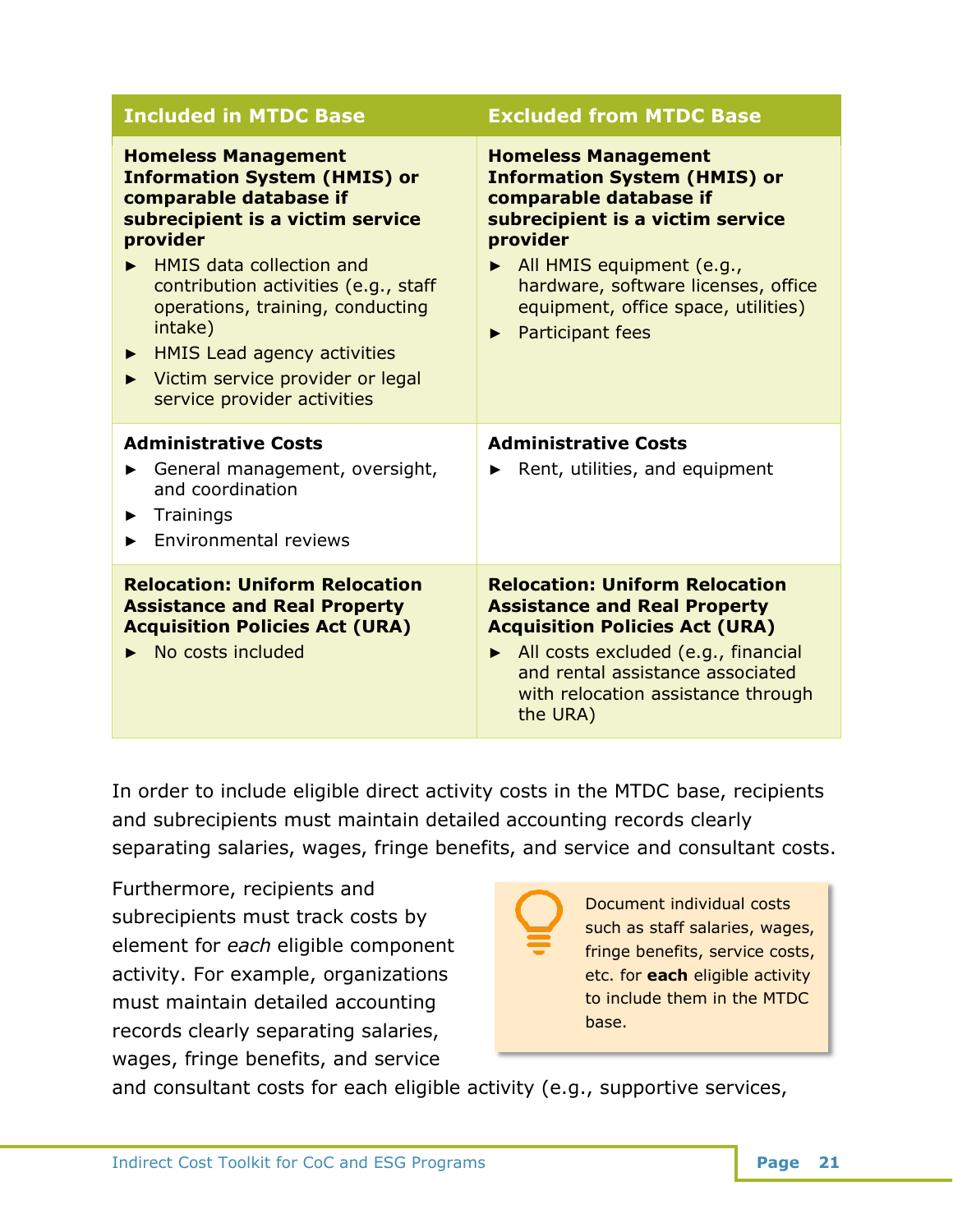operating costs, project administrative costs). If costs are grouped (totaled) under eligible activities, they cannot be included in the MTDC base. When costs are grouped as total costs for eligible activities, there is not adequate information to identify the allowable and excludable costs for the purpose of determining the MTDC base and calculating the de minimis rate.

Recipients and subrecipients must maintain adequate documentation to support the costs included in the MTDC base consistent with the 2 CFR §200.333 retention requirements, which state:

Financial records, supporting documents, statistical records, and all other non-federal entity records pertinent to a federal award must be retained for a period of three years from the date of submission of the final expenditure report or, for federal awards that are renewed quarterly or annually, from the date of the submission of the quarterly or annual financial report, respectively, as reported to the federal awarding agency or pass-through entity in the case of a subrecipient. (2 CFR §200.333).

# <span id="page-23-0"></span>**3.2 Indirect Cost Rate Agreement**

Recipients and subrecipients that expend federal funds and allocate and claim indirect costs may negotiate their own unique indirect cost rate with their cognizant federal agency (2 CFR §200.19). In this Toolkit, a basic overview of this approach is provided. However, negotiated indirect cost rates are unique to each agency; organizations are encouraged to work with an accounting professional knowledgeable about federal cost principles to develop an indirect cost rate proposal.



A negotiated indirect cost rate is a ratio, expressed as a percentage, used for allocating a fair share of the general, administration, and facility expenses that are shared between programs (i.e., not charged as direct expenses to any given program) to each individual program. Specifically, this negotiated rate will be the ratio of the indirect costs to a direct cost base (MTDC).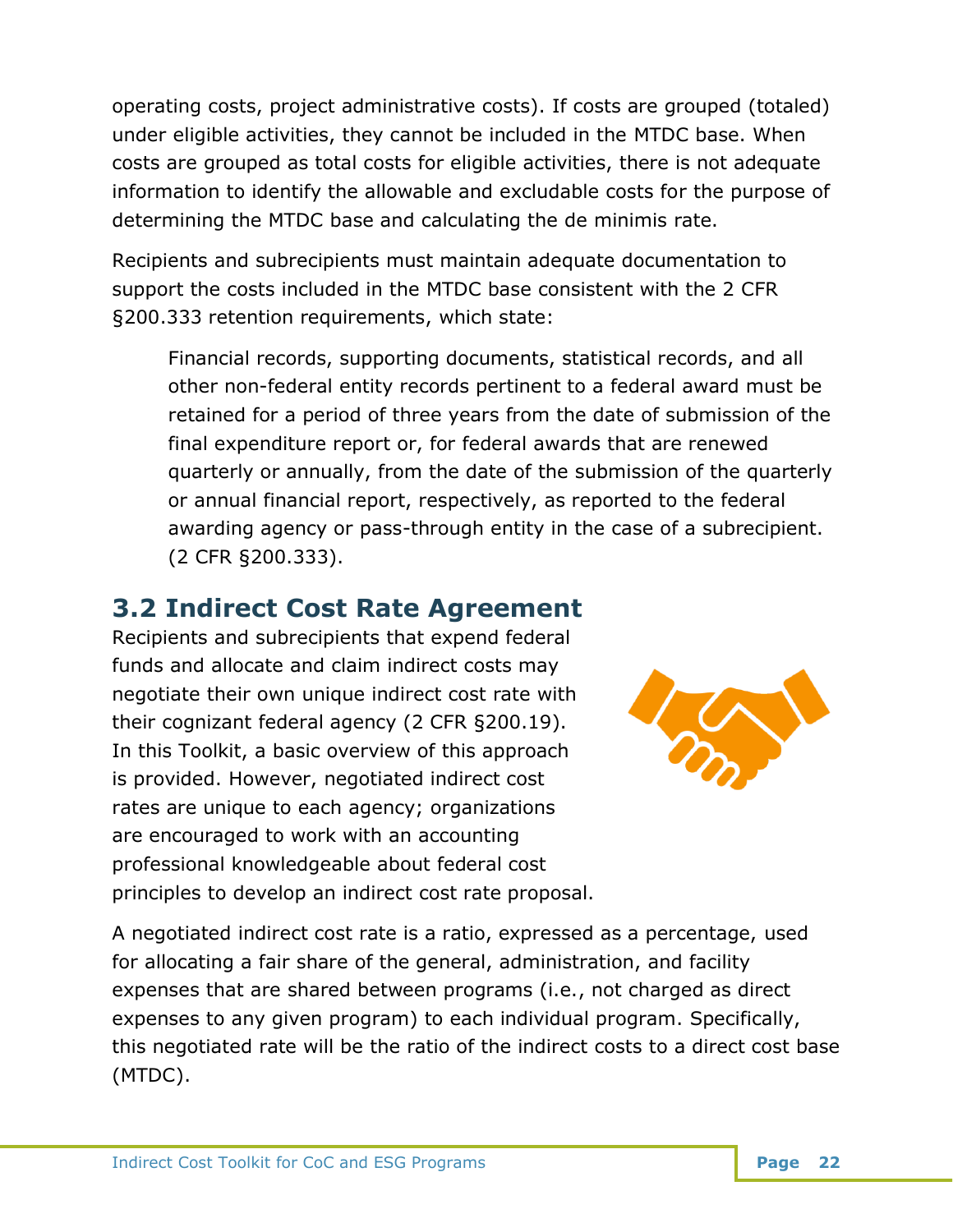The cognizant agency is generally defined as the federal agency that provides the largest amount of direct federal funds to the organization. When the cognizant agency approves an indirect cost rate, the rate becomes applicable to other federal funds to determine the amount of indirect costs that apply to other grants and contracts awarded to the recipient. Nonprofit recipients and subrecipients are required to follow the regulations contained in 2 CFR §200, Appendix IV-Indirect (F&A), Cost Identification and Assignment and Rate Determination for Nonprofit Organizations (in particular, Section B.5 and Section C).

It is the recipient or subrecipient's responsibility to make sure it has a valid final negotiated rate for each year that indirect costs are claimed, and that it renews its negotiated rate every three years as required.

Recipients or subrecipients would submit an indirect cost rate proposal in order to:

- 1. Establish a provisional rate to charge estimated indirect costs to an award; and
- 2. Establish a final indirect cost rate based on a prior fiscal year.

An indirect cost rate negotiation agreement is a document that formalizes the indirect cost rate negotiation process. This document typically contains:

- ► The type of rate negotiated;
- $\triangleright$  The effective period(s) of the rate;
- $\triangleright$  The location to which the rate is applicable; and
- $\blacktriangleright$  The program(s) to which the rate(s) are applicable.

An indirect cost rate negotiation agreement also provides information on the base used to distribute indirect costs and the treatment of fringe benefits and paid absences. The negotiation agreement must be signed by both the organization's authorized representative and the agency's indirect cost coordinator or authorized representative.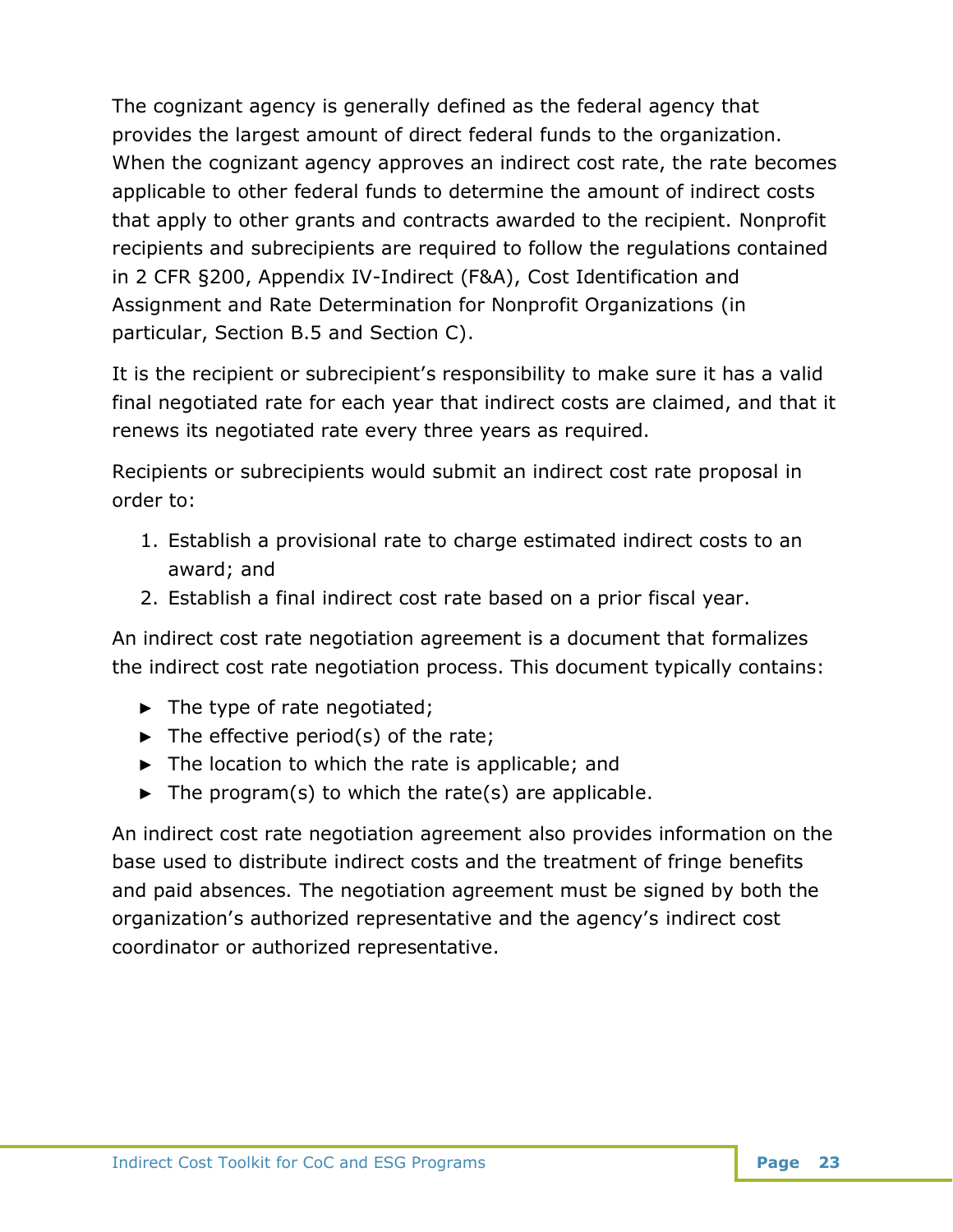# <span id="page-25-0"></span>**3.3 Cost Allocation Plan**

Cost allocation plans (2 CFR §200.27) are used by non-federal entities to determine the method by which the entity or organization will allocate direct and indirect costs, and when program activities are sponsored by federal funds either directly from a cognizant agency or a pass-through entity.

Cost allocation plans:

- ► Are often the only way to determine the total cost of operating programs;
- ► Allow an organization to ensure that it is recovering all allowable costs incurred by the organization; and

The purpose of a cost allocation plan is to summarize, in writing, the methods and procedures that an organization will use to allocate costs to various programs, grants, contracts, and agreements.

► Can provide valuable management data to an

> organization regarding funding levels and time spent on activities (when time and effort reporting is also employed).

In a cost allocation plan, direct and indirect costs are allocated to each cost objective.

There are three acceptable methods to calculate the indirect cost rate in a cost allocation plan:

- ► Simplified allocation method
- ► Multiple rate allocation method
- ► Direct allocation method

See section 3.4 for more information on the implementation of these methods. See also 2 CFR §200 Appendix V (state and local governments) and Appendix IV, B.2-4 (nonprofits) for guidance regarding cost allocation plans.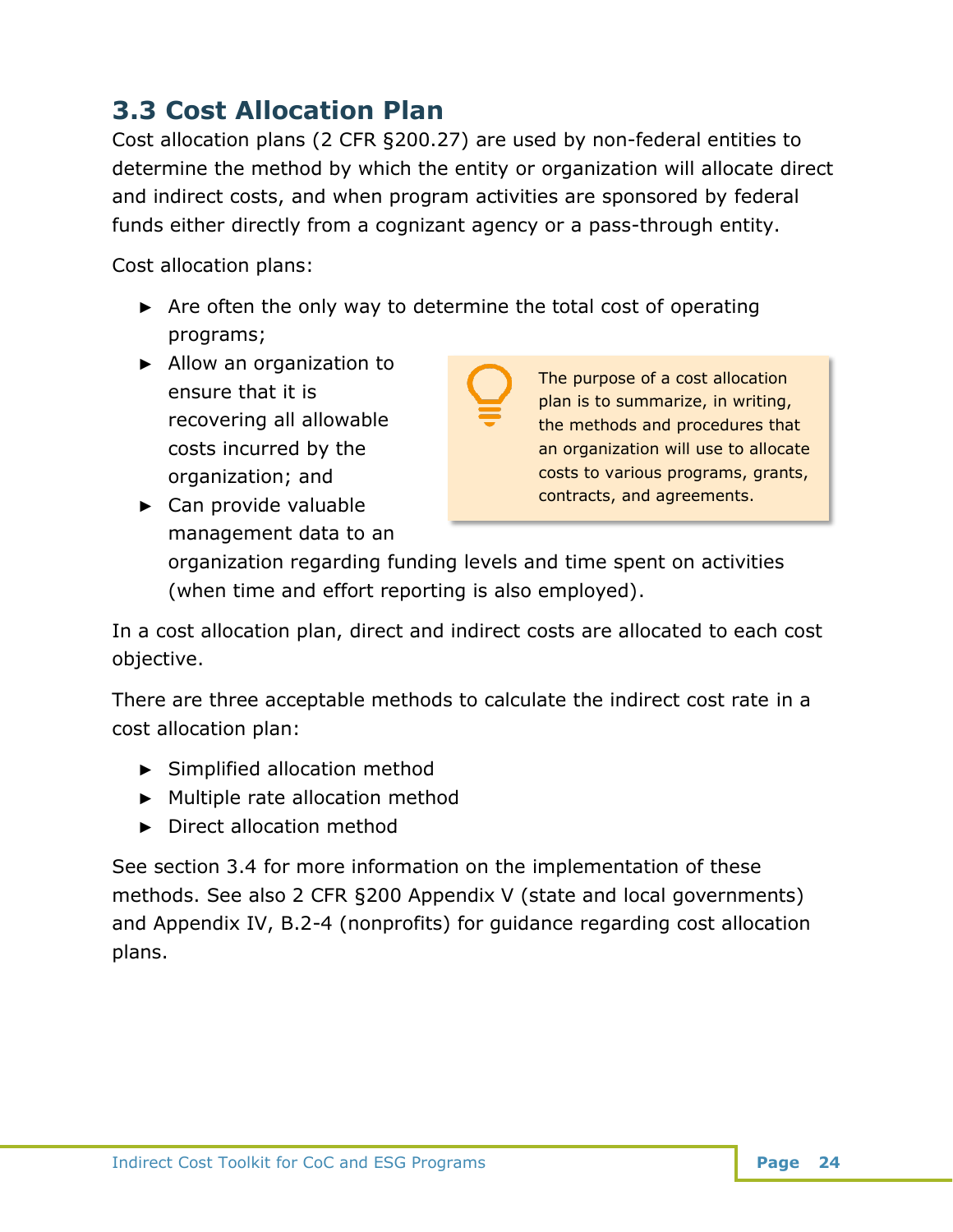### **Table 4: What is the Difference Between Cost Allocation and Cost Reimbursement?**

| <b>Cost Allocation</b>                                                                                                                                                                                                                                                                                                                                                                                                                                        | <b>Cost Reimbursement</b>                                                                                                                                                                                                                          |
|---------------------------------------------------------------------------------------------------------------------------------------------------------------------------------------------------------------------------------------------------------------------------------------------------------------------------------------------------------------------------------------------------------------------------------------------------------------|----------------------------------------------------------------------------------------------------------------------------------------------------------------------------------------------------------------------------------------------------|
| Cost allocation is the measurement of<br>allowable costs that are then allocated<br>based on benefits received by each<br>program or agency.<br>The cost principles provide the<br>methods for determining a federal<br>program's share of both direct and<br>indirect costs. They have no authority<br>over the actual payment of the costs.<br>The payment is governed by the terms<br>of the grant document or the<br>legislation authorizing the program. | Cost reimbursement is the process<br>where federal dollars are used to<br>reimburse grantee organizations for<br>allowable costs.<br>Use grant language, cost limitations,<br>and legislative constraints as<br>quidelines in the payment process. |

# <span id="page-26-0"></span>**3.4 Allowable Cost Allocation Methods**

Organizations that choose to develop either an indirect cost rate agreement or a cost allocation plan have several allowable methods for allocating costs. Because organizations vary in structure, purpose, and complexity, particular methods may be more appropriate for particular entities or organizations. There are three acceptable methods to calculate the indirect cost rate:

- ► Simplified Allocation Method
- ► Multiple Rate Allocation Method
- ► Direct Allocation Method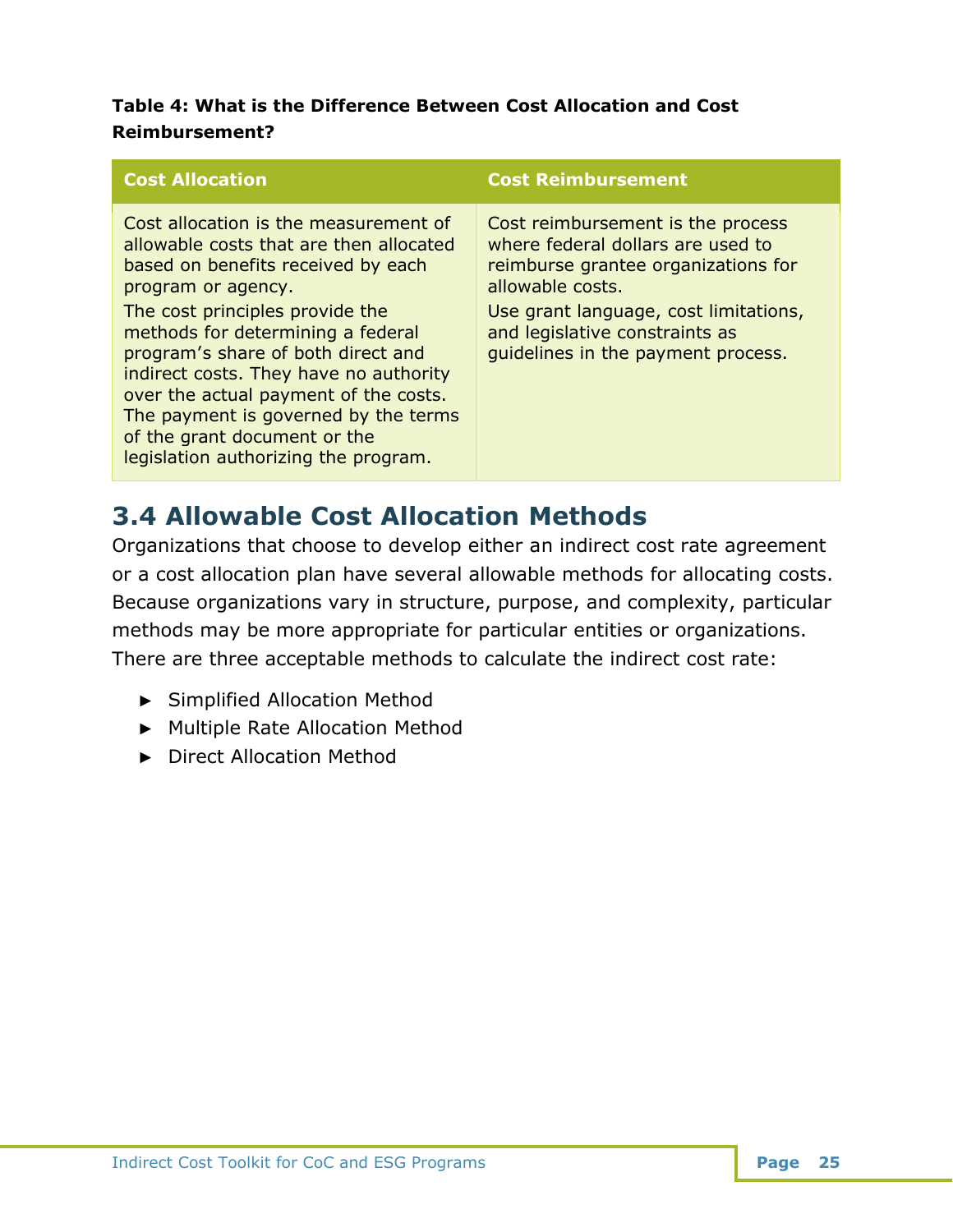| <b>Simplified Allocation</b>                                                                                                                                                                                                                                                | <b>Multiple Rate</b>                                                                                                                                                                                                                                  | <b>Direct Allocation</b>                                                                                                                                                                                                                                                                                          |
|-----------------------------------------------------------------------------------------------------------------------------------------------------------------------------------------------------------------------------------------------------------------------------|-------------------------------------------------------------------------------------------------------------------------------------------------------------------------------------------------------------------------------------------------------|-------------------------------------------------------------------------------------------------------------------------------------------------------------------------------------------------------------------------------------------------------------------------------------------------------------------|
| <b>Method</b>                                                                                                                                                                                                                                                               | <b>Allocation Method</b>                                                                                                                                                                                                                              | <b>Method</b>                                                                                                                                                                                                                                                                                                     |
| The organization has<br>only a single function.<br>All programs benefit<br>about equally from<br>shared costs. The<br>payment is governed by<br>the terms of the grant<br>document or the<br>legislation authorizing<br>the program.<br>Federal awards are not<br>material. | All programs do not<br>benefit equally from<br>shared costs.<br>Preferred method for<br>state and local<br>government agencies.<br>Indirect costs are pooled<br>and allocated to direct<br>cost objectives based on<br>various distribution<br>bases. | All costs are charged<br>directly to programs,<br>except for general<br>administration.<br>Preferred method used<br>by most nonprofit<br>organizations.<br>Various bases are<br>selected to "directly<br>allocate" costs to<br>programs (for example,<br>space allocated based on<br>square footage<br>occupied). |

#### **Table 5: Overview of Allowable Cost Allocation Methods**

The following sections provide a more detailed analysis of each method.

## <span id="page-27-0"></span>*3.4.1 Simplified Allocation Method*

For small recipients or subrecipients (including some nonprofits) where indirect costs are related to one primary activity such as administration, it may be necessary to have only one indirect cost rate. In this case, the simplified allocation method is used.

As indicated in 2 CFR §200 Appendix IV, B.2, the simplified method is applied when an organization's major functions all benefit from its indirect costs to approximately the same degree. In this method, all indirect costs are grouped together in one pool and then allocated to each grant or program by applying the derived rate to all direct program costs. Capital expenditures and other distorting costs, such as subawards for \$25,000 or more, are excluded from both the indirect and direct cost pools.

The simplified allocation method may be accomplished by:

► Separating the organization's total costs for the base period as either direct or indirect (less excluded costs); and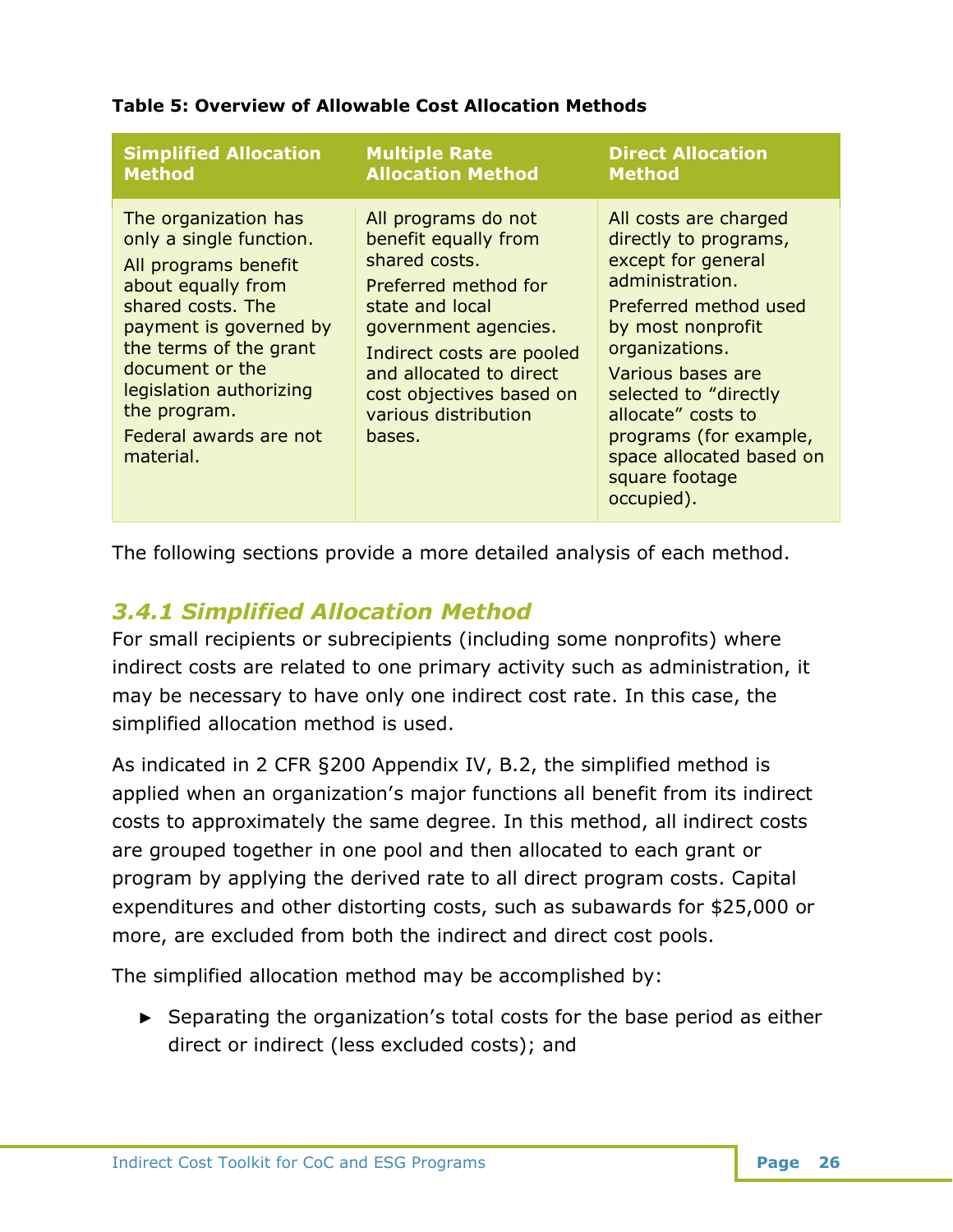► Dividing the total allowable indirect costs (net of applicable credits) by an equitable distribution base.

#### **Figure 1: Simplified Allocation Method**



When separating the organization's total costs into direct cost and indirect cost categories, the organization must exclude capital expenditures and unallowable costs (as defined in the Uniform Administrative Guidance). Organizations may incur costs that are unallowable and pay for those costs through non-federal funds.

The CoC program interim rule identifies eligible costs that may be reimbursed as direct costs to the program; even though they are eligible under the CoC program, 2 CFR §200 identifies some costs that are referred to as direct costs in 24 CFR §200.413(e) that are nonetheless unallowable as CoC costs.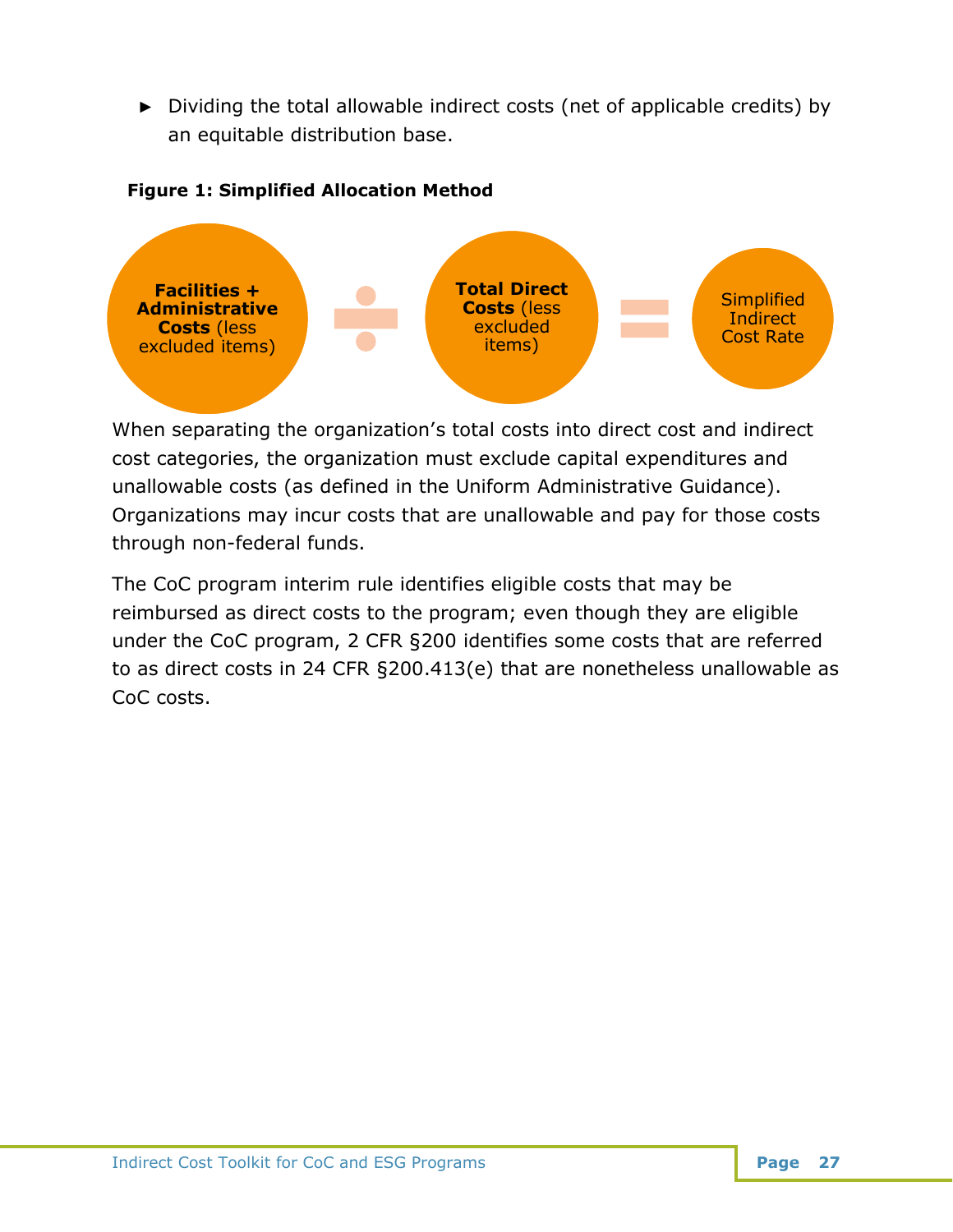# <span id="page-29-0"></span>*3.4.2 Multiple Rate Allocation Method*

When a recipient or subrecipient's indirect costs benefit different functions to different degrees, then indirect costs are grouped into pools based on functional groups (e.g., "Housing Services" and "Health Care Services") that best reflect the differing relative benefit of each group from shared costs. This method essentially calculates different indirect rates for significantly different functional centers within an organization. It is most suitable for very large organizations with separate divisions that perform substantially different functions.

This allocation methodology must consider:

- ► A base best suited for assigning the pool of costs to programs in accordance with benefits derived;
- ► If a traceable cause-and-effect relationship exists between the cost pool being allocated and the programs to which it is applied; and
- ► If the allocation is logical and reasonable.



#### **Figure 2: Multiple Rate Allocation Method**

As illustrated in Figure 2: Multiple Rate Allocation Method, total indirect costs are grouped into separate pools for facilities and administrative (F&A) costs. Then, based on the separate benefits of these costs to the functional groups, indirect cost rates are derived for each functional group, dividing the F&A costs for each functional area by that area's MTDC base.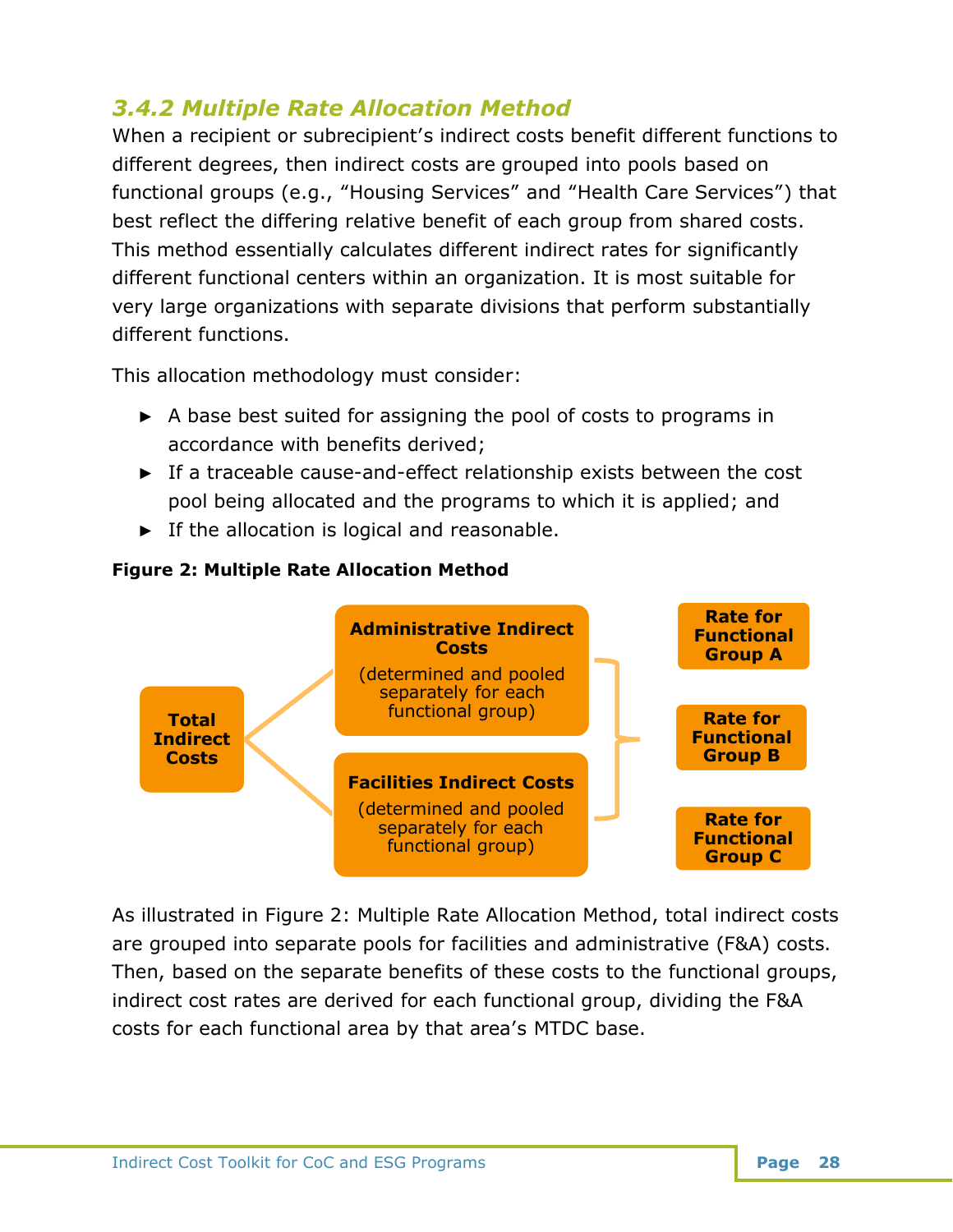Per 2 CFR §200 B.3.b of Appendix IV, each functional cost group must constitute a pool of expenses that are of like character in terms of functions, and in terms of the allocation base which best measures the relative benefits provided to each function. The costs in the common pool are distributed to individual programs included in that function by use of a single indirect cost rate. Indirect costs must be distributed to applicable federal awards and other benefiting activities within each major function using the MTDC base allocation method. A separate indirect cost rate is determined for each separate functional area.

# <span id="page-30-0"></span>*3.4.3 Direct Allocation Method*

2 CFR §200 Appendix IV, B.4 describes the Direct Allocation Method. In this method, all costs are treated as direct costs, except for general administrative and other general costs.

Organizations applying this method generally separate their costs into three basic categories: (i) general administration, (ii) fundraising, and (iii) other direct functions (including projects performed under federal awards). Joint costs—such as depreciation, rental costs, operation and maintenance of facilities, telephone expenses, and the like—are prorated individually as direct costs to each category and to each federal award or other activity using a base most appropriate to the cost being prorated.



**Figure 3: Illustration of Direct Allocation Method**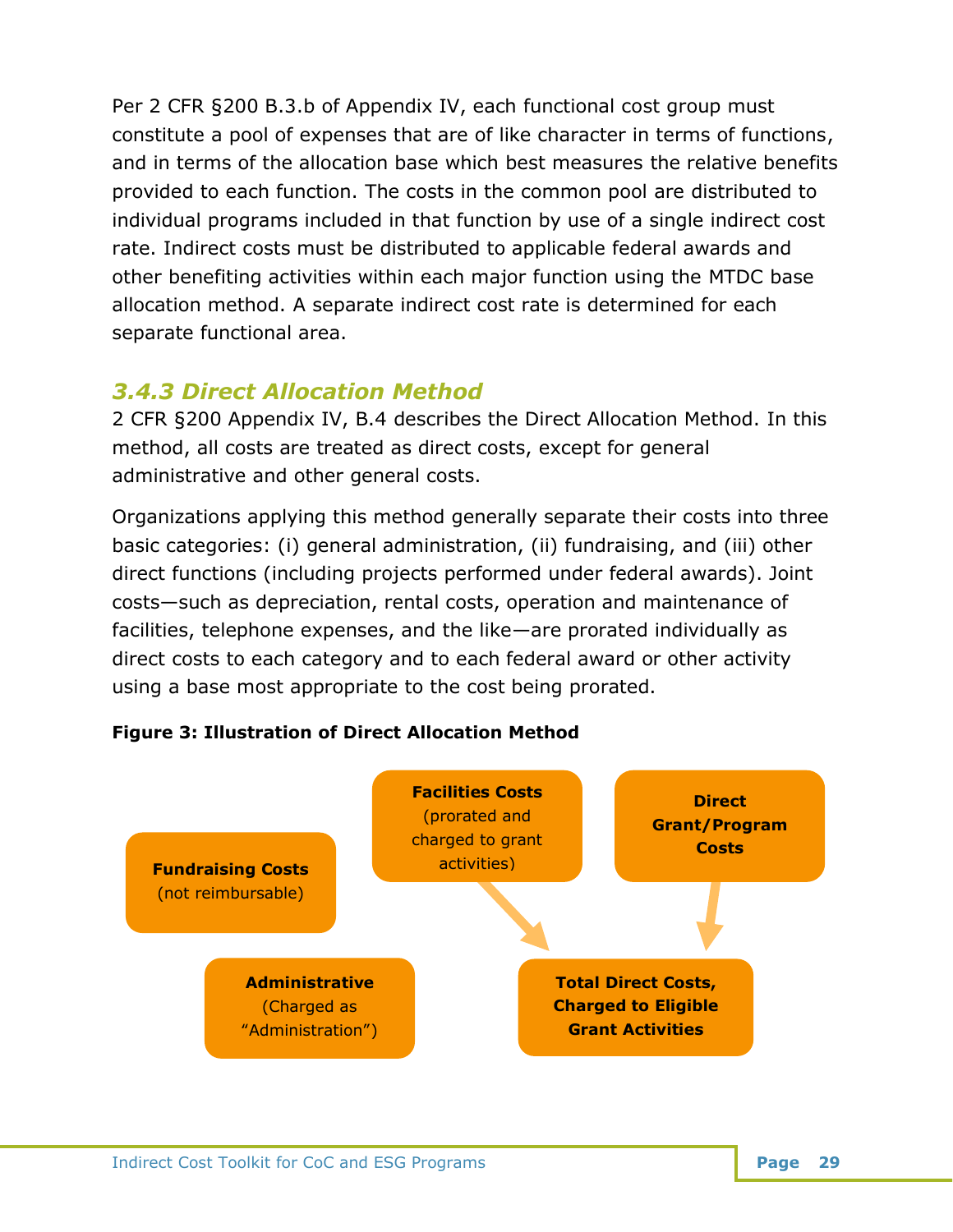The Direct Allocation Method is acceptable, provided that each shared facilities cost is prorated using a base that accurately measures the benefits provided to each federal award or other activity. The bases must be established in accordance with reasonable criteria, supported by current data, and approved by the cognizant agency.

Administrative costs are charged as "Administration" costs, as allowed and defined under the particular federal program. Facilities costs (including equipment and supplies) are prorated using a rational basis (such as percent of organizational budget or percent of square footage used by the program), and then are applied to the relevant eligible grant activity.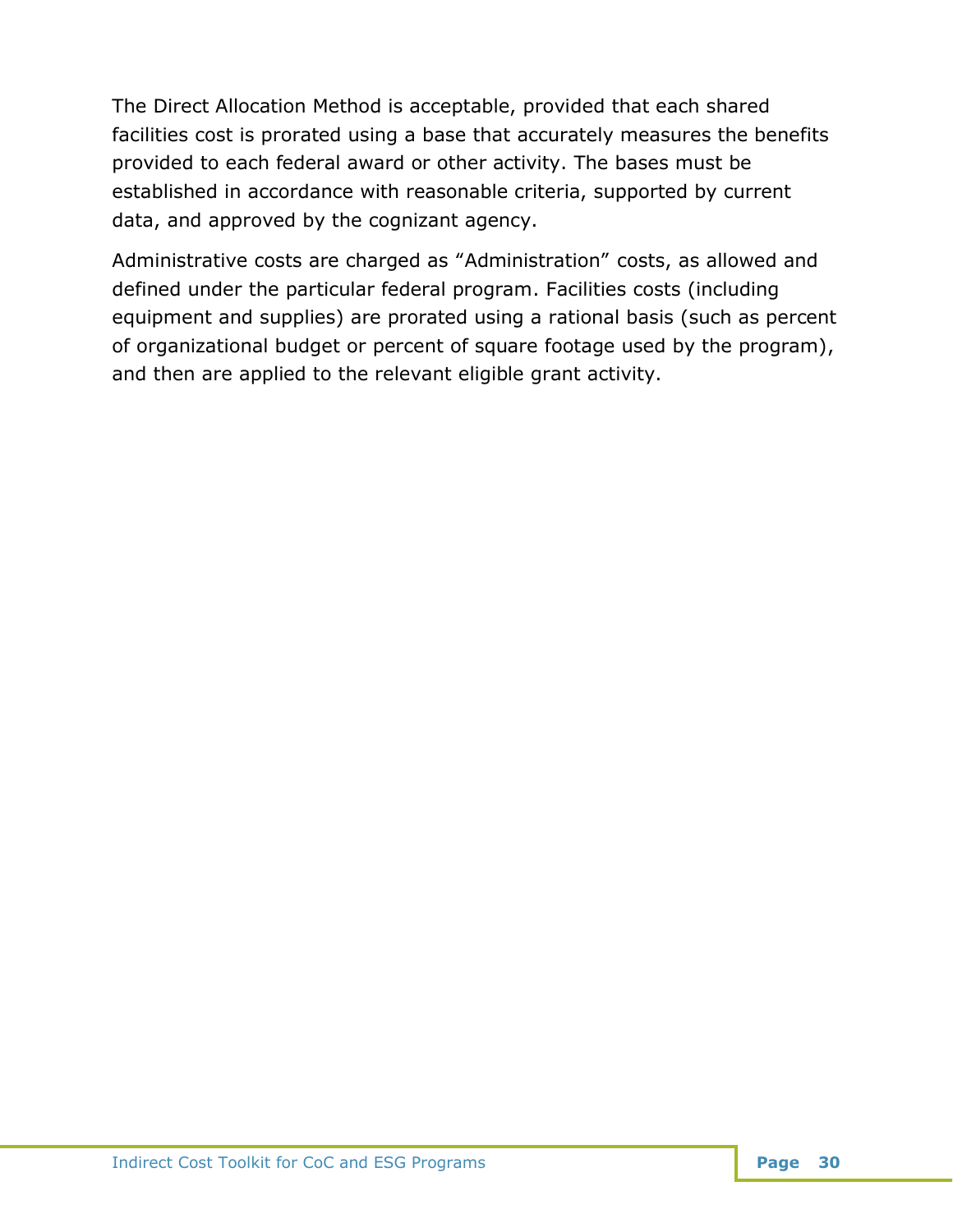# <span id="page-32-0"></span>4. Which option is best for my organization?

To review, we have discussed three primary methods for computing and charging indirect costs:

- ► 10 Percent De Minimis Rate
- ► Indirect Cost Rate Agreement
- ► Cost Allocation Plan

Both the indirect cost rate agreement and cost allocation plan approaches use one of three different methods to determine and allocate indirect costs:

- ► Simplified Allocation Method
- ► Multiple Allocation Base Method
- ► Direct Allocation Method

These options are established in order to offer organizations flexibility in identifying and implementing the method that best suits their organization's structure and activities.

# <span id="page-32-1"></span>**4.1 Considerations for Selecting an Indirect Cost Rate Option**

Indirect cost allocation methods can be complicated to understand and implement but can ultimately provide an organization with a more effective and efficient cost allocation approach.

Consider the following organizational factors in selecting a rate methodology:

- ► Amount of federal funding
- ► Variety of federal funding sources
- ► Size of the organization and diversity of its major functions
- ► Types of shared (indirect) costs
- ► Types and variety of programs
- ► Degree of programmatic and functional variation
- ► Availability of allocation statistics in organization's accounting system
- ► Capacity of organization's accounting system to track degree of detail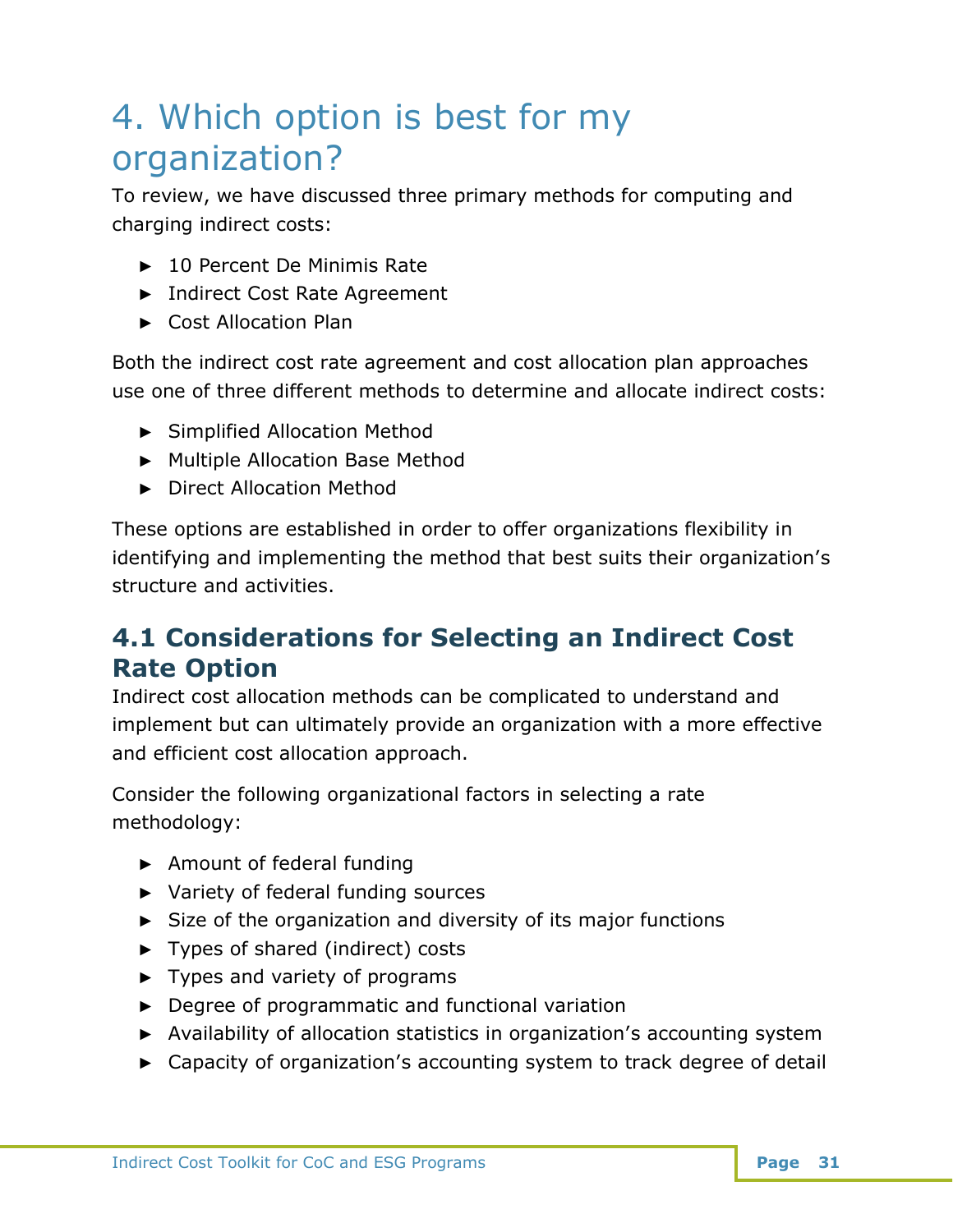No matter which approach is selected, it is important to remember these key considerations:

- ► Always clearly and thoroughly document your process and justifications for decisions made.
- ► Ensure that you store all records received from HUD and your cognizant federal agency for the appropriate number of years required under the applicable recordkeeping requirements.
- ► Review organizational policy and procedure documents to confirm that your organization's indirect cost and cost allocation policies are spelled out and accurate.
- ► Ensure that whatever approach is taken, it is applied uniformly across all grants and programs and with all funders.

A local certified public accountant (CPA) can help organizations determine which rate methodology is best suited for their organization and can support the organization through the whole process of rate determination. Organizations typically cannot select and implement a negotiated indirect cost rate without the assistance of a CPA or accountant, particularly one who is familiar with federal cost principles and the Uniform Administrative Guidance. Recipients and subrecipients are ultimately responsible for ensuring compliance with applicable regulations and policies.

# <span id="page-33-0"></span>**4.2 Pros and Cons of Different Indirect Cost Rate Methods**

Table 6 reflects the potential pros and cons for each of the options for consideration.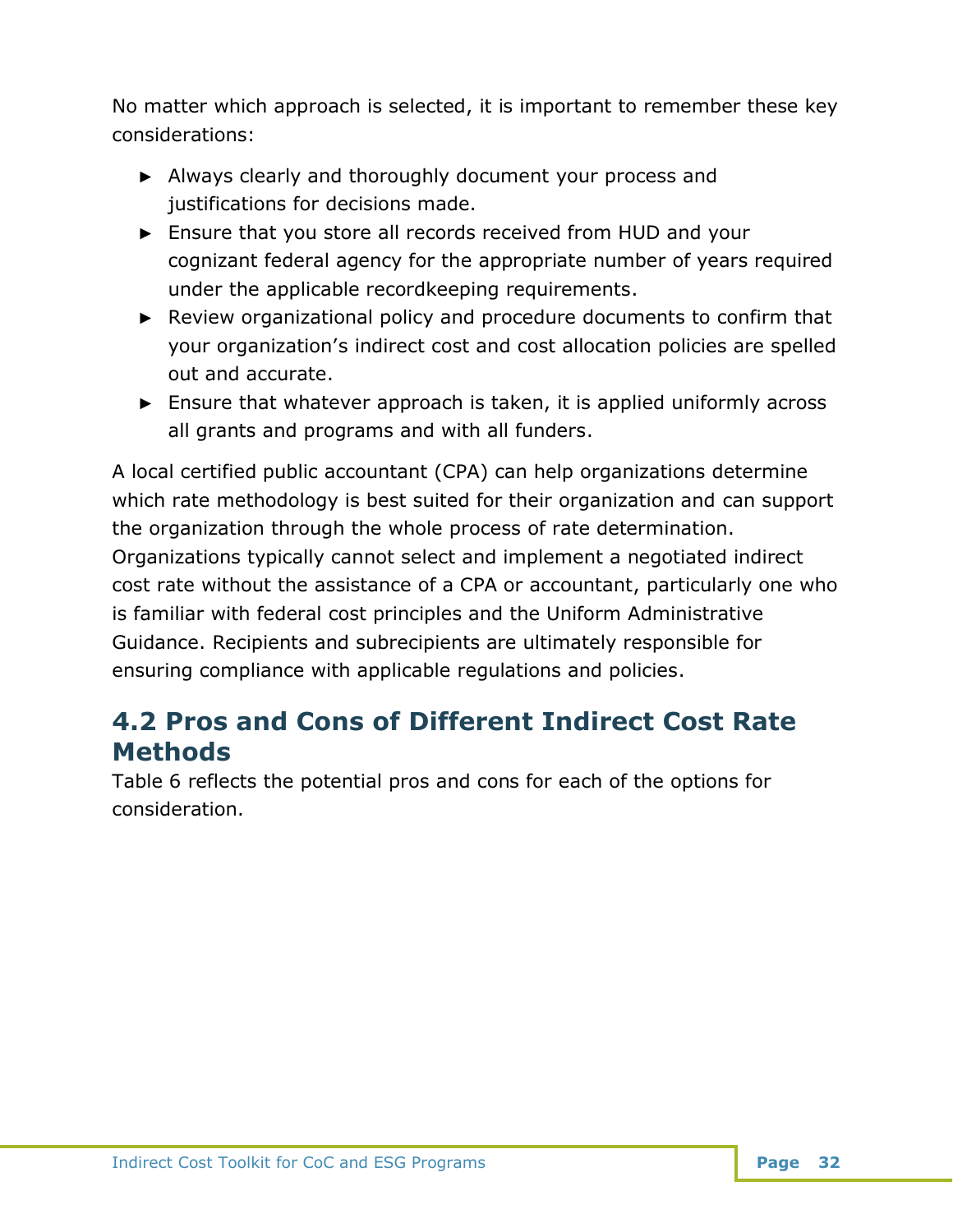| <b>Option</b>                                              | <b>Pros</b>                                                                                                                                                                                                                                                                                                                                                                                                                                                                 | <b>Cons</b>                                                                                                                                                                                                                                                                                                                                                                                                                                                                      |
|------------------------------------------------------------|-----------------------------------------------------------------------------------------------------------------------------------------------------------------------------------------------------------------------------------------------------------------------------------------------------------------------------------------------------------------------------------------------------------------------------------------------------------------------------|----------------------------------------------------------------------------------------------------------------------------------------------------------------------------------------------------------------------------------------------------------------------------------------------------------------------------------------------------------------------------------------------------------------------------------------------------------------------------------|
| Rate<br><b>De Minimis</b><br>10 Percent<br><b>Option 1</b> | Allows eligible<br>$\blacktriangleright$<br>recipients and<br>subrecipients that<br>historically could not<br>charge any indirect<br>costs to now recover<br>some indirect costs.<br>• Does not require<br>submission of a detailed<br>indirect cost proposal.<br>Immediately eligible, no<br>$\blacktriangleright$<br>time delays.<br>No pre-negotiation.<br>▶<br>Easy computation using<br>the MTDC.<br>Does not require an in-<br>depth knowledge of<br>cost accounting. | Must meet the eligibility requirements (see<br>$\blacktriangleright$<br>section 3.1.1).<br>Indirect costs are limited to 10 percent.<br>$\blacktriangleright$<br>Certain eligible activity component costs are<br>▶<br>unallowable for computation of the MTDC<br>(see Table 1).<br>Must track salaries, wages, fringe benefits,<br>$\blacktriangleright$<br>service contracts, and consultants<br>separately and not as an aggregated<br>program activity cost.                 |
| Rate Agreement<br>Indirect Cost<br>Option 2                | Allows recipients and<br>▶<br>subrecipients to charge<br>for more indirect costs<br>based on the actual<br>indirect cost rate.<br>All federal agencies<br>$\blacktriangleright$<br>must accept the<br>negotiated rates if<br>indirect costs can be<br>charged to grant.<br>Recipients can request<br>▶<br>an increase in the rate<br>based on submission<br>and approval of an<br>updated incurred cost<br>approval.                                                        | Must prepare and submit an indirect cost<br>▶<br>plan.<br>Appropriate federal cognizant agency must<br>▶<br>be identified.<br>Review and negotiation of the indirect rate<br>$\blacktriangleright$<br>agreement usually takes an extended<br>amount of time.<br>Requires experienced and knowledgeable<br>▶<br>staff to prepare proposal.<br>Must maintain an accounting system to<br>properly accumulate cost by pool.<br>Rates must be renegotiated every three<br>▶<br>years. |

## **Table 6: Pros and Cons of Different Indirect Cost Rate Methods**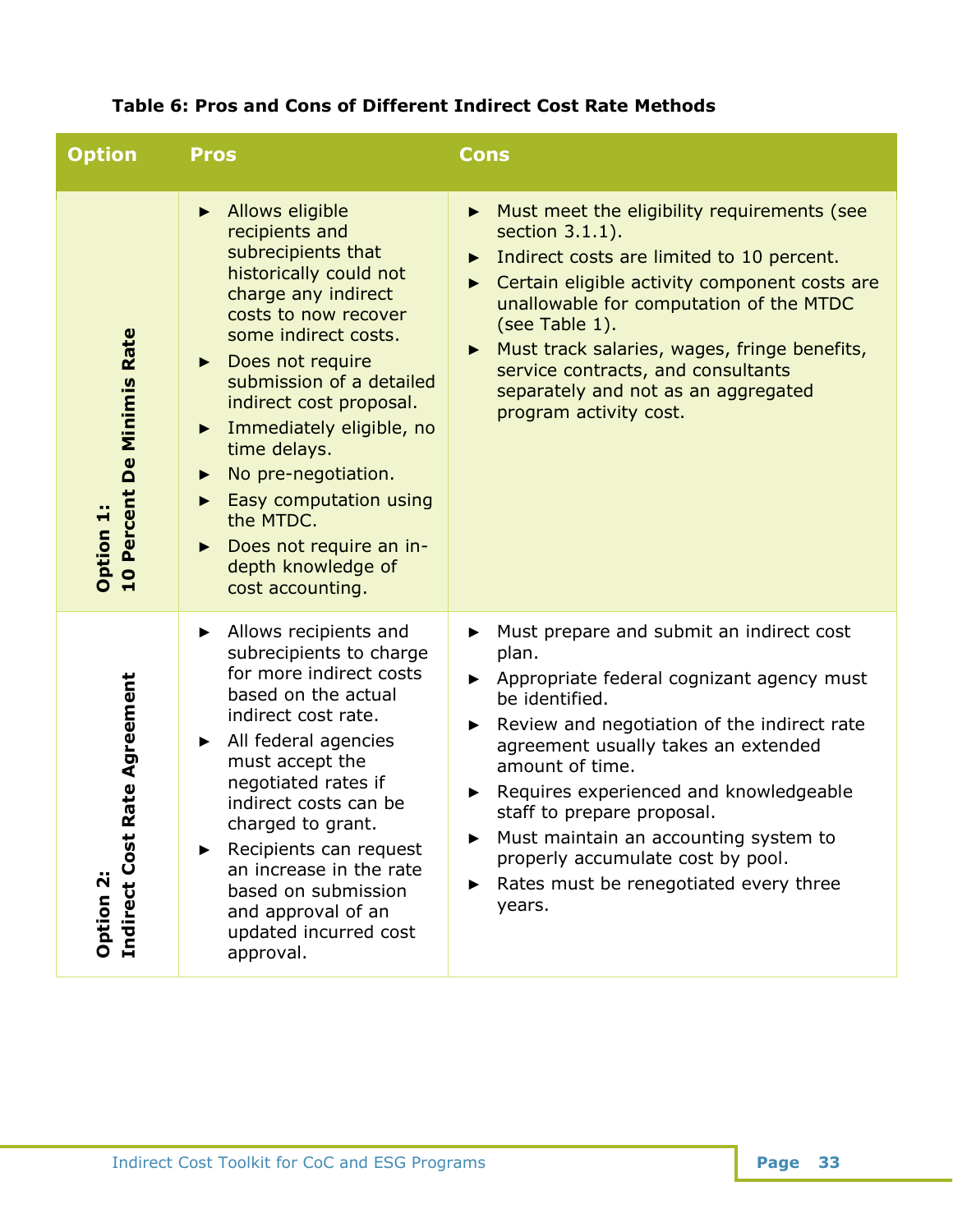<span id="page-35-0"></span>

| <b>Option</b>                                                   | <b>Pros</b>                                                                                                                                                                              | <b>Cons</b>                                                                                                                                                                                                                                                                                                                                                                                                                                                                          |
|-----------------------------------------------------------------|------------------------------------------------------------------------------------------------------------------------------------------------------------------------------------------|--------------------------------------------------------------------------------------------------------------------------------------------------------------------------------------------------------------------------------------------------------------------------------------------------------------------------------------------------------------------------------------------------------------------------------------------------------------------------------------|
| Plan<br><b>Cost Allocation</b><br>$\ddot{\mathbf{c}}$<br>Option | $\blacktriangleright$ Ensures that all costs<br>are charged and paid<br>for all grants and<br>agencies.<br>$\triangleright$ Recognizes the actual<br>costs for each program<br>or grant. | • Must prepare and submit a cost allocation<br>plan and cost policy.<br>$\triangleright$ Can be complex.<br>Requires experienced and knowledgeable<br>staff to prepare cost plan and policy<br>statement.<br>$\triangleright$ Must maintain an accounting system to<br>properly accumulate all costs and the<br>corresponding cost allocation methodology.<br>$\triangleright$ Time-consuming for review and approval by<br>the federal cognizant agency or pass-<br>through entity. |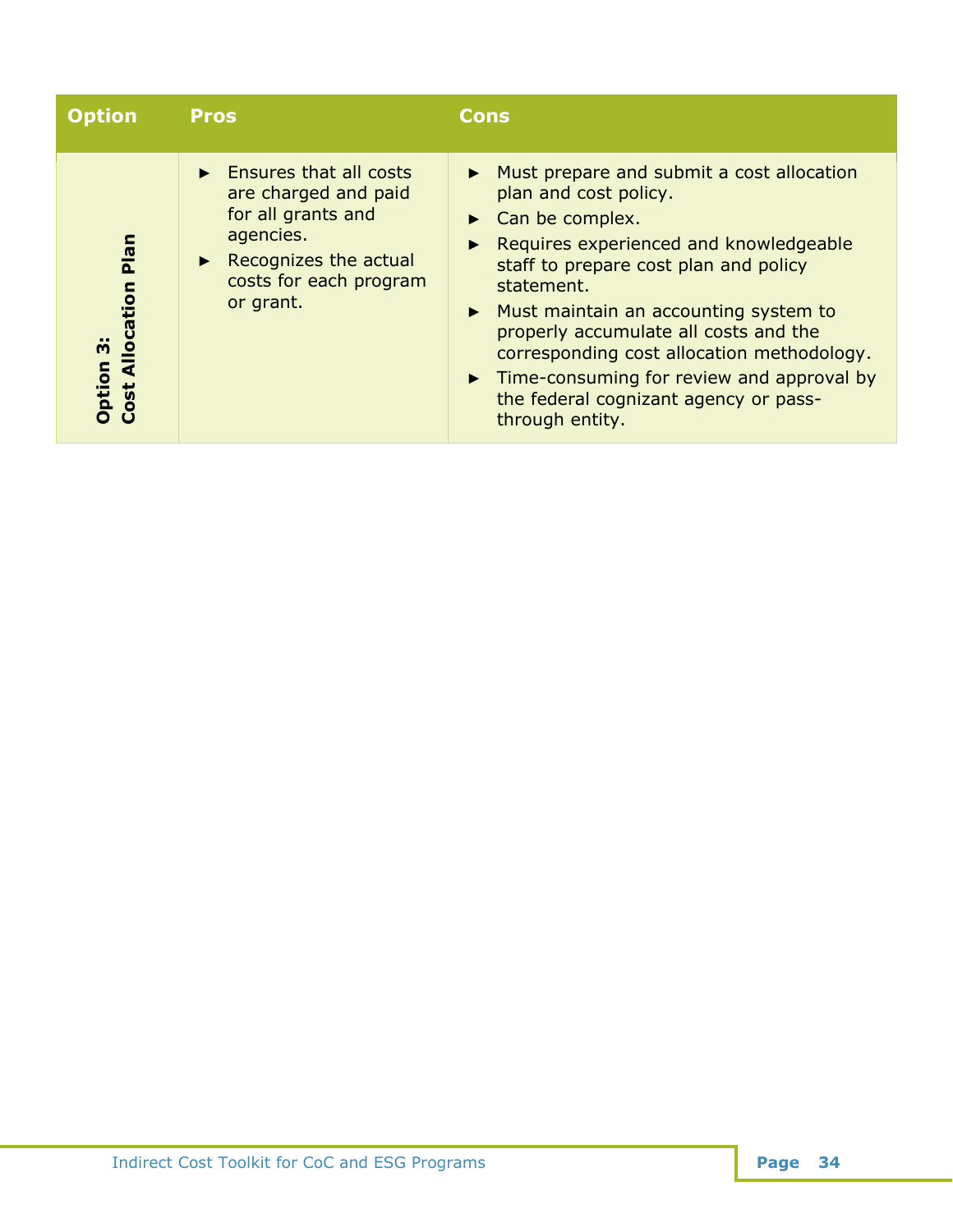# **4.3 Steps for Choosing an Indirect Rate Methodology**

To determine the best method for computing and charging indirect costs, a recipient entity should consider using the following steps:

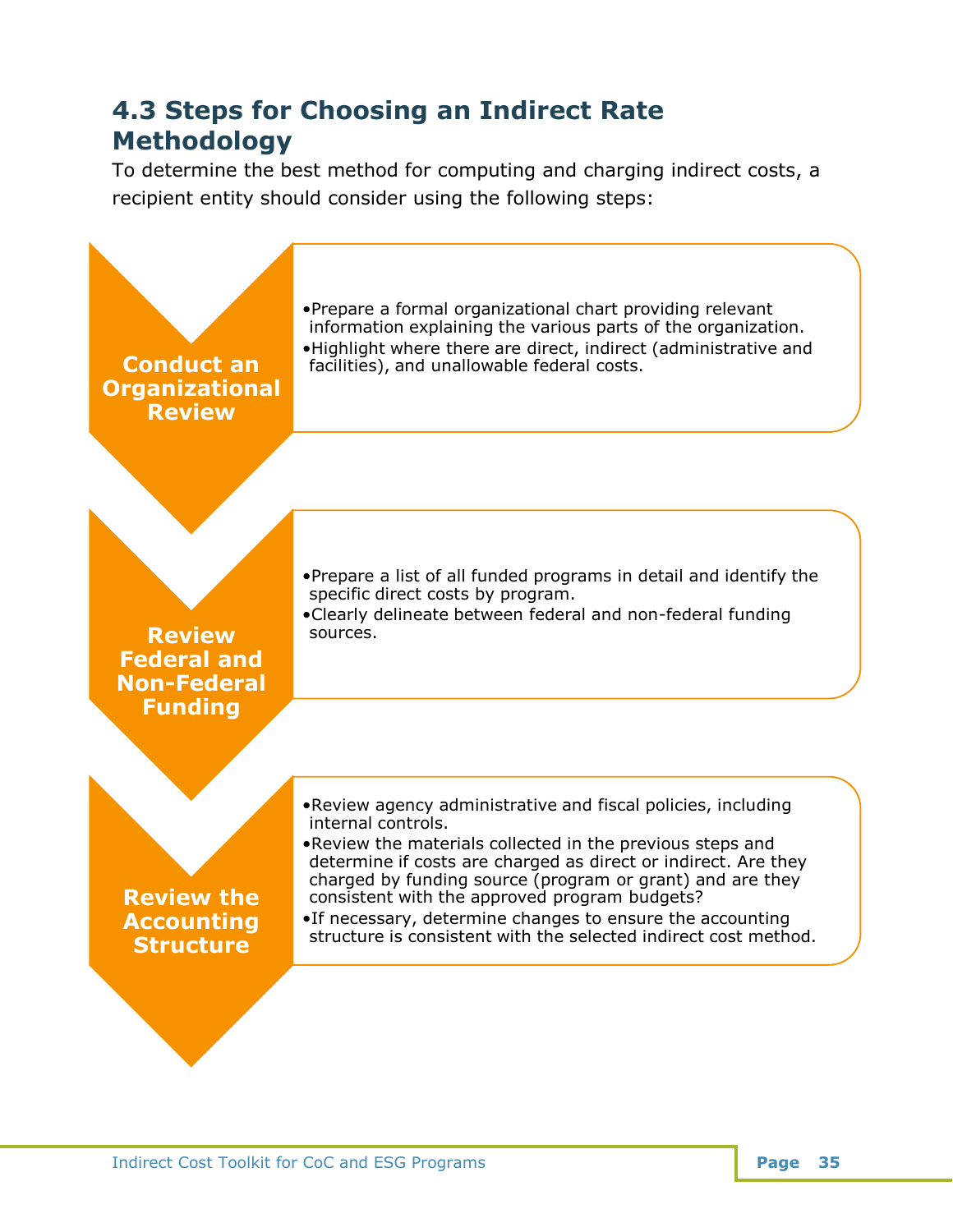# <span id="page-37-0"></span>5. How are indirect cost reimbursement options calculated?

Having laid out the various acceptable methods for determining indirect costs, let's conclude with a brief primer on how these methods may be applied in practice. All federal award recipients claiming indirect costs under federal awards should prepare an indirect cost rate proposal and related documentation to support those costs, regardless of the method used.



For all methods, recipients and subrecipients must maintain and operate financial management systems that meet or exceed the federal requirements for funds control and accountability, as established by the applicable regulations in 2 CFR 200, Subpart D.

# <span id="page-37-1"></span>**5.1 Calculate and Use the 10 Percent De Minimis Rate**

First, determine the MTDC base by taking the total direct costs and subtracting out any excluded items (see Section [3.1.2 Modified Total Direct](#page-15-0)  [Cost\)](#page-15-0).

200,000 (Total Direct Costs)

– 20,000 (Equipment)

– 10,000 (Subaward in Excess of \$25,000)

= 170,000 Modified Total Direct Cost (MTDC)

Then, we can calculate the indirect rate, as described below.

170,000 Modified Total Direct Cost (MTDC)

x 10 Percent De Minimis Rate

= 17,000 Indirect Cost Rate

For additional examples of indirect cost calculations using the 10 percent de minimis rate under the ESG and CoC programs, please review the following pages.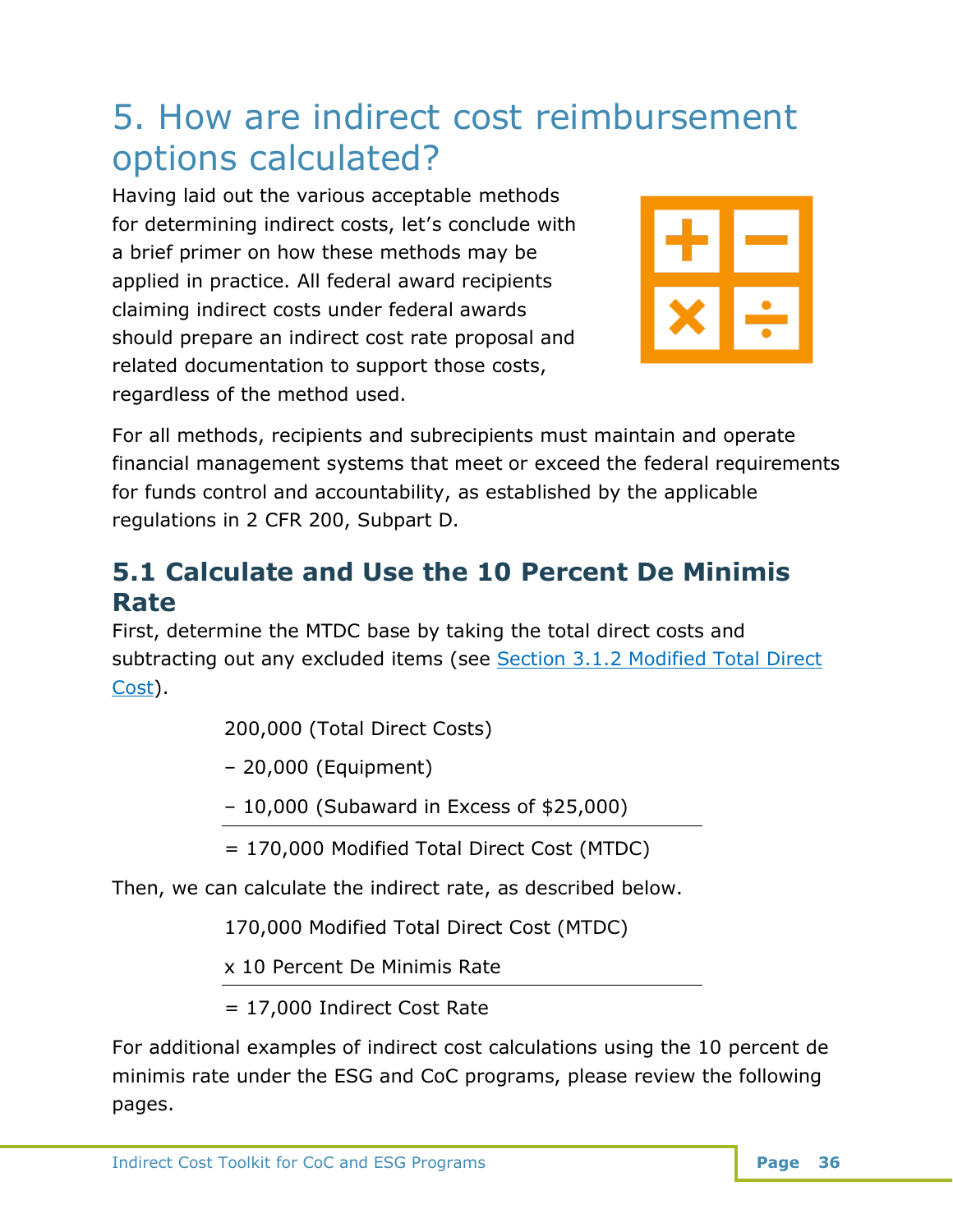# *5.1.1 ESG De Minimis Rate Indirect Cost Calculation Example*

<span id="page-38-0"></span>

| <b>Proposed Grant Amounts</b>                    |                                | <b>Calculations for Indirect Cost</b>                    |                                                          |                         | <b>Adjusted Budget Details</b>                             |                                                            |                                |  |
|--------------------------------------------------|--------------------------------|----------------------------------------------------------|----------------------------------------------------------|-------------------------|------------------------------------------------------------|------------------------------------------------------------|--------------------------------|--|
| <b>Item</b>                                      | <b>Total</b><br><b>Expense</b> | Of these<br>expenses,<br>what is<br>excluded in<br>MTDC? | Of these<br>expenses,<br>what is<br>included in<br>MTDC? | Rate<br>(de<br>minimis) | <b>Indirect</b><br>Cost by<br><b>Budget</b><br><b>Line</b> | <b>Adjusted</b><br><b>Direct Cost</b><br>by Budget<br>Line | <b>Total</b><br><b>Expense</b> |  |
| <b>Shelter Staff</b><br>Salaries and<br>Fringe   | \$100,000                      | \$0                                                      | \$100,000                                                | $x 10% =$               | \$10,000                                                   | \$90,000                                                   | \$100,000                      |  |
| <b>Shelter</b><br>Renovation<br>Costs            | \$35,000                       | \$35,000                                                 | \$0                                                      |                         | \$0                                                        | \$35,000                                                   | \$35,000                       |  |
| <b>Street Outreach</b><br>Salaries and<br>Fringe | \$25,000                       | \$0                                                      | \$25,000                                                 |                         | \$2,500                                                    | \$22,500                                                   | \$25,000                       |  |
| Purchase of<br>Outreach Van                      | \$15,000                       | \$15,000                                                 | \$0                                                      |                         | \$0                                                        | \$15,000                                                   | \$15,000                       |  |
| Total:                                           | \$175,000                      | \$50,000                                                 | \$125,000                                                | Total:                  | \$12,500                                                   | \$162,500                                                  | \$175,000                      |  |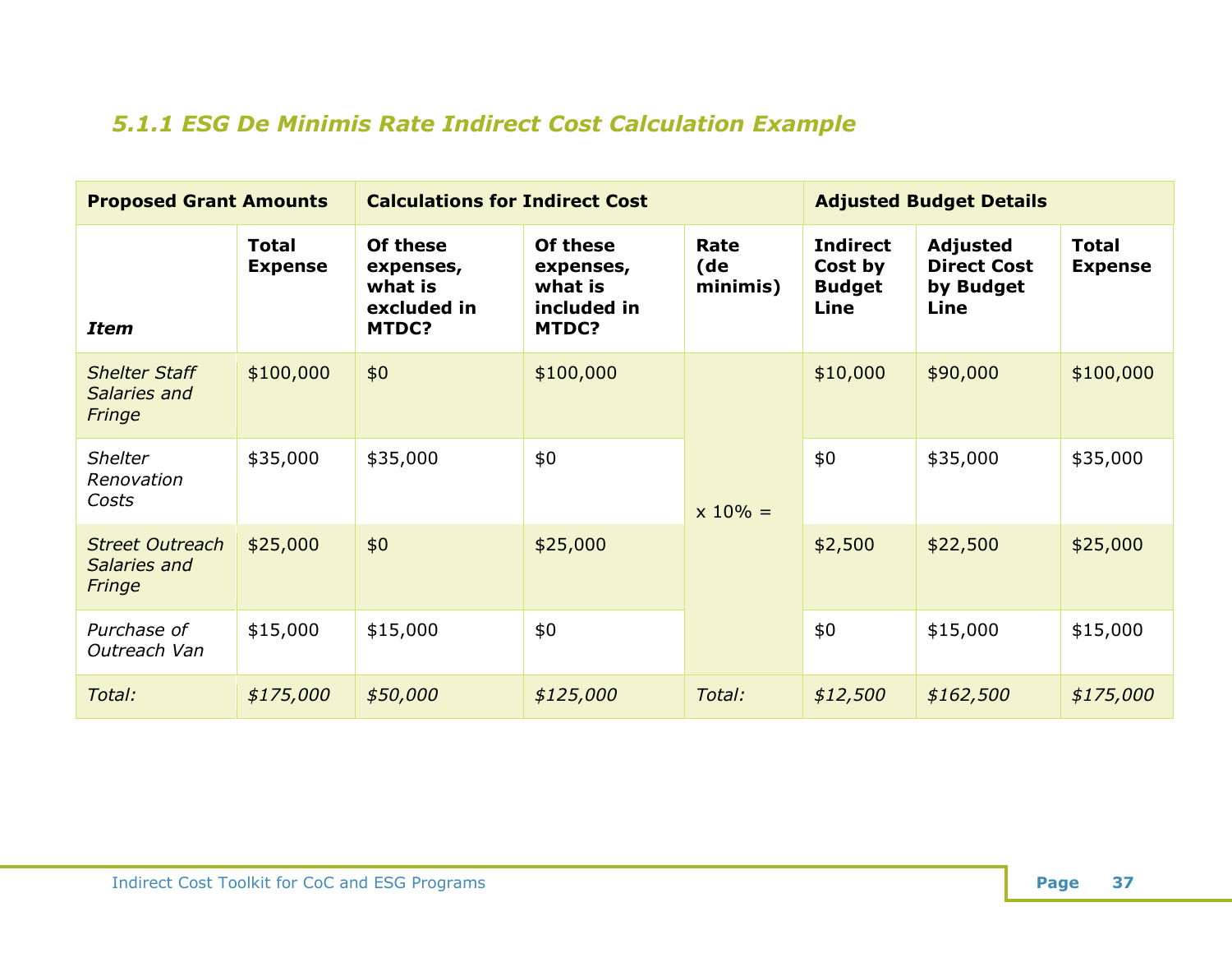# *5.1.2 CoC De Minimis Rate Indirect Cost Calculation Examples* **Example 1**

<span id="page-39-0"></span>

| <b>Proposed Grant Amounts</b>                                                      |                                | <b>Calculations for Indirect Cost</b>                 | <b>Adjusted Budget Details</b>                        |                         |                                                     |                                                            |                                |
|------------------------------------------------------------------------------------|--------------------------------|-------------------------------------------------------|-------------------------------------------------------|-------------------------|-----------------------------------------------------|------------------------------------------------------------|--------------------------------|
| <b>Item</b>                                                                        | <b>Total</b><br><b>Expense</b> | Of these<br>expenses, what is<br>excluded in<br>MTDC? | Of these<br>expenses, what<br>is included in<br>MTDC? | Rate<br>(de<br>minimis) | <b>Indirect</b><br>Cost by<br><b>Budget</b><br>Line | <b>Adjusted</b><br><b>Direct Cost</b><br>by Budget<br>Line | <b>Total</b><br><b>Expense</b> |
| Rapid<br>Rehousing<br>Supportive<br><b>Service Staff</b><br>Salaries and<br>Fringe | \$50,000                       | \$0                                                   | \$50,000                                              | $x 10\% =$              | \$5,000                                             | \$45,000                                                   | \$50,000                       |
| Rapid<br>Rehousing<br>Rental<br>Assistance                                         | \$85,000                       | \$85,000                                              | \$0                                                   |                         | \$0                                                 | \$85,000                                                   | \$85,000                       |
| Subaward for<br><b>Legal Services</b>                                              | \$50,000                       | \$25,000                                              | \$25,000                                              |                         | \$2,500                                             | \$47,500                                                   | \$50,000                       |
| Administration<br><b>Staff Salaries</b><br>(e.g. fiscal and<br>HR personnel)       | \$15,000                       | \$0                                                   | \$15,000                                              |                         | \$1,500                                             | \$13,500                                                   | \$15,000                       |
| Total:                                                                             | \$200,000                      | \$110,000                                             | \$90,000                                              | Total:                  | \$9,000                                             | \$191,000                                                  | \$200,000                      |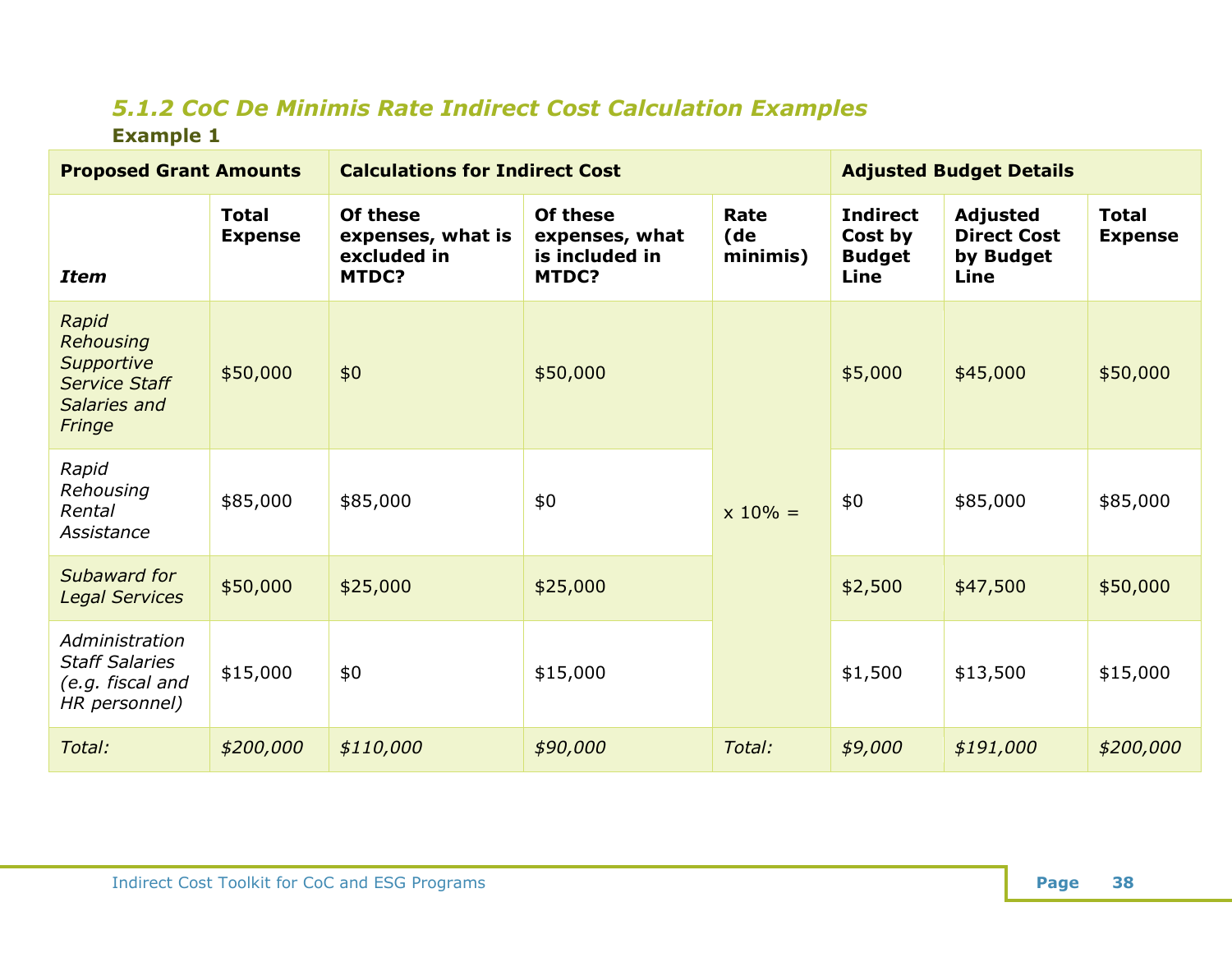| <b>Example 2</b>                                  |                                |                                                              |                                                       |                         |                                                     |                                                     |                                |  |
|---------------------------------------------------|--------------------------------|--------------------------------------------------------------|-------------------------------------------------------|-------------------------|-----------------------------------------------------|-----------------------------------------------------|--------------------------------|--|
| <b>Proposed Grant Amounts</b>                     |                                | <b>Calculations for Indirect Cost</b>                        | <b>Adjusted Budget Details</b>                        |                         |                                                     |                                                     |                                |  |
| <b>Item</b>                                       | <b>Total</b><br><b>Expense</b> | Of these<br>expenses, what is<br>excluded in<br><b>MTDC?</b> | Of these<br>expenses, what<br>is included in<br>MTDC? | Rate<br>(de<br>minimis) | <b>Indirect</b><br>Cost by<br><b>Budget</b><br>Line | Adjusted<br><b>Direct Cost</b><br>by Budget<br>Line | <b>Total</b><br><b>Expense</b> |  |
| Case<br>Management<br>Salaries and<br>Fringe      | \$25,000                       | \$0                                                          | \$100,000                                             | $x 10% =$               | \$10,000                                            | \$15,000                                            | \$25,000                       |  |
| Leasing Costs<br>(Building Rent<br>and Utilities) | \$50,000                       | \$50,000                                                     | \$0                                                   |                         | \$0                                                 | \$50,000                                            | \$50,000                       |  |
| Total:                                            | \$75,000                       | \$50,000                                                     | \$100,000                                             | Total:                  | \$10,000                                            | \$65,000                                            | \$75,000                       |  |

#### **Indirect Cost Toolkit for CoC and ESG Programs <b>Page 39 Page 39**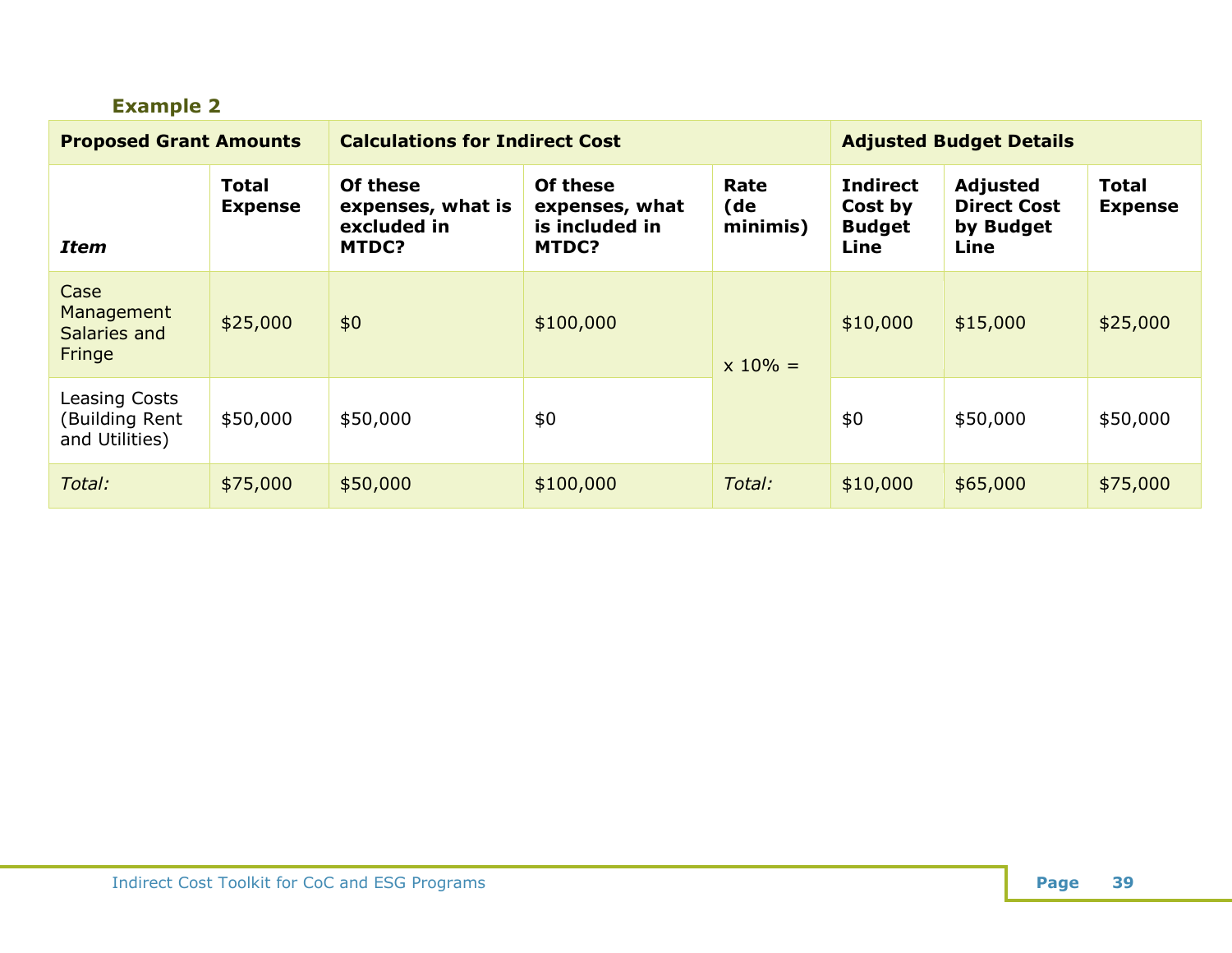# <span id="page-41-0"></span>**5.2 Negotiate and Use an Indirect Cost Rate**

Both governmental and nonprofit entities that are recipients of federal awards can negotiate indirect cost rates with their cognizant agency for use across all federal awards and agencies. The "cognizant agency" is the federal agency that provides the highest dollar value annually in awards to an organization. It is important to note, however, that there is separate guidance for state and local (non-federal) governmental entities and for nonprofits regarding negotiated indirect cost rates. For non-federal government entities, relevant guidance is found in 2 CFR §200 Appendix VII.D. For nonprofits, it is found in 2 CFR §200 Appendix IV.C.

A key difference is that, for non-federal governmental entities with annual federal income over \$35 million, a negotiated indirect cost rate is *required*. For nonprofit entities, there is no threshold requirement for negotiated rates.

The following applies to federal recipients negotiating an indirect cost rate proposal:

► Non-federal governmental recipients receiving less than \$35 million in direct federal funding are not required to negotiate an indirect cost rate with their cognizant federal agency, though they can do so. They must, nonetheless, develop and maintain an indirect cost proposal and related



documentation for audit requirements using one of the allowable allocation methodologies specified in 2 CFR §200. The proposal and documentation should be provided to the cognizant agency when specifically requested.

- ► Non-federal governmental recipients receiving more than \$35 million in direct federal funding must submit an indirect cost proposal to their cognizant agency for their indirect cost rate.
- ► Nonprofit entities, regardless of the size of federal awards, may (but are not required to) apply for a negotiated indirect cost rate with their cognizant agency.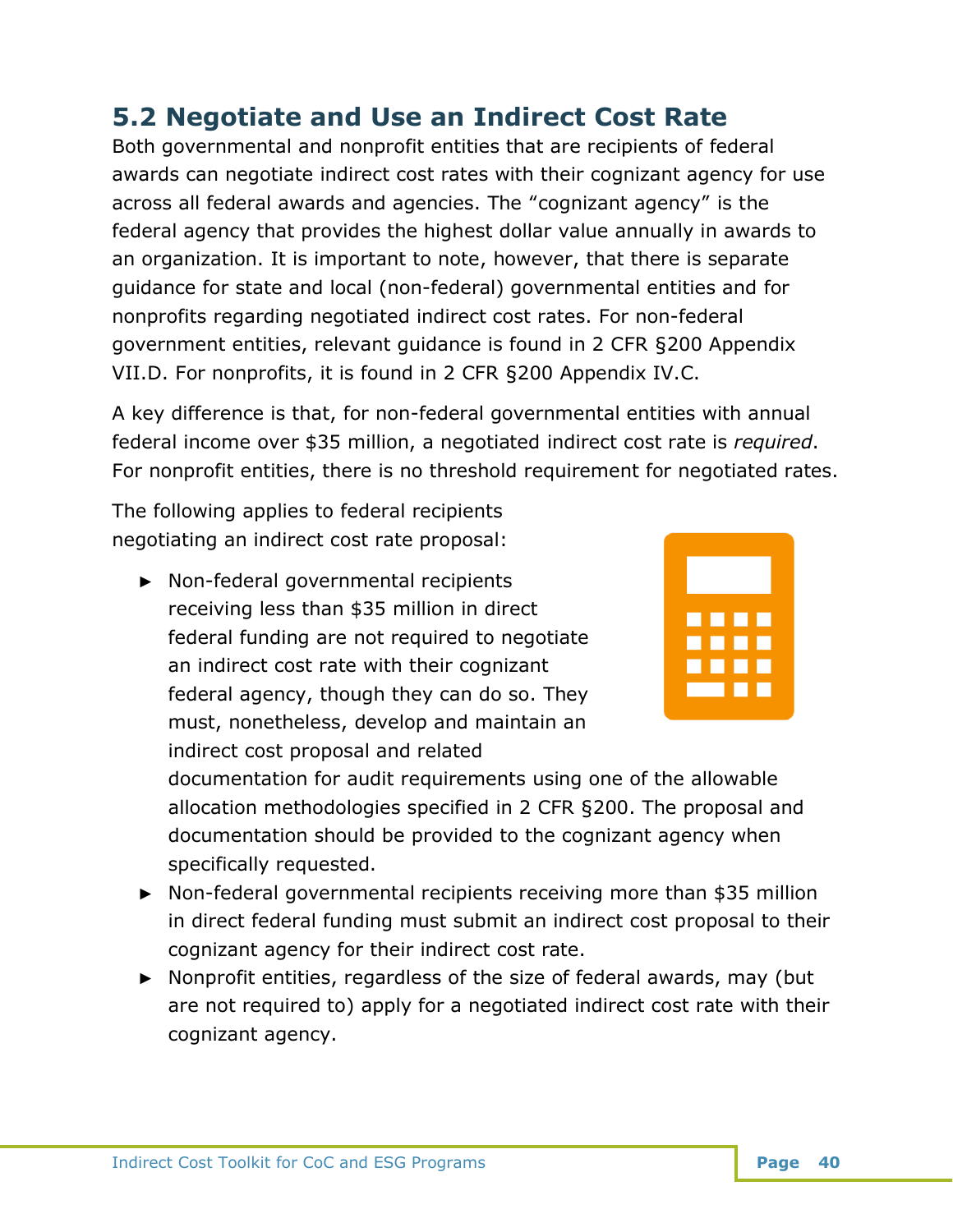Unless different arrangements are made by the agencies concerned, the federal agency with the largest dollar value of awards will be designated as the cognizant agency for the negotiation and approval of indirect cost rates. Recipients electing to negotiate and use an indirect cost rate can charge indirect costs to a grant or contract based only on a Negotiated Indirect Cost Rate Agreement (NICRA) approved by the cognizant federal agency. However, the approval of indirect costs by the cognizant agency is not intended to identify the circumstances or dictate the extent of federal participation in the financing of grants or contracts. Please note, the Department of Health and Human Services (HHS) reviews and approves negotiated indirect cost rate proposals on behalf of HUD. To request a new rate or to have an existing rate extended, contact [HUDCPDIndirectCostRates@hud.gov.](mailto:HUDCPDIndirectCostRates@hud.gov)

# <span id="page-42-0"></span>*5.2.1 Submission of Proposal*

Each organization seeking to negotiate an indirect cost rate must submit an indirect cost rate proposal with the following required information:

- ► Organization profile: The purpose is to gain an understanding of the basic structure of the organization.
- ► Cost policy statement: The purpose is to establish a clear understanding between the recipient organization and the federal government as to what costs will be charged directly and what costs will be charged indirectly. The cost policy statement includes the following:
	- Statement on general accounting policies
	- Statements on each general ledger expense account (or cost element) indicating which account is used to record direct or indirect expenses
	- Statement regarding which general ledger accounts include costs allocated for more than one activity. As part of this statement, describe the method used to allocate the cost (actual usage, square feet, cost of space, volume, etc.)
	- Statement on unallowable costs:
		- Accounting treatment of unallowable costs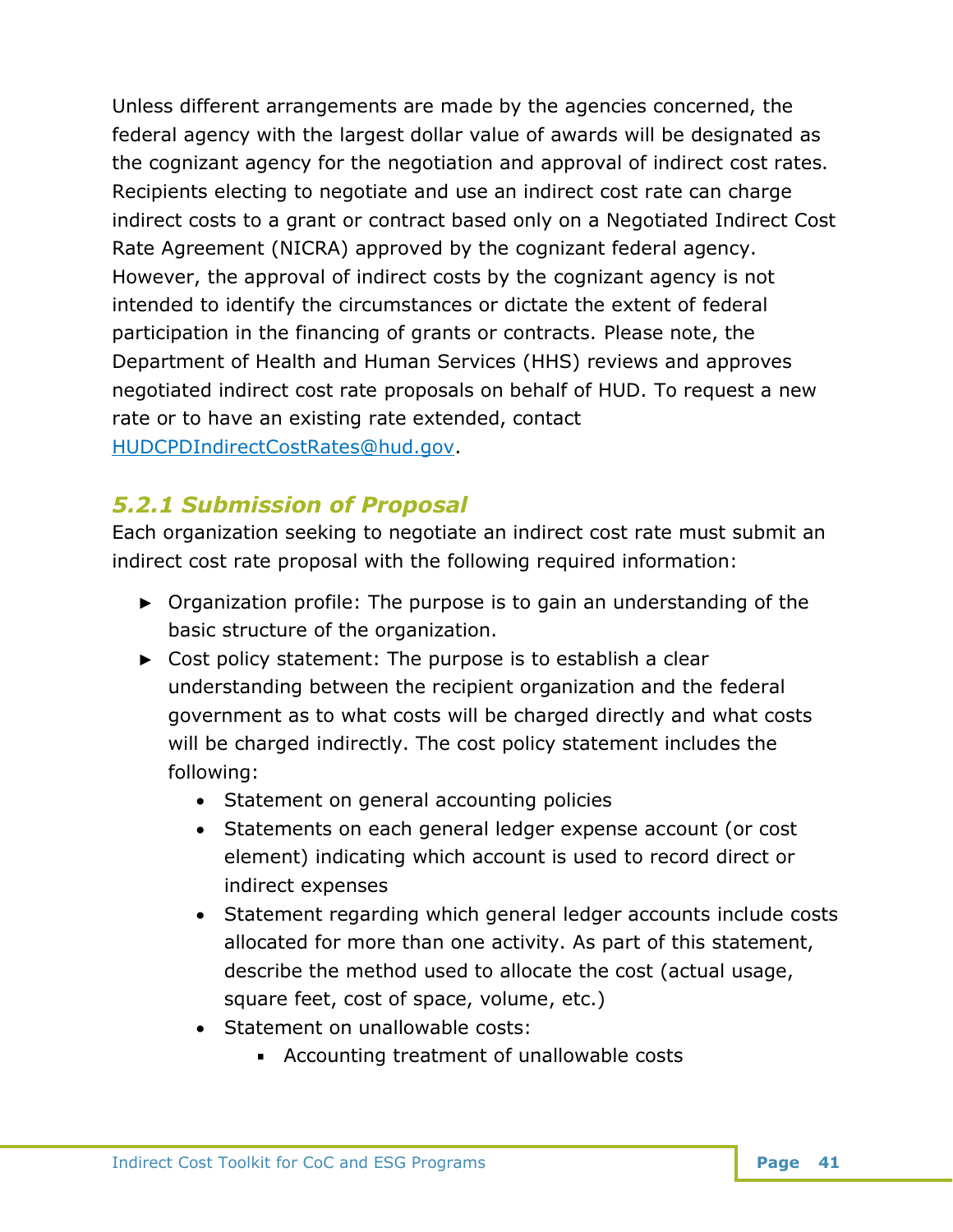- Methods and controls in place to segregate unallowable costs
- Expense accounts the unallowable costs are charged to
- ► Indirect cost proposal preparation policies and procedures: Written policies and procedures describing how the agency prepares the annual indirect cost rate proposal.
- ► Financial reports for the year under review, including:
	- A complete copy of audited financial statements
	- Single audit report
- ► Indirect cost rate proposal, including:
	- Indirect expenses by function and cost category
	- Fund distribution of the direct cost base by function and cost category
	- Reconciliation between the proposal and financial reports for the applicable years, with any differences explained
- ► Allocation of salaries and wages: Schedule of positions, functions, and annual salaries of personnel charging time to an indirect function (employees who charge 100 percent of their time to an indirect task and who split time between direct and indirect tasks).
- ► Statement on employee benefits: Schedule showing the actual cost of applicable fringe benefits.
- ► Identification and description of unusual factors that may affect the proposed rates, or any memoranda of understanding or notice agreements that may affect the proposed rates.
- $\blacktriangleright$  Listing of federal awards that were active during the fiscal year.
- ► Completed lobbying certificate that verifies that the organization does not include lobbying costs in indirect costs.
- ► A completed certificate of indirect cost: Negotiated agreement and certifications signed by an organization representative who has the ability to contractually bind the organization.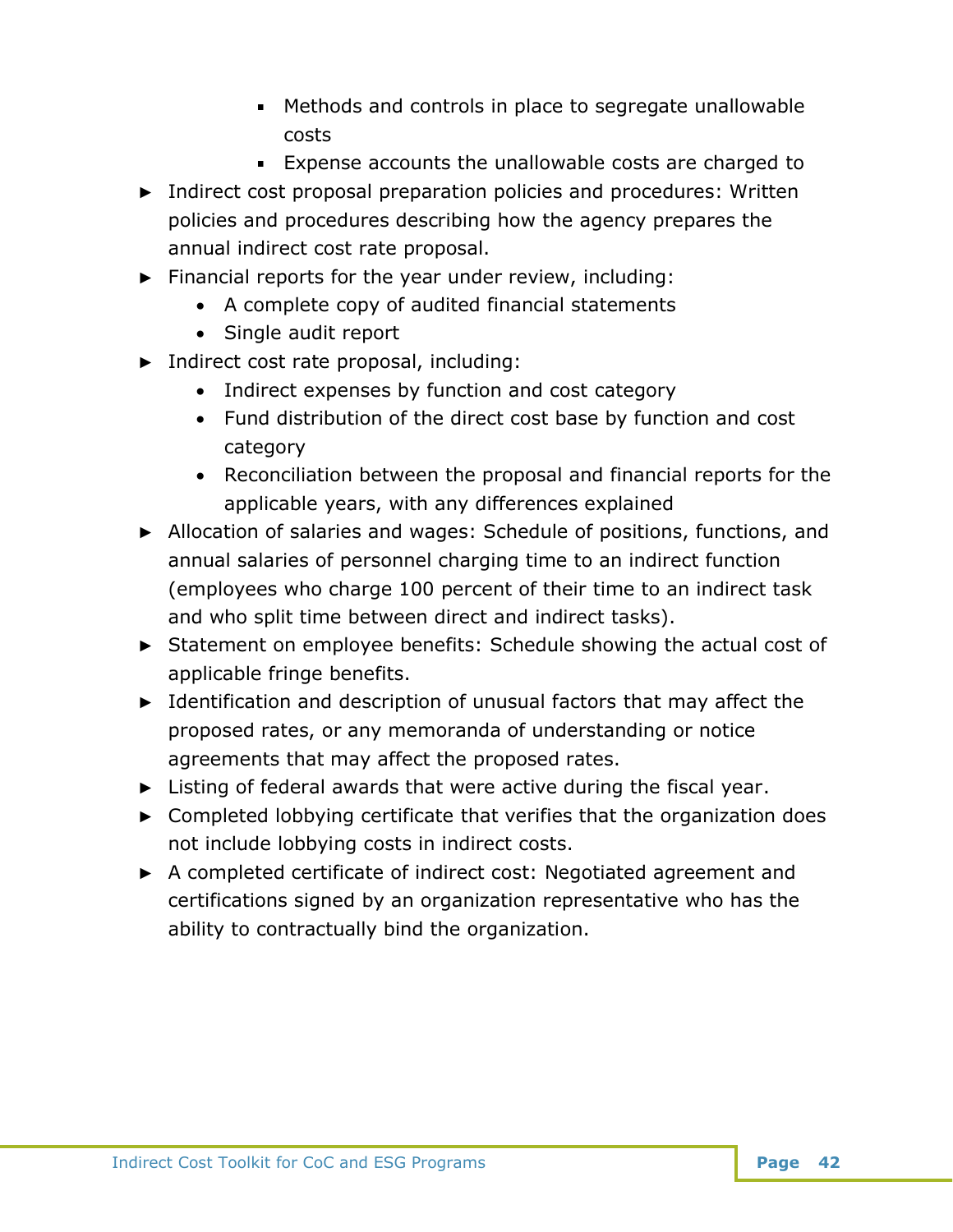# <span id="page-44-0"></span>*5.2.2 Approval of Proposal*

The approval will be formalized by a rate agreement (NICRA) that includes the following:

- $\blacktriangleright$  The approved rate(s) and information directly related to the use of the rates (e.g., type of rate, effective period, and distribution base).
- ► The treatment of fringe benefits as either direct or indirect costs, or an approved fringe benefit rate.



- ► General terms and conditions.
- ► Special remarks (e.g., the composition of the indirect cost pool).

# <span id="page-44-1"></span>*5.2.3 Disputes*

When HHS (acting on behalf of HUD for purposes of approving a rate) and a recipient or subrecipient cannot reach an agreement on an acceptable indirect cost rate, HUD will make a unilateral determination of the rate(s) and will notify the organization. HHS or the grant/contract officer will advise the organization of its right to appeal the determination and will provide, upon request, information about the appeal procedures.

# <span id="page-44-2"></span>**5.3 Prepare and Use a Cost Allocation Plan**

The cost allocation plan is an accounting report that calculates and allocates agency-wide indirect costs to the applicable base. The plan summarizes, in writing, the methods and procedures that the non-federal recipient will use to allocate costs to various programs, grants, and agreements.

The cost allocation plan should be tailored to fit the specific policy of the agency. The allocation should be based on a methodology approved by the cognizant or awarding federal agency, and only costs that are allowable in accordance with the cost principles should be allocated to the benefiting programs. There are different methodologies available for allocating costs; the methodology used should result in the equitable distribution of costs to programs. See section 3.4 for information on the different allocation methods.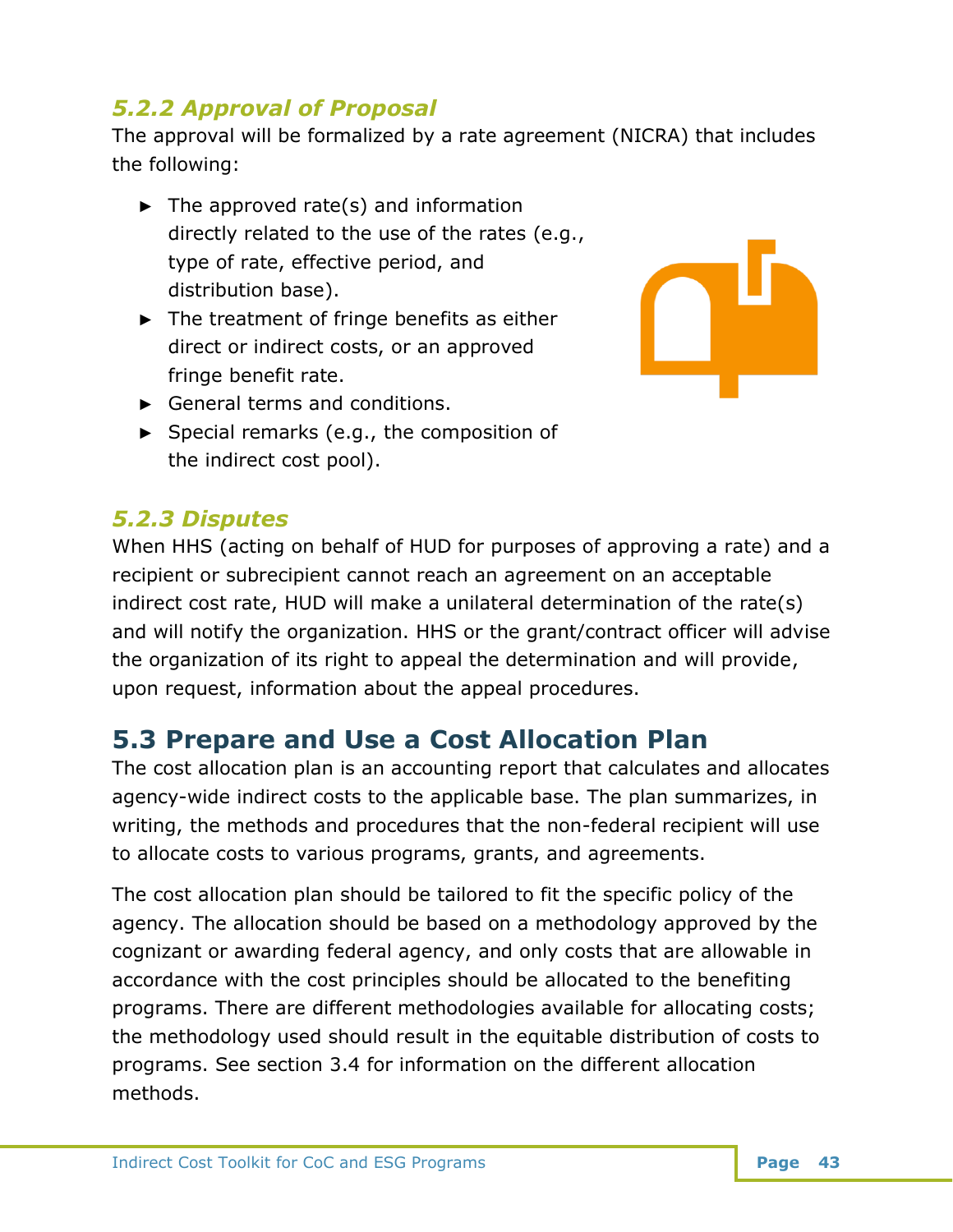Most documentation requirements for submitting and negotiating indirect cost rate proposals are also applicable to the cost allocation plan (see below).

Below are the steps generally taken to prepare a cost allocation plan or an indirect cost rate proposal:

- 1. Review the Uniform Administrative Guidance.
- 2. Review the organization.
- 3. Identify programs.
- 4. Prepare a cost policy statement.
- 5. Review and reconcile financial statements.
- 6. Prepare the cost allocation plan or indirect cost rate proposal.
- 7. Prepare an indirect cost rate calculation worksheet and determine the type of rates.
- 8. Obtain cognizant agency approval.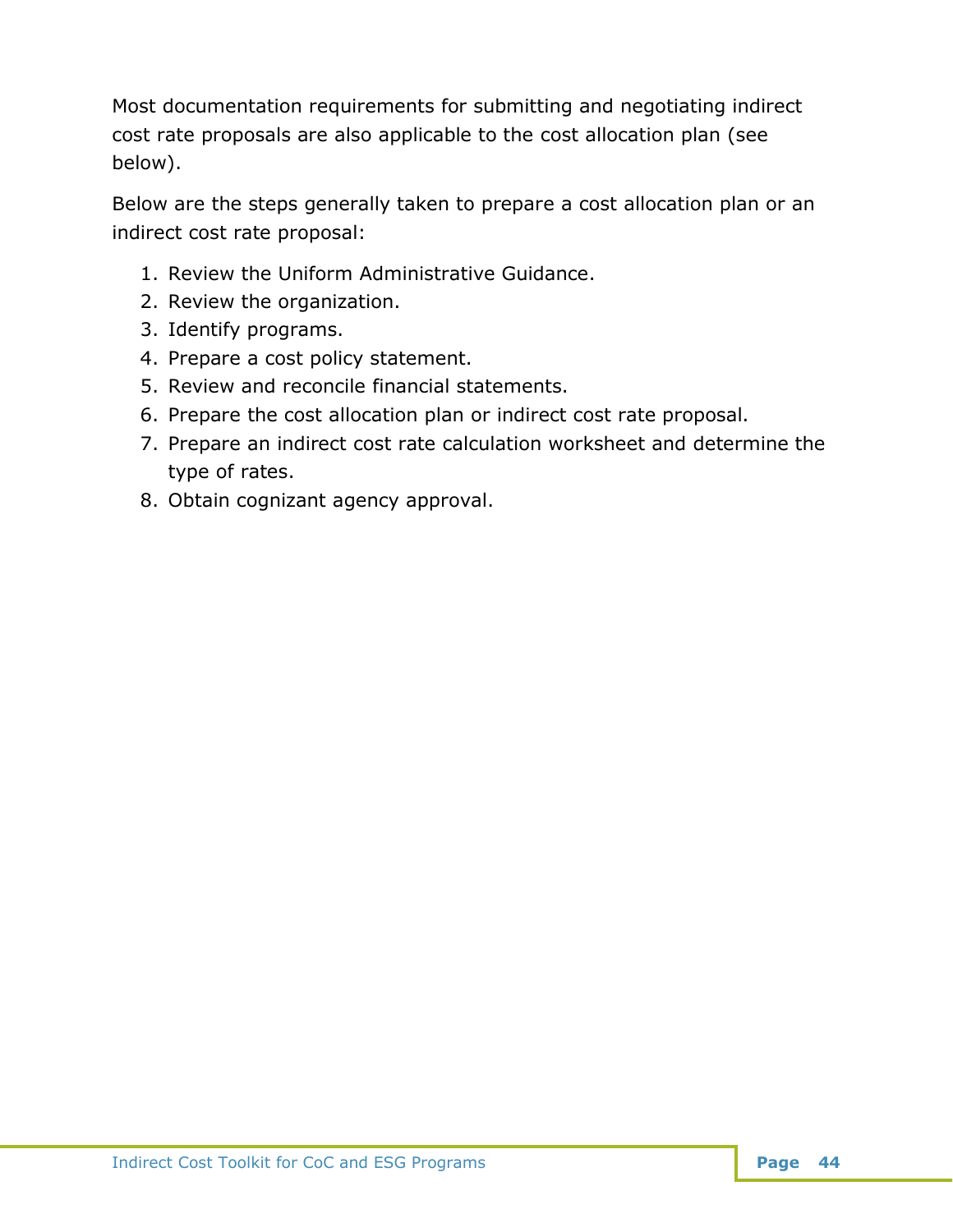# <span id="page-46-0"></span>6. Frequently Asked Questions

## **1. Is my organization required to charge indirect costs to costreimbursable grants?**

No. An organization is not required to charge and recover indirect costs.

## **2. If I have subrecipients or subawards, can I prevent them from using an indirect cost rate?**

No. You cannot prevent subrecipients or subawardees from using an indirect cost rate that they are otherwise eligible to use. Furthermore, the recipient is responsible for ensuring that any subrecipient or subawardee charging indirect costs has documented that they are using one of the allowed methods for allocating indirect and direct costs, as laid out in 2 CFR §200.

## **3. I am a recipient with several subrecipients. If one of my subrecipients uses an indirect rate, do all of my other subrecipients need to use an indirect cost rate?**

No. Each subrecipient will make its own decision as to whether it would like to use an indirect cost rate.

# **4. Does the use of indirect costs (either the de minimis rate or negotiated rate), bring additional funds to my ESG or CoC program?**

No. Indirect costs are calculated within existing awards and are merely an option for reimbursement.

## **5. Is there a cap for indirect cost rates?**

Under the ESG and CoC interim rules, there is no established cap on indirect rates and the recipient cannot cap indirect rates for a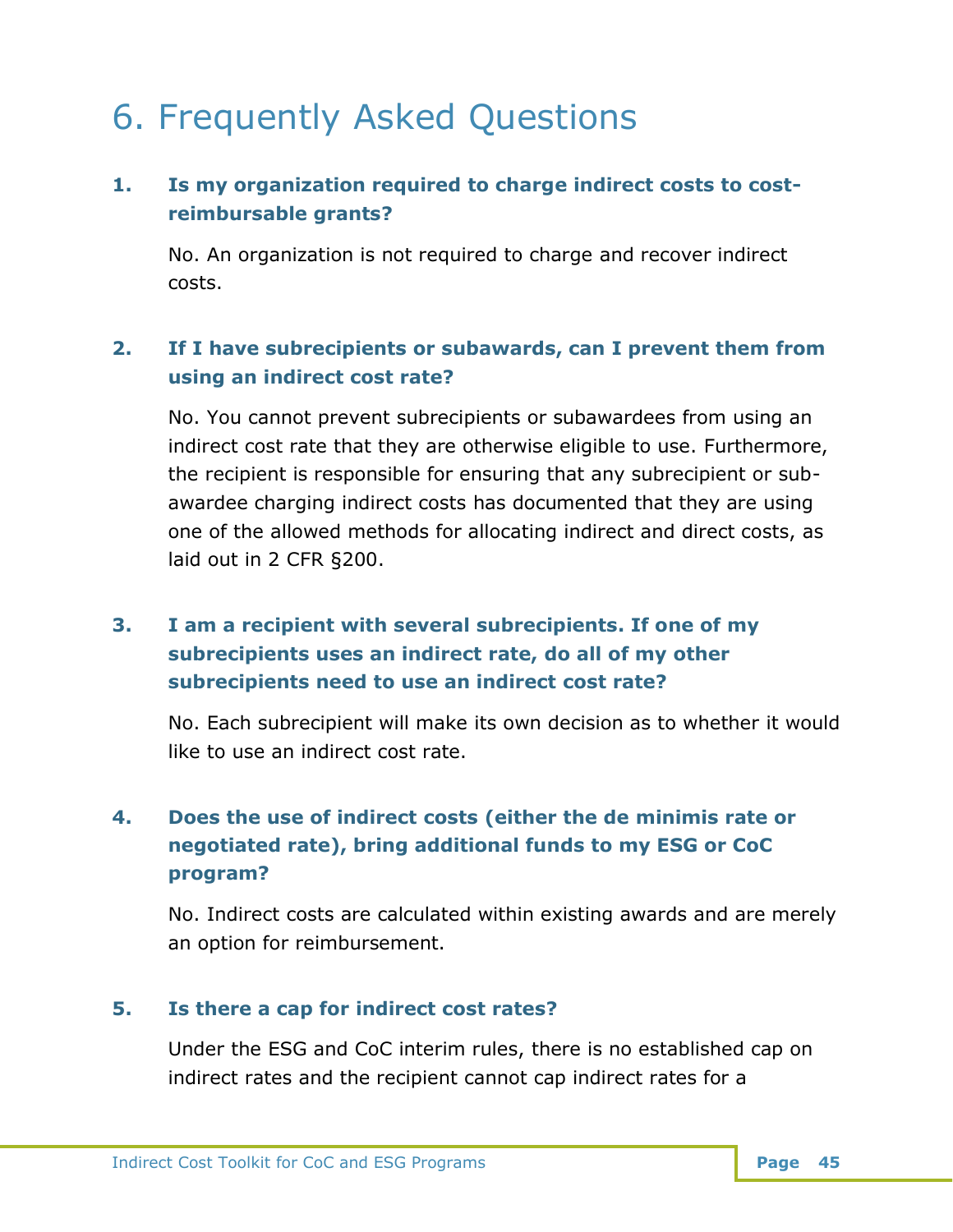subrecipient. There are, of course, statutory caps on administrative costs (as a type of indirect cost) for both the ESG and CoC programs.

# **6. If we choose to use the de minimis rate to receive reimbursement for indirect costs associated with our ESG or CoC grant, do we need to use the de minimis rate for all other federal awards that pass through our agency?**

Yes. Once elected, the 10 percent de minimis rate must be used consistently for all federal awards. The de minimis rate may be used indefinitely. At any time, a recipient may choose to apply for a negotiated indirect cost rate.

## **7. Given the length of time required to have an indirect cost rate approved directly by HUD, is there another option we can pursue at this time?**

Recipients have three options for the reimbursement of indirect costs: de minimis rate, cost allocation plan, and negotiated indirect cost rate. While waiting for a negotiated indirect cost rate agreement to be approved, a recipient must use one of the other allowable methods for cost allocation and determining indirect cost rates. These alternative methods were reviewed in this document.

## **8. How do we apply for a negotiated indirect cost rate?**

Organizations that choose to develop an indirect cost rate proposal with HUD as the cognizant agency must submit the proposal to [HUDCPDIndirectCostRates@hud.gov](mailto:HUDCPDIndirectCostRates@hud.govHUDCPDIndirectCostRates@hud.gov) for review and approval. The organization must copy the respective CPD field office director and CPD representative in the email. There is not a mandated form or template for the proposal. Guidance regarding the negotiated indirect cost rate process can be found in 2 CFR 200, Appendix IV (for nonprofits) and Appendix VII (for non-federal governmental entities).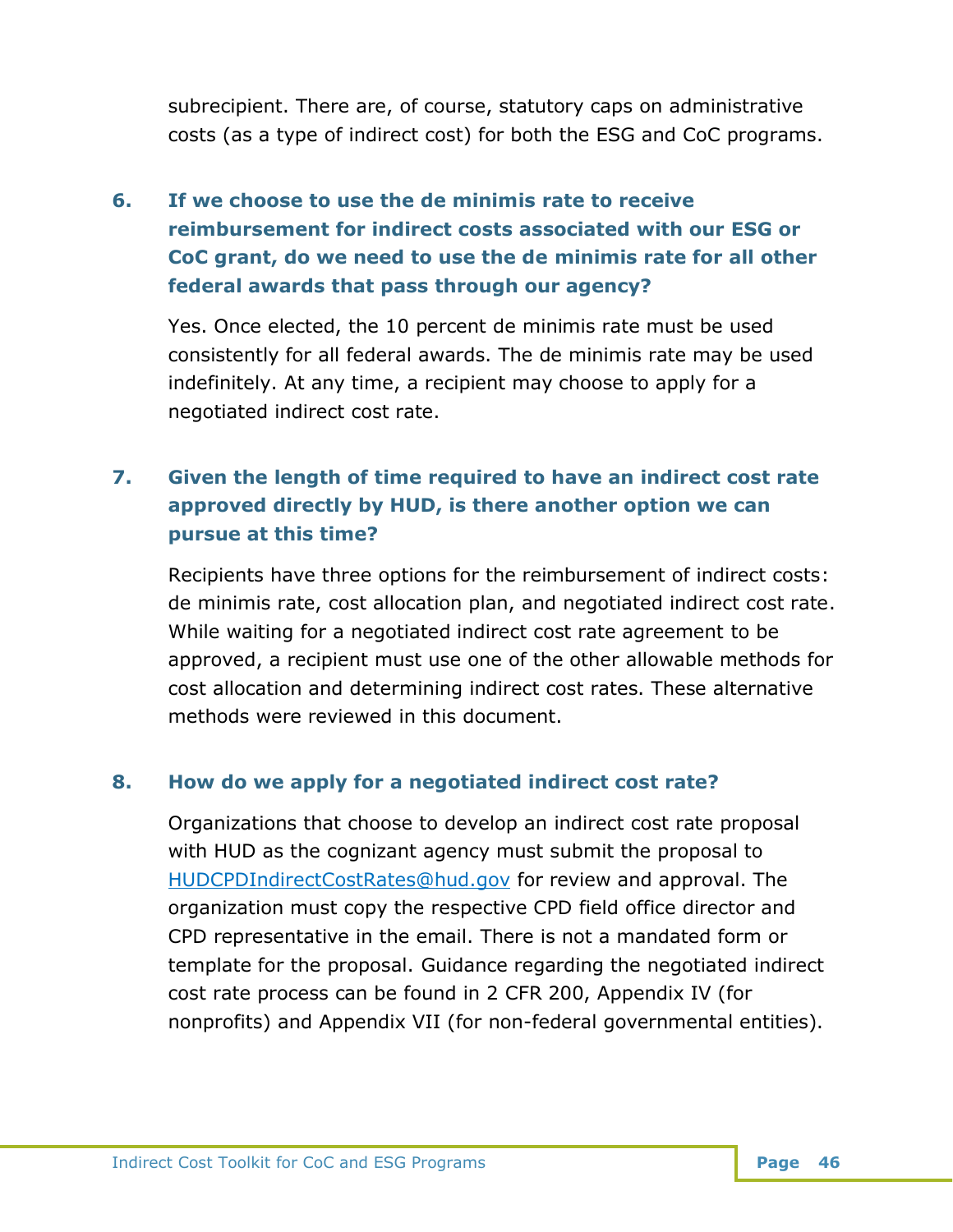## **9. What allocation base is acceptable for computing the facilities and administration (F&A) indirect cost rates and indirect costs?**

For recipients with an approved negotiated indirect cost rate agreement (NICRA) with a cognizant agency, the acceptable base is defined in the NICRA. For recipients that do not have an approved NICRA and elect to use the 10 percent de minimis rate, the modified total direct cost (MTDC) must be used.

## **10. How long can the 10 percent de minimis rate be used under the Uniform Administrative Guidance?**

Indefinitely, or until the organization enters a NICRA agreement or obtains an approved cost allocation plan.

## **11. If my organization already has an indirect cost rate under a different cognizant federal agency, am I required to use that rate for my CoC or ESG programs?**

Yes, the rate of the cognizant federal agency will apply to both ESG and CoC programs, as well as all other federal awards held by an organization. Except under special circumstances for particularly large and complex organizations (and as approved), an organization must use a single allocation method across its operations.

# **12. If there are limits on the amount of administrative funds one can spend under ESG (7.5 percent) and CoC (10 percent) programs, does the use of the de minimis rate (10 percent) exceed the administrative cap, or does the use of a negotiated rate over 7.5 percent exceed the administrative cap?**

Eligible project administrative costs, which are capped in each program, are different from indirect costs. Eligible project administrative costs are direct costs identified in the CoC and ESG program interim rules and can be charged directly to the grant.

Indirect costs, according to the ESG and CoC interim rules, may be allocated to each eligible activity, so long as that allocation is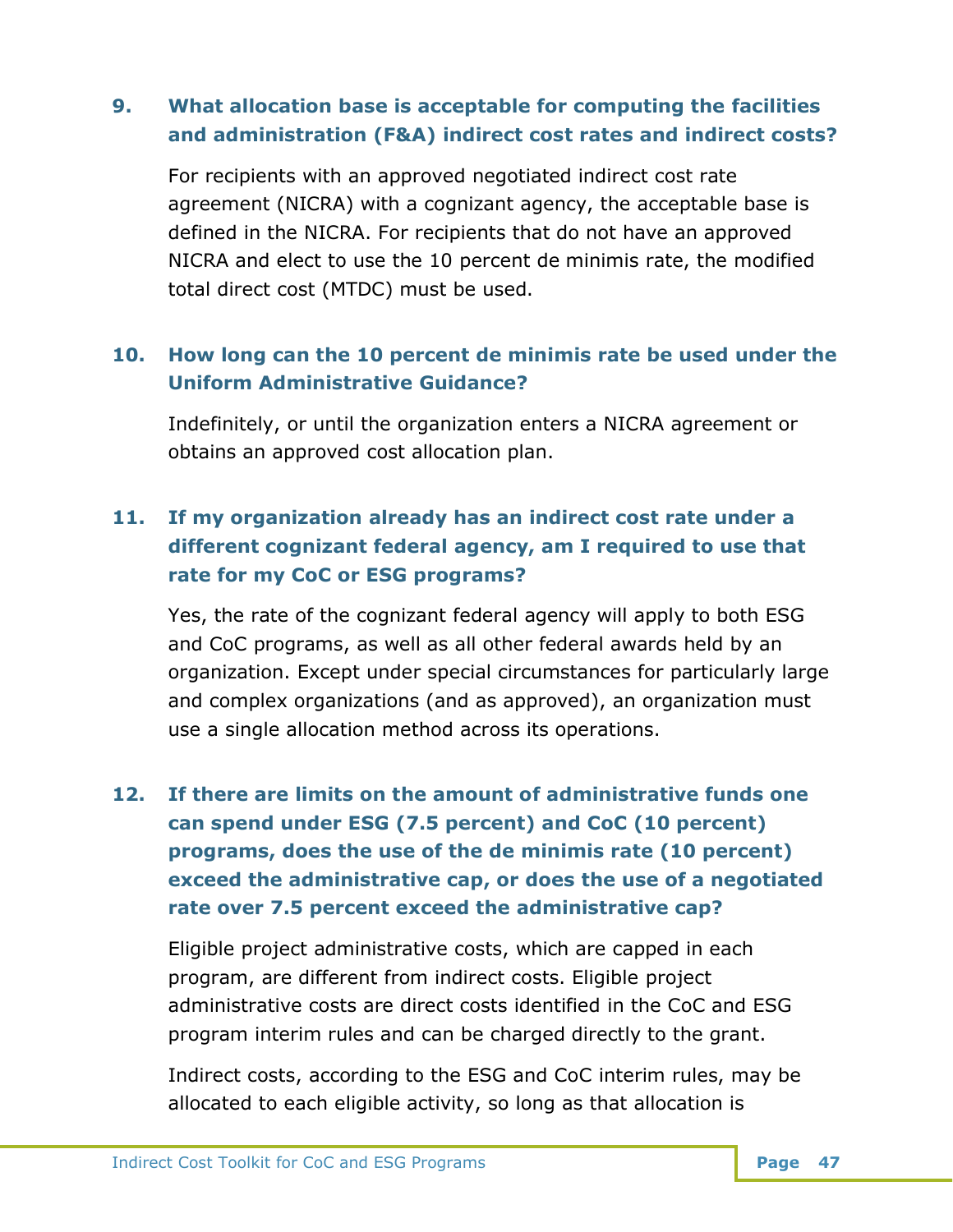consistent with an indirect cost rate proposal developed in accordance with the regulations set forth in the Uniform Guidance (2 CFR §200).

Indirect costs are calculated within existing awards and the activities to which they are applied. The use of an indirect cost rate will not result in the recipient exceeding an activity's budget, including the administrative budget. Therefore, applying the indirect rate to the project administrative budget line item will not result in the recipient exceeding the administrative spending caps.

## **13. Is there a defined list of indirect costs? If so, can HUD provide a list or description?**

There is not a comprehensive list of indirect costs, as they will vary by organization. The United States Office of Management and Budget (OMB) defines indirect cost as "those [costs] that have been incurred for common or joint objectives and cannot be readily identified with a particular final cost objective…" Such costs are generally categorized as facilities and administrative (F&A) costs. Contact your local HUD Field Office or submit an Ask a Question (AAQ) through HUD Exchange if you have questions about a specific cost for your organization.

## **14. Can recipients charge insurance or similar costs as a direct cost?**

There are several factors that must be considered to determine if these types of costs can be treated as a direct expense. Generally, insurance or similar costs are treated as an indirect expense because they benefit more than one cost objective (grant or contract). However, 24 CFR §200.412 Classification of Costs states:

There is no universal rule for classifying certain costs as either direct or indirect (F&A) under every accounting system. A cost may be direct with respect to some specific service or function, but indirect with respect to the federal award or other final cost objective. Therefore, it is essential that each item of cost incurred for the same purpose be treated consistently in like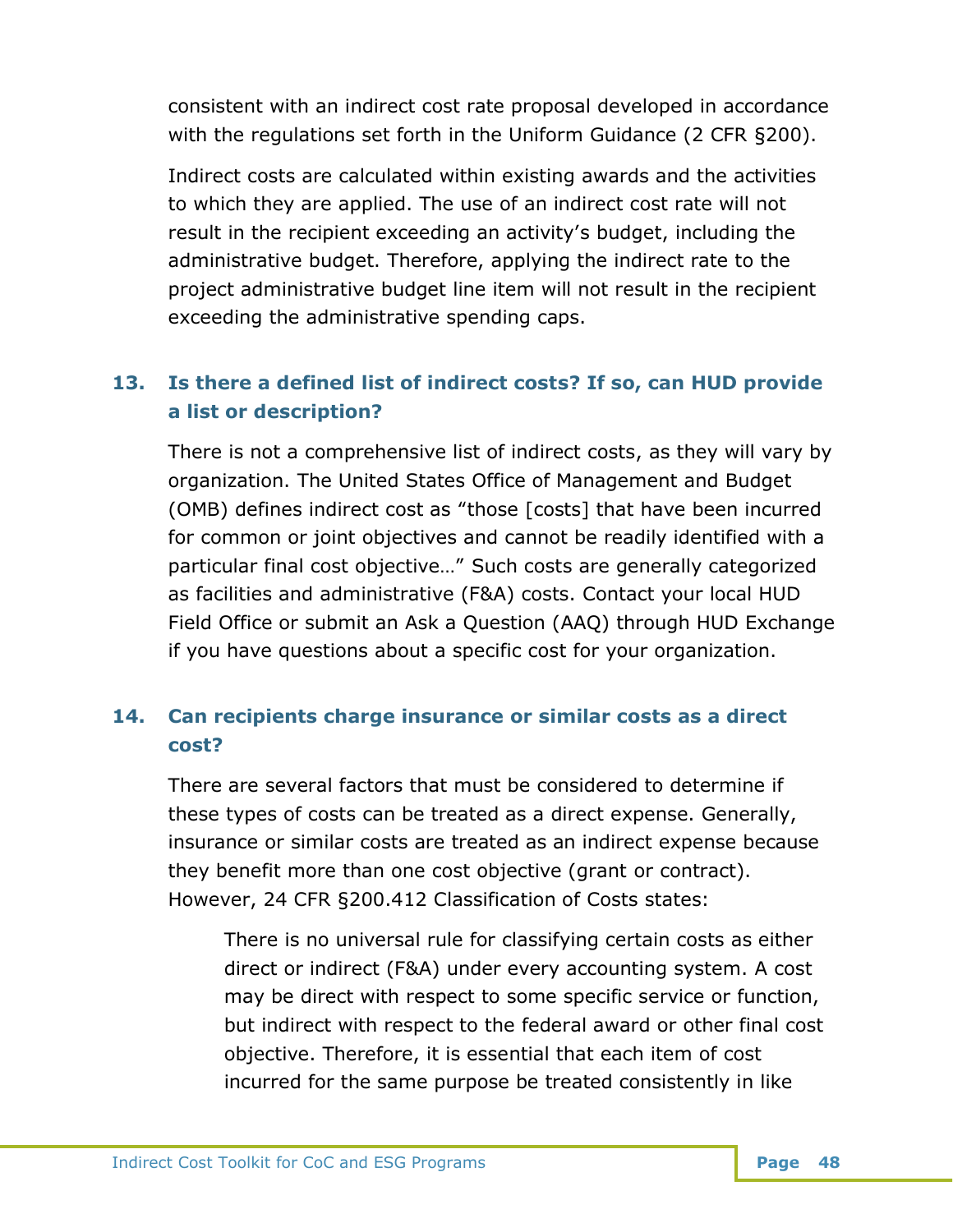circumstances either as a direct or an indirect (F&A) cost in order to avoid possible double charging of federal awards. Guidelines for determining direct and indirect (F&A) costs charged to federal awards are provided in this subpart.

In addition, 24 CFR §200.413 Direct Costs states:

Direct costs are those costs that can be identified specifically with a particular final cost objective, such as a federal award, or other internally or externally funded activity, or that can be directly assigned to such activities relatively easily with a high degree of accuracy.

Accordingly, the recipient or subrecipient would have to demonstrate either through their cost policy, a previously negotiated rate, or cost plan that insurance is always treated as a direct cost and provide the methodology they used to calculate the direct costs of the insurance to each of its cost objectives (grants). In other words, only the amount of insurance directly related to HUD should be included as direct, not the total insurance cost. An organization must be able to provide their methodology for allocating insurance to all of the cost objectives.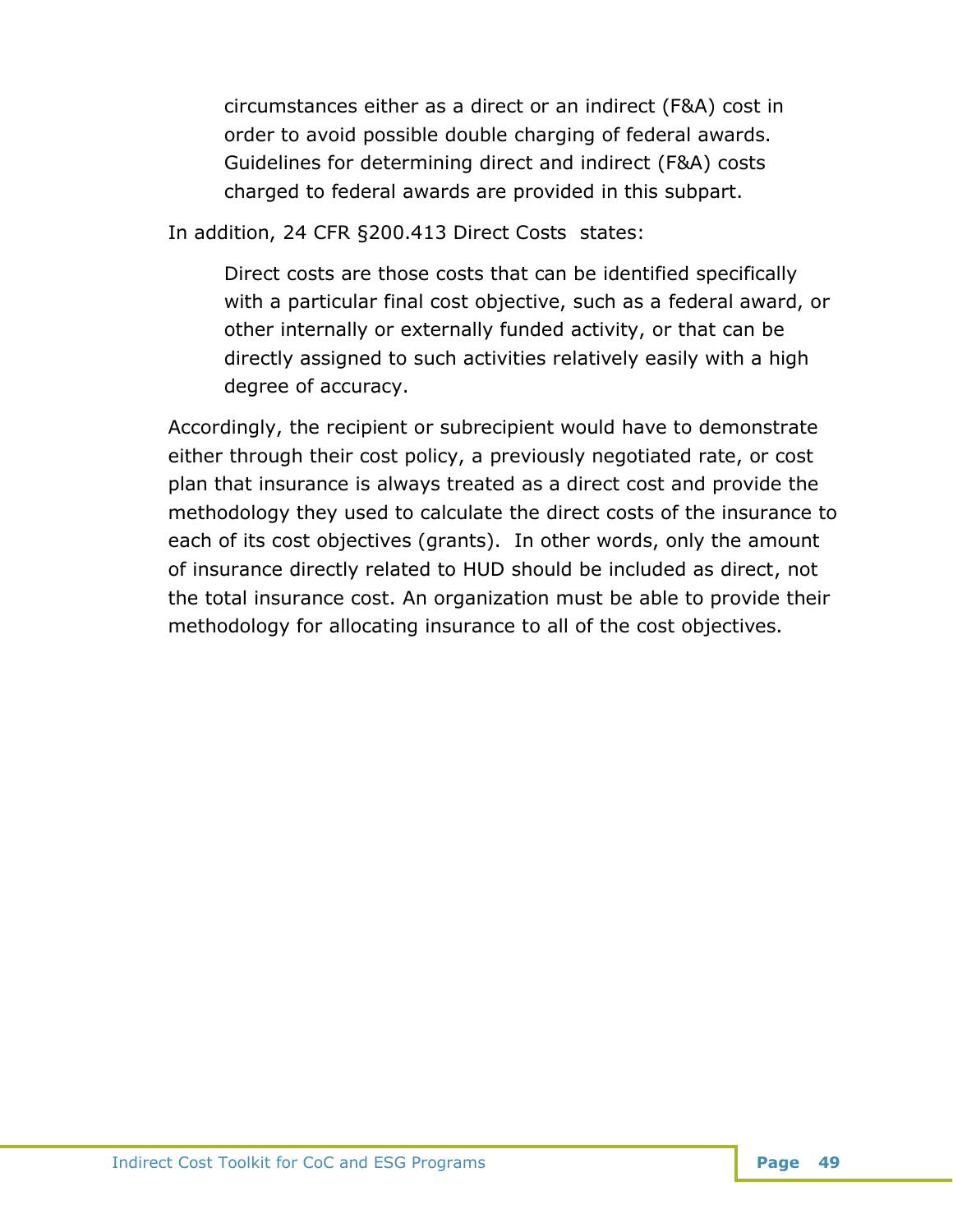# <span id="page-51-0"></span>7. Definitions

## **Project administrative costs (under ESG and CoC program requirements):**

Costs for planning and executing ESG and CoC activities. These costs are considered direct costs to the grant (to which you can apply an indirect cost rate). Refer to 24 CFR §576.108 for ESG and §578.59 for CoC for a listing of eligible project administrative activities and requirements. Note the following caps on project administrative costs:

- ► ESG administrative activities cannot exceed 7.5 percent of a recipient's fiscal year grant.
- ► CoC project administrative costs cannot exceed 10 percent of a recipient's fiscal year grant.

Project administrative costs do not include staff and costs directly related to carrying out activities eligible under 24 CFR §576.101 through §576.107 in the ESG program, and under §578.43 through §578.57 in the CoC program, because those costs are eligible as program costs of those activities. Additionally, these costs can be eligible as indirect costs, depending on how recipients categorize them in their accounting system; in this case, the indirect cost rates applied to program and operations costs (excluding project administrative costs) *are not* subject to HUD's administrative caps in the ESG and CoC programs.

## **Administration (under the Uniform Administrative Guidance):**

One of the two broad categories for grouping indirect costs as defined in 2 CFR §200.414. Also referred to as facilities and administrative (F&A) or general and administrative (G&A) expenses. These costs include general administration expenses such as the director's office, accounting, personnel, and all other types of expenditures not listed specifically under the other broad category of "facilities" (including cross-allocations from other pools, where applicable). These costs cannot be tied back directly to an eligible cost category in the grant.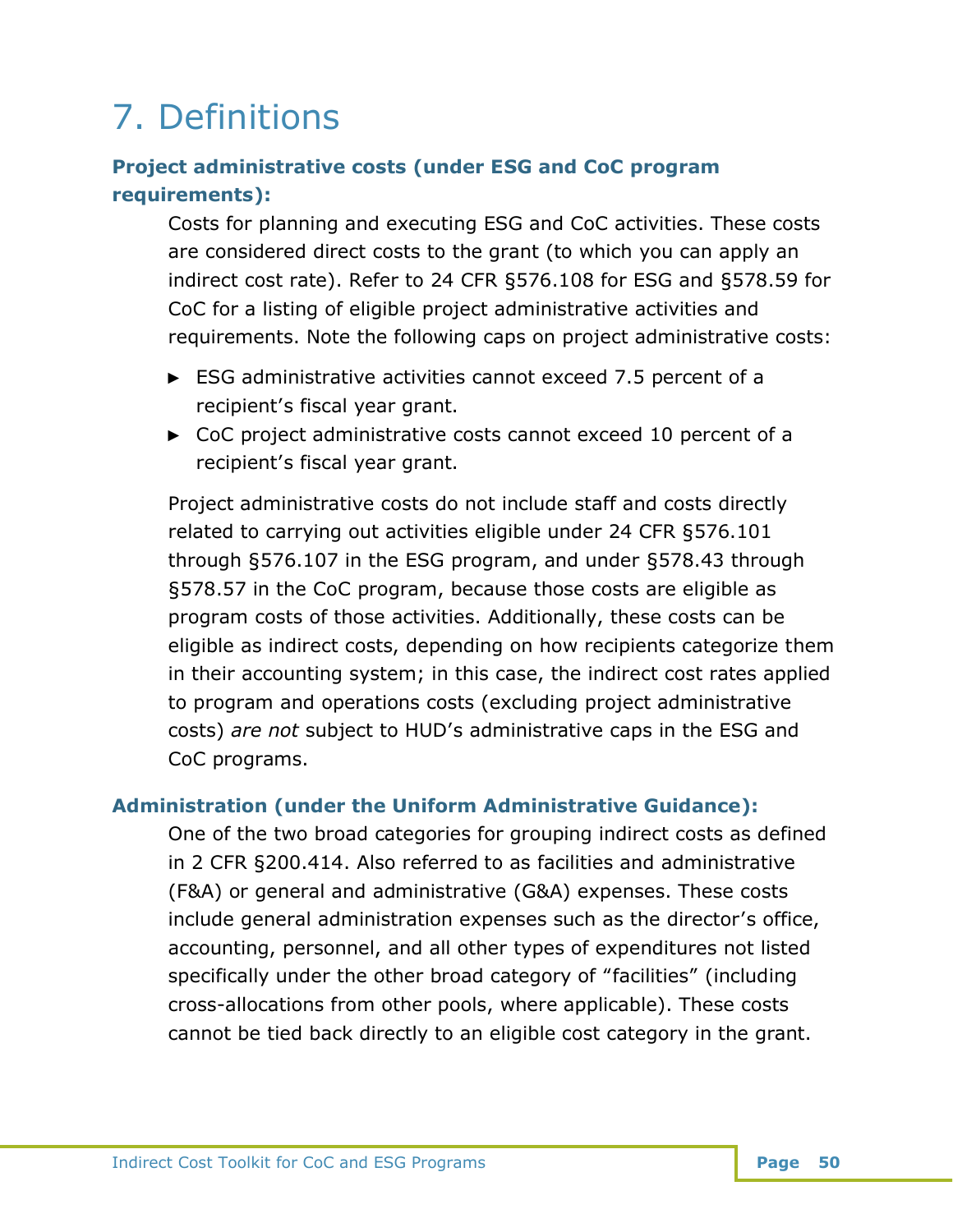### **Allocable:**

Per 2 CFR §200.405, a cost is allocable to a federal award or other cost objective if the goods or services involved are chargeable or assignable to that federal award or cost objective in accordance with relative benefits received.

### **Allocation bases:**

The methodology or statistical measure by which indirect costs are distributed to other benefiting services and/or cost objectives. Examples of measures may include: number of active employees, number of transactions processed, square footage occupied, salaries and wages of units supervised, and direct assignment.

## **Allowable:**

Per 2 CFR §200.403, except where otherwise authorized by statute, costs must meet the following general criteria to be allowable under federal awards:

- a) Be necessary and reasonable for the performance of the federal award and be allocable to the award under these principles.
- b) Conform to any limitations or exclusions set forth in these principles or in the federal award as to types or amount of cost items.
- c) Be consistent with policies and procedures that apply uniformly to both federally financed and other activities of the non-federal entity.
- d) Be accorded consistent treatment. A cost may not be assigned to a federal award as a direct cost if any other cost incurred for the same purpose in like circumstances has been allocated to the federal award as an indirect cost.
- e) Be determined in accordance with generally accepted accounting principles (GAAP), except as otherwise provided for in this part (for state and local governments and Indian tribes only).
- f) Not be included as a cost or used to meet cost-sharing or costmatching requirements of any other federally financed program in either the current or a prior period. See also 2 CFR §200.306 Cost Sharing or Matching, paragraph (b).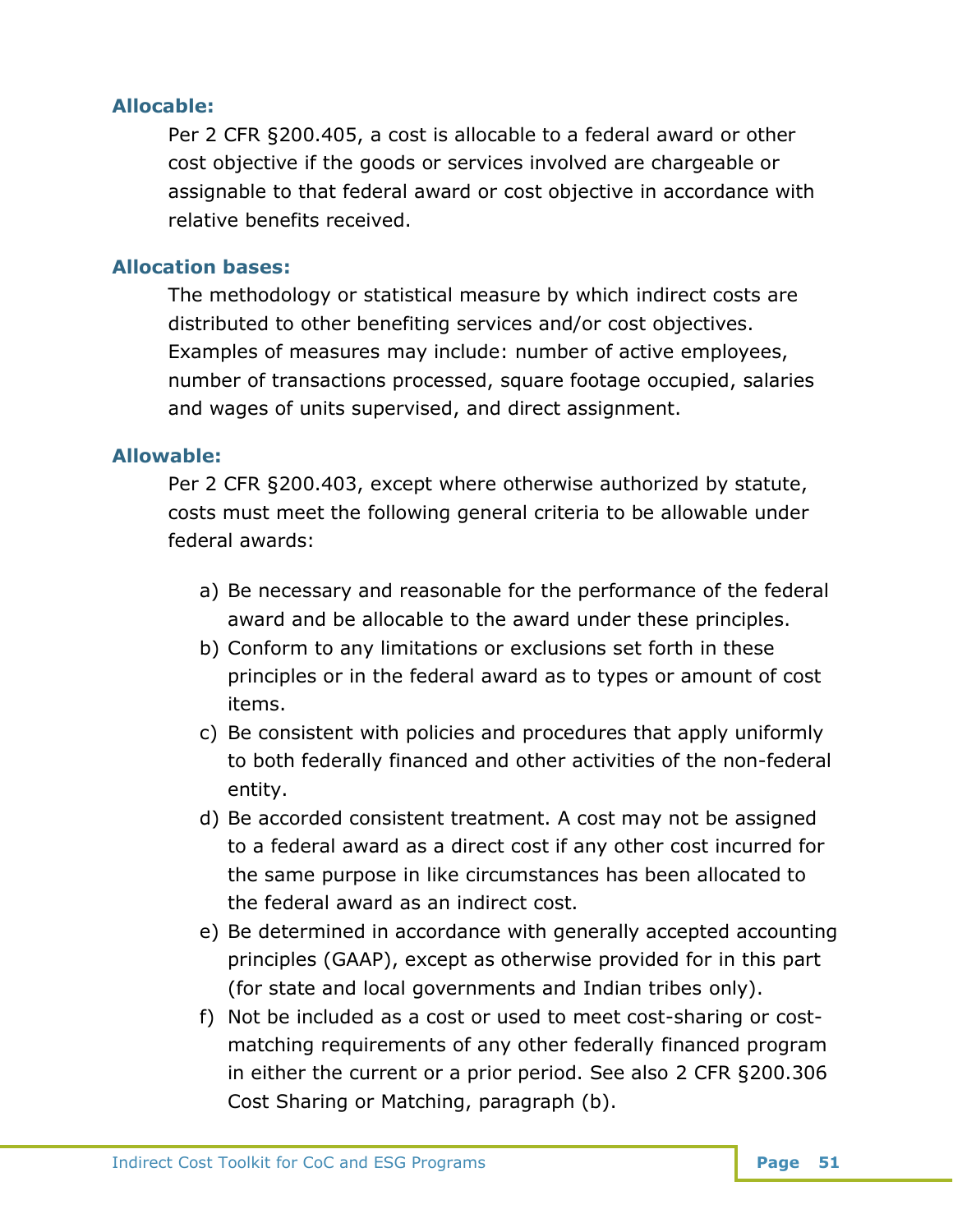g) Be adequately documented. See also 2 CFR §200.300 Statutory and National Policy Requirements through 2 CFR §200.309 Period of Performance of this part.

#### **Cost allocation:**

The process of identifying, aggregating (direct vs. indirect), and assigning costs to cost objects (programs and grants).

### **Cost allocation plan:**

A document that identifies and explains the distribution of allowable direct and indirect costs, and declares the allocation methods used for distribution.

#### **Cost classification:**

Placing of costs into some category such as administration, program, or another category, as prescribed by statute.

#### **Cost objective:**

A particular award, contract, grant, project, service, or other activity of an organization for which cost data is desired and for which provision is made to accumulate and measure the costs.

## **Cost policy statement:**

Documentation on how a recipient treats costs within its financial system.

#### **Cost reimbursement:**

The process where federal funds are used to reimburse recipient organizations for allowable costs.

#### **Facilities:**

One of the two broad categories for grouping indirect costs as defined in 2 CFR §200.414. These costs are defined as depreciation on buildings, equipment, and capital improvement; interest on debt associated with certain buildings, equipment, and capital improvements; and operations and maintenance expenses.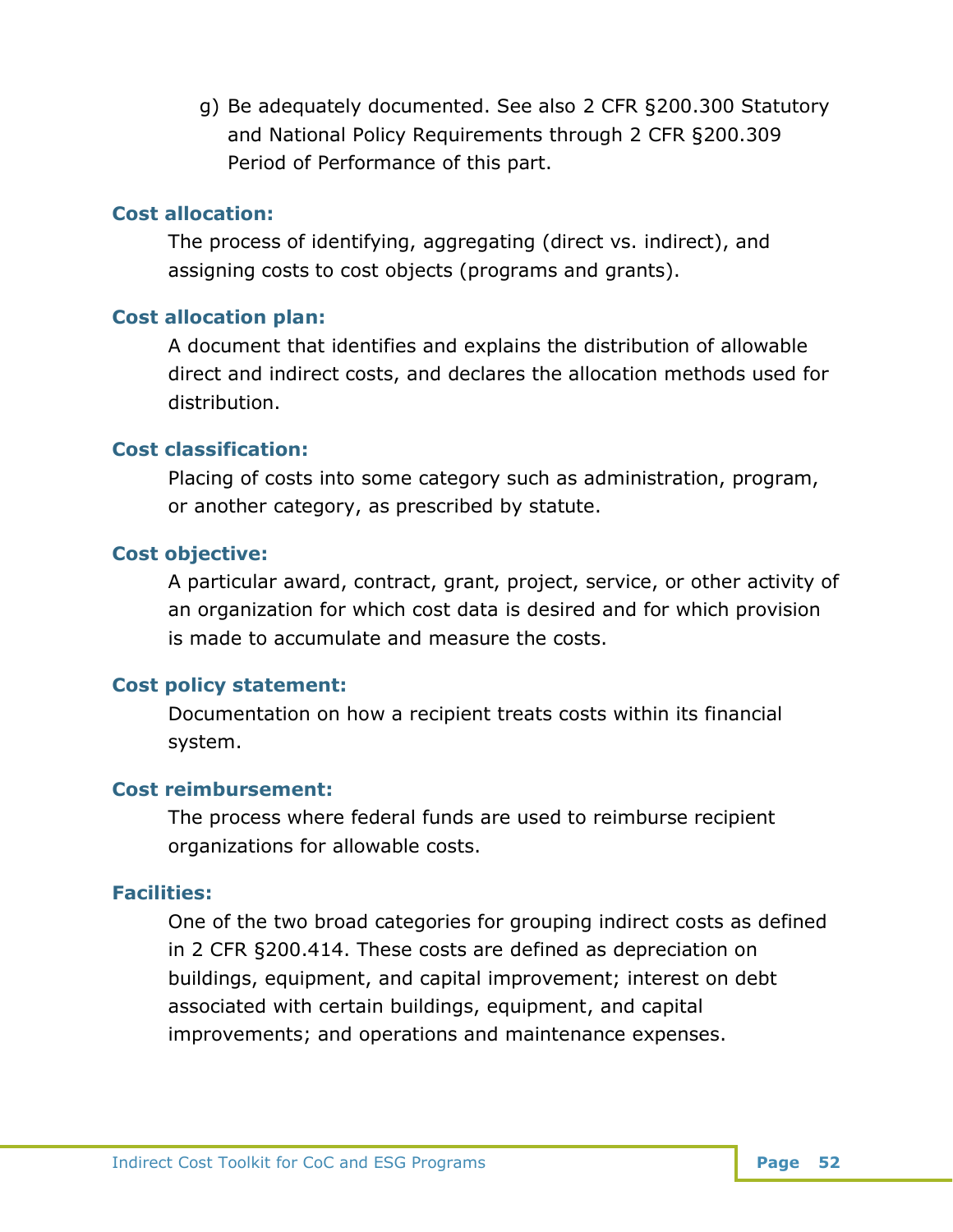#### **Indirect costs:**

These costs are not directly associated with a particular grant or program, benefit more than one grant or program, and are incurred for joint or common purposes. Indirect cost may also be what some call "overhead" costs. This guide avoids using the term "overhead" to describe indirect administrative costs.

#### **Indirect cost rate:**

The ratio between an indirect cost pool and some direct cost base, which is then expressed as a percentage.

#### **Modified total direct costs:**

Referred to as the MTDC and as defined in 2 CFR §200.68, this is the base to which the indirect cost rate (10 percent de minimis or the federally negotiated rate) is applied. It typically includes all direct salaries and wages, applicable fringe benefits, materials and supplies, services, and travel for the award. If there are subawards, then it includes those costs up to the first \$25,000 of each subaward (regardless of the period of performance of the subawards under the award). MTDC excludes equipment, capital expenditures, charges for patient care, rental costs, tuition remission, scholarships and fellowships, participant support costs, and the portion of each subaward in excess of \$25,000.

#### **Non-federal entity:**

A state, local government, Indian tribe, institution of higher education, or nonprofit organization that carries out a federal award as a recipient or subrecipient.

#### **Pass-through entity:**

Primarily state and local government agencies that receive funds from HUD that they then pass through to a nonprofit or another unit of local government.

#### **Reasonable Cost:**

A cost that meets the "Prudent Person" standard (2 CFR §200.404 (a)). The "Prudent Person" standard refers to "a reasonable decision made by a person with the best knowledge available."